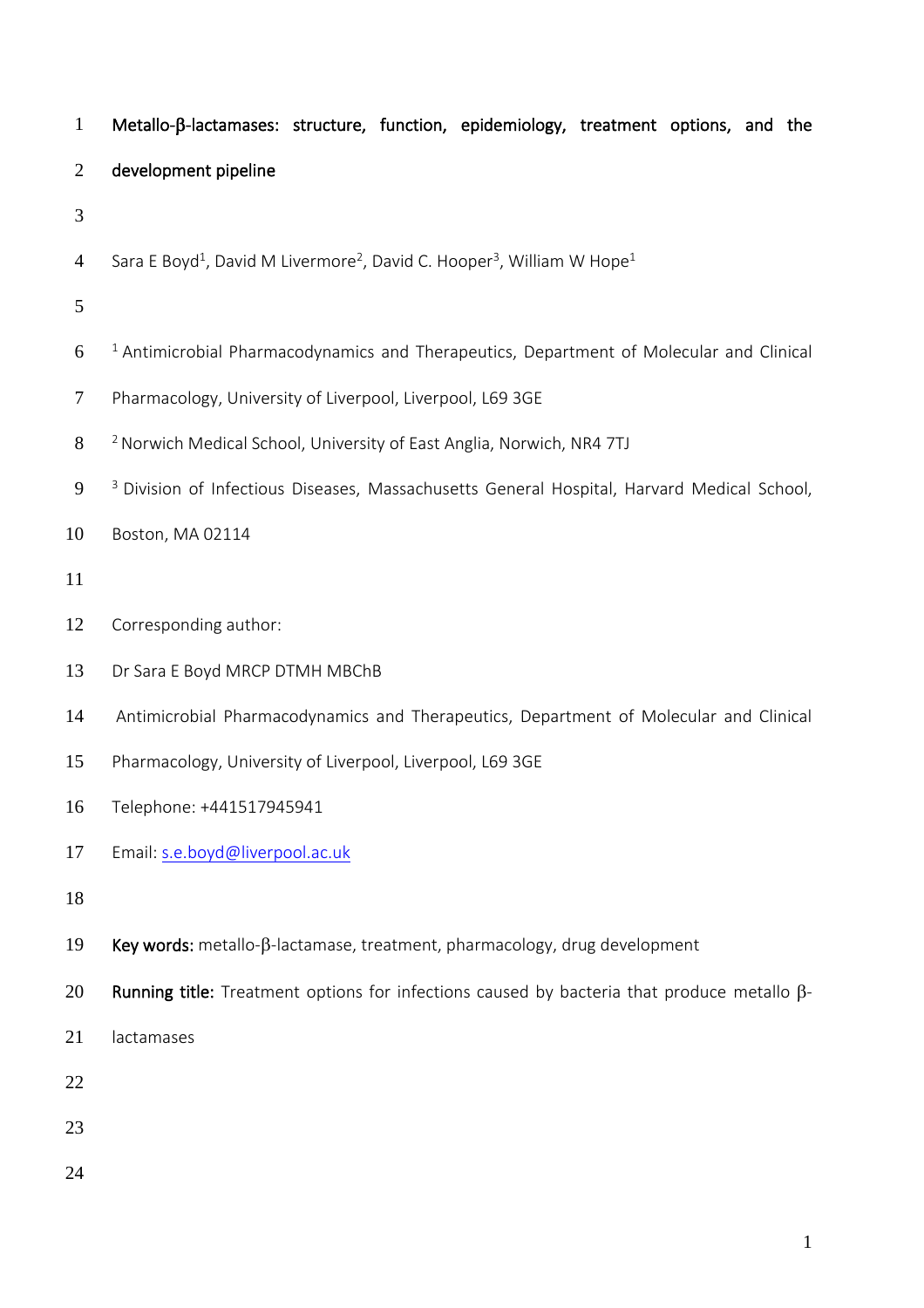## Abstract

 Modern medicine is threatened by the global rise of antibiotic resistance, especially among - negative bacteria. Metallo-β-lactamase (MBL) enzymes are a particular concern and are increasingly disseminated worldwide, though particularly in Asia. Many producers have 29 multiple further drug resistances, leaving few obvious treatment options. Nonetheless, and more encouragingly, MBLs may be less effective agents of carbapenem resistance *in vivo*, under zinc limitation, than *in vitro*. Owing to their unique structure and function, and their diversity, MBLs pose a particular challenge for drug development. They evade all recently licensed β-lactam- β-lactamase inhibitor combinations, although several stable agents and inhibitor combinations are at various stages in the pipeline. These potential therapies, along with the epidemiology of producers and current treatment options, are the focus of this review.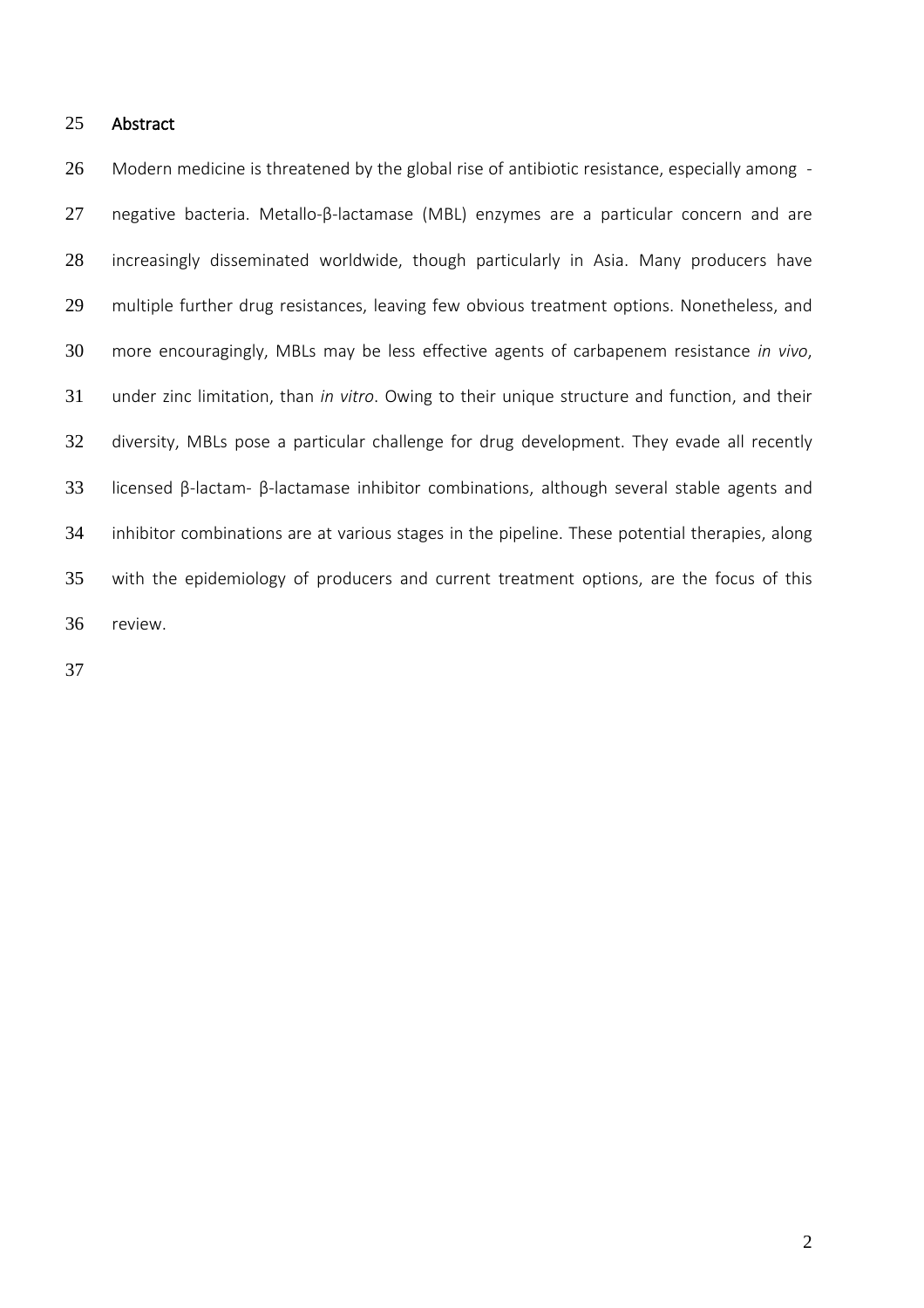#### Introduction

 Antimicrobial therapy is threatened by the global rise of resistance, especially in gram-negative 40 bacteria (1), where resistance to β-lactams is largely mediated by β-lactamases (2). Carbapenems evade most β-lactamases but are hydrolyzed by metallo-β-lactamases (MBLs) as well as by a few active-site serine β-lactamases (SBLs), notably members of the KPC and OXA- 48-like groups. MBLs are chromosomal and ubiquitous in some non-fermenters, including *Stenotrophomonas maltophilia, Aeromonas* spp*.* and *Chryseobacterium* spp., which are of modest clinical concern. A minority of *Bacteroides fragilis* strains have a chromosomal MBL, CfiA or CcrA, but this is uncommon and only expressed strongly if an upstream insertion sequence provides an efficient promoter (3). More important are the acquired MBLs that are spreading among Enterobacterales and *Pseudomonas aeruginosa* (4); these are associated with extremely-drug-resistant (XDR) phenotypes, with the producers generally also resistant 50 to multiple aminoglycosides, fluoroquinolones, and other agents as well as to β-lactams.

# Classification and diversity of metallo- $\beta$ -lactamases

 β-Lactamases are classified by two major systems. The first is based on substrate profiles and vulnerability to inhibitors (5), and places MBLs into its Group 3, whereas Groups 1 and 2 55 comprise SBLs. The second classifies  $β$ -lactamases according to their amino acid sequences, recognising four enzyme classes (6). MBLs form class B whilst SBLs divide among classes A, C and D (7). The MBLs are structurally and mechanistically dissimilar from SBLs, suggesting a 58 separate evolutionary origin.

 Class B is further divided into three subclasses, B1, B2 and B3, based on differences in amino acid sequence at the active site, zinc ligands, zinc stoichiometry, loop architecture, and substrate profiles (8). The important acquired MBLs, comprising the IMP, NDM and VIM types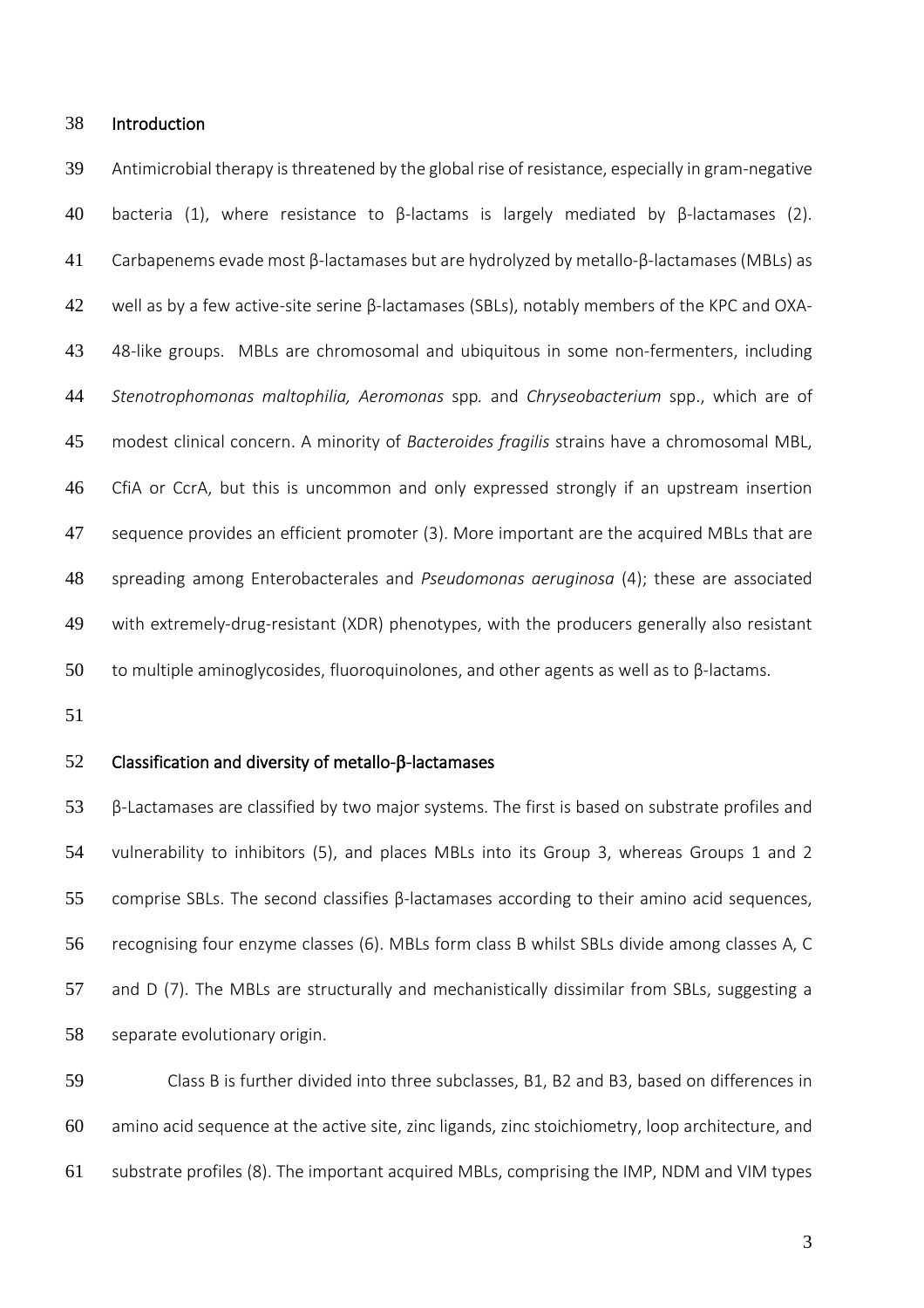fall into subclass B1. They hydrolyze all currently available β-lactam antibiotics except monobactams (e.g. aztreonam) (9), as do most or all other sub-class B1 or B3 enzymes. In contrast, the CphA (subclass B2) MBLs of *Aeromonas* spp. have narrow-spectrum activity directed exclusively against carbapenems. Irrespective of subclass, MBLs are not inhibited by clavulanic acid, sulbactam, tazobactam, avibactam or by developmental penicillanic acid sulfones and diazabicyclooctanes.

 The important acquired subgroup B1 MBLs (Table 1) are mostly named based on where they were first described; thus, for example, Verona Integron-encoded Metallo β-lactamase (VIM) and New Delhi Metallo β-lactamase (NDM). The first acquired MBL ('imipenemase', IMP- 1), was reported from clinical isolates of *P. aeruginosa* and *Serratia marcescens* in Japan in the 1990s (10) and its family now includes over 85 sequence variants (11). The first VIM enzyme was found in *P. aeruginosa* in 1997 (12), with over 69 variants since described (11). NDM – now the most prevalent MBL in Enterobacterales and *A. baumannii* – was first identified in 2008 in *Klebsiella pneumoniae* and *Escherichia coli* isolates from a patient who had travelled to Sweden from New Delhi, India (13). Twenty-nine NDM variants have since been described, (11).

78 It is easy to be dismissive of the chromosomal subclass B2 and B3 MBLs, but recent reports highlight *Stenotrophomonas maltophilia* as a multidrug-resistant pathogen in immunocompromised hosts (14). *S. maltophilia* carries a subclass B3 MBL (L1 enzyme), which 81 is unique among MBLs in having four identical subunits (15), in addition to a chromosomally- mediated SBL (L2 enzyme). This combination confers resistance to almost all β-lactams, although minimum inhibitory concentrations (MICs) vary with methodology, because media affect the expression and/or function of these enzymes (16). *Elizabethkingia meningoseptica*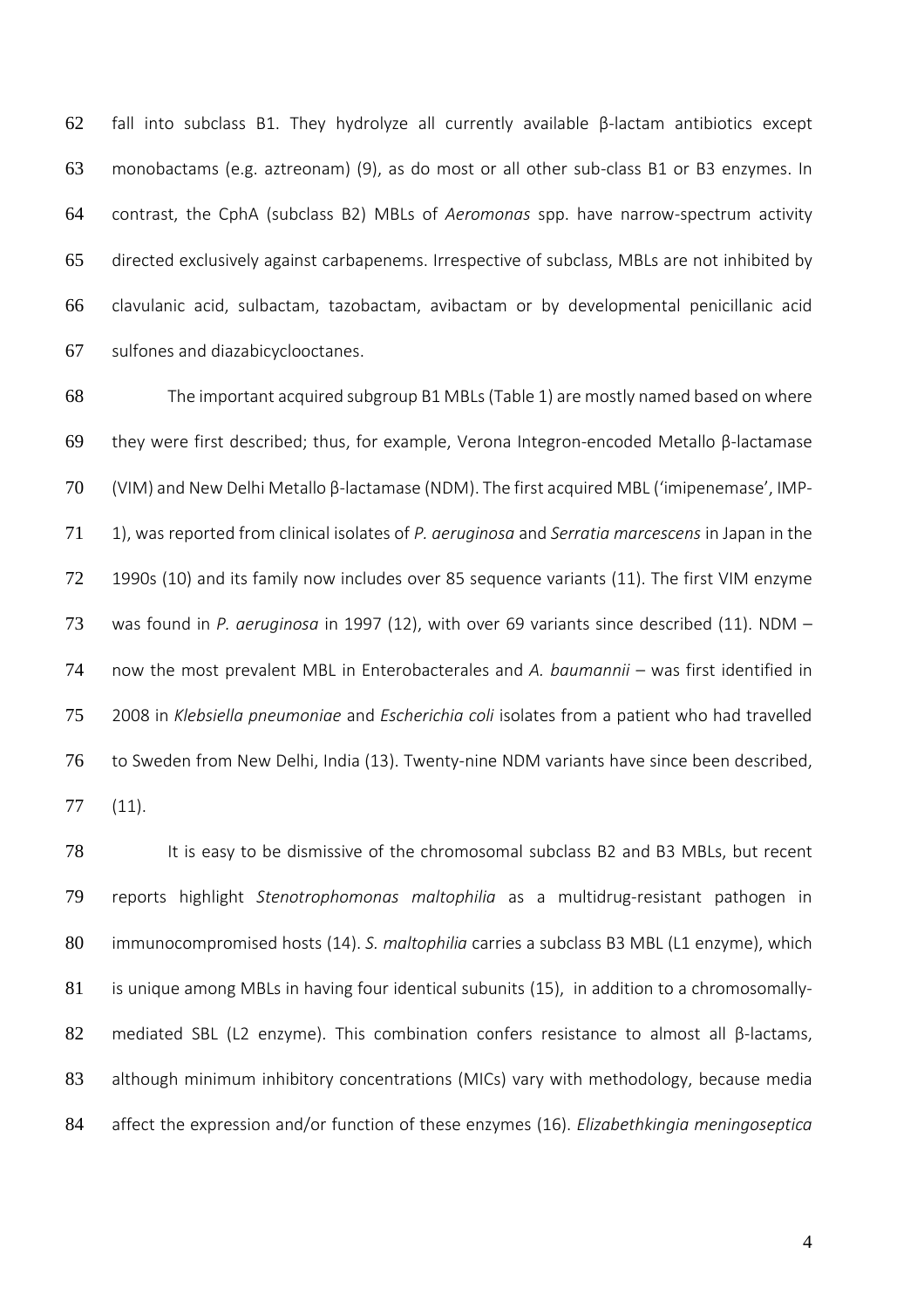has two chromosomal MBLs, a B1 enzyme (BlaB) and a B3 type (GOB) with the former making 86 the dominant contribution to resistance (17).

#### Genetic support of acquired MBLs

89 Acquired IMP and VIM enzymes generally are encoded by gene cassettes within class 1 or class 90 3 integrons. These may be embedded within transposons, allowing insertion into the bacterial 91 chromosome or plasmids (18). By contrast, the *bla*<sub>NDM</sub> gene is not integron-associated and has been observed on narrow-host-range plasmids belonging to incompatibility group IncF, in addition to wide-host-range plasmids belonging to IncA/C, IncL/M, IncH and IncN (19–22). *K. pneumoniae* and *E. coli* are the frequent hosts of these plasmids, and there are particular associations with *K. pneumoniae* sequence types (STs) ST11, ST14, ST15 or ST147 and *E. coli*  ST167, ST410 or ST617 (23). These should not, however, be seen as global epidemic strains along the lines of *K. pneumoniae* ST258 variants with KPC carbapenemases, for many are 98 common STs without carbapenemases. In A. baumannii the bla<sub>NDM-1</sub> gene is generally located within the composite transposon Tn*125* and embedded between two copies of a strong promoter gene IS*Aba125* (24, 25); it is much less prevalent in this genus than are OXA 101 carbapenemases (Class D).

 B2 and B3 MBLs are generally chromosomally encoded, ubiquitous in their host species and not transmissible. However, exceptions exist, with horizontal transfer observed. Thus, the AIM-1 MBL (B3) was initially reported, in 2012, to be encoded by a gene inserted in (and atypical of) the chromosome of a *P. aeruginosa* isolate; subsequently, in 2019, it was reported 106 from *K. pneumoniae* (26). The *bla*<sub>LMB-1</sub> gene, encoding another subclass B3 enzyme, was reported to be located on a plasmid in *Rheinheimera pacifica* where it was flanked by ISCR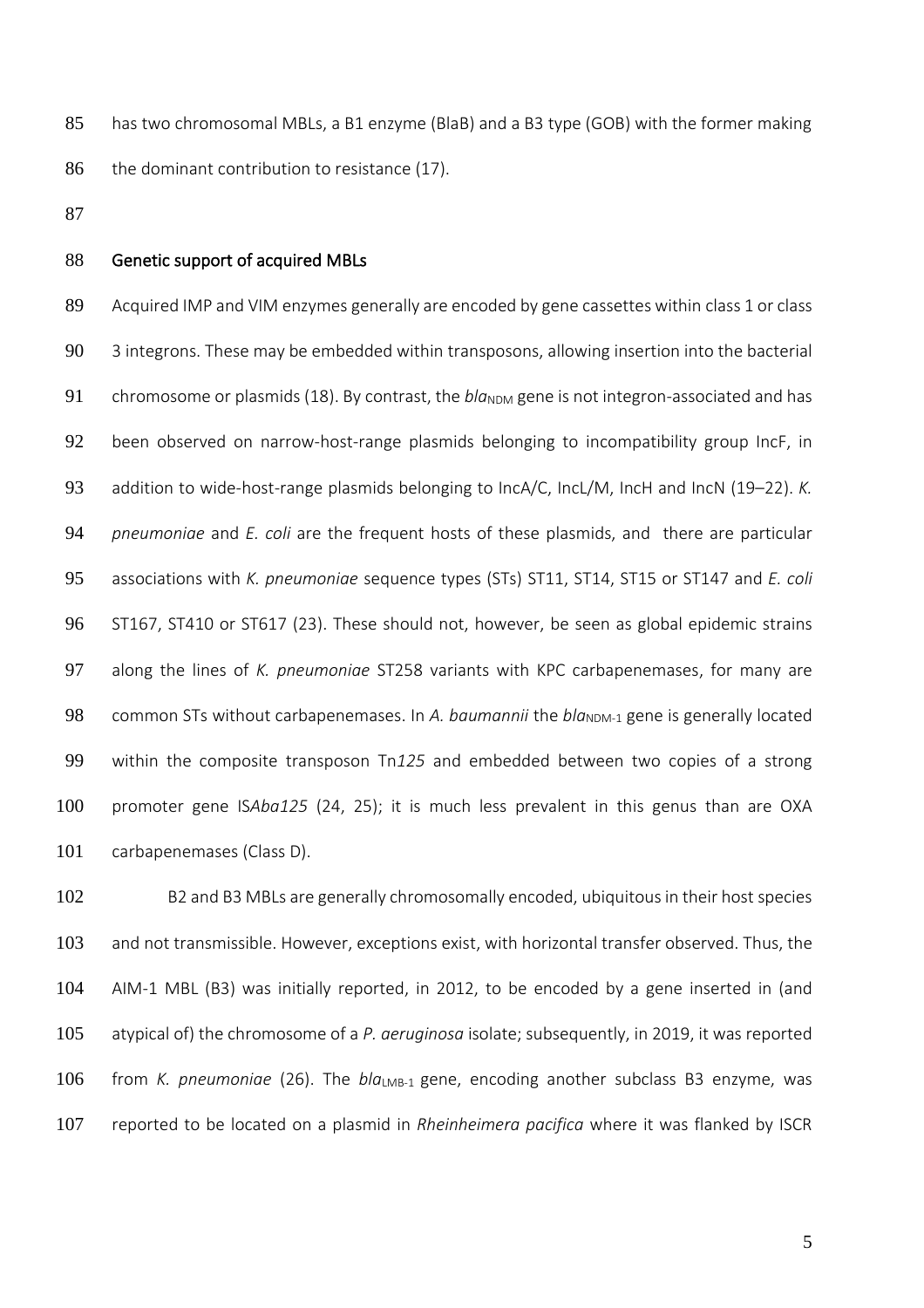mobilization sequences, implying transfer from some other (unknown) source organism. (27). 109 Mobilization of *bla*<sub>SMB-1</sub>, encoding a third sub-class B3 enzyme, has occurred similarly (28). 

Structure and catalytic function of MBLs

112 Irrespective of subgroup, MBLs contain the  $\alpha\beta/\beta\alpha$  fold typical of the metallo-hydrolase / oxidoreductase superfamily (29). The *S. maltophilia* enzyme has four identical subunits (15), whereas other MBLs are monomeric.

 B1 and B3 MBLs have a shallow active-site groove containing 1 or 2 catalytically functional divalent zinc ions, flanked by flexible loops (29). In contrast, the B2 enzymes have 117 an active site that is less accessible and flanked by a helix (30). Except for these consistencies, MBLs are highly divergent even within subclasses, and have as little as 20% sequence identity between subclasses (7).

120 Mechanistically, the zinc ion(s) activate a water molecule, which acts to open the β- lactam ring (31). There is no covalent intermediate, as with SBL-mediated catalysis. Anionic intermediates have been characterized when MBLs hydrolyze carbapenems(32), but not when NDM-1 enzymes hydrolyze penicillins or cephalosporins (33). In general, imipenem and meropenem are similarly good substrate for MBLs: for example, NDM-1 enzyme displays 125 similar catalytic activity, reflected in values of  $k_{cat}/K_m$  ratio, for imipenem (0.09 $\mu$ M <sup>-1</sup> s<sup>-1</sup>) and 126 meropenem (0.06μM<sup>-1</sup>s<sup>-1</sup>) (34); biapenem is a weaker substrate, owing to high *K<sub>m</sub>* values, but seems unsuitable for high-dose development (35).

 Figure 1 illustrates the amino acid residues that bind zinc at the active sites of B1, B2, and B3 MBLs (8). Crystal structures of B1 enzymes, including IMP-, VIM-, NDM-, and *B. fragilis* 130 CcrA, (panel A) reveal two zinc-binding sites (Zn1 and Zn2). The Zn1 site contains three histidine residues (His116, His118, and His196), whereas the ligands for the Zn2 site are aspartic acid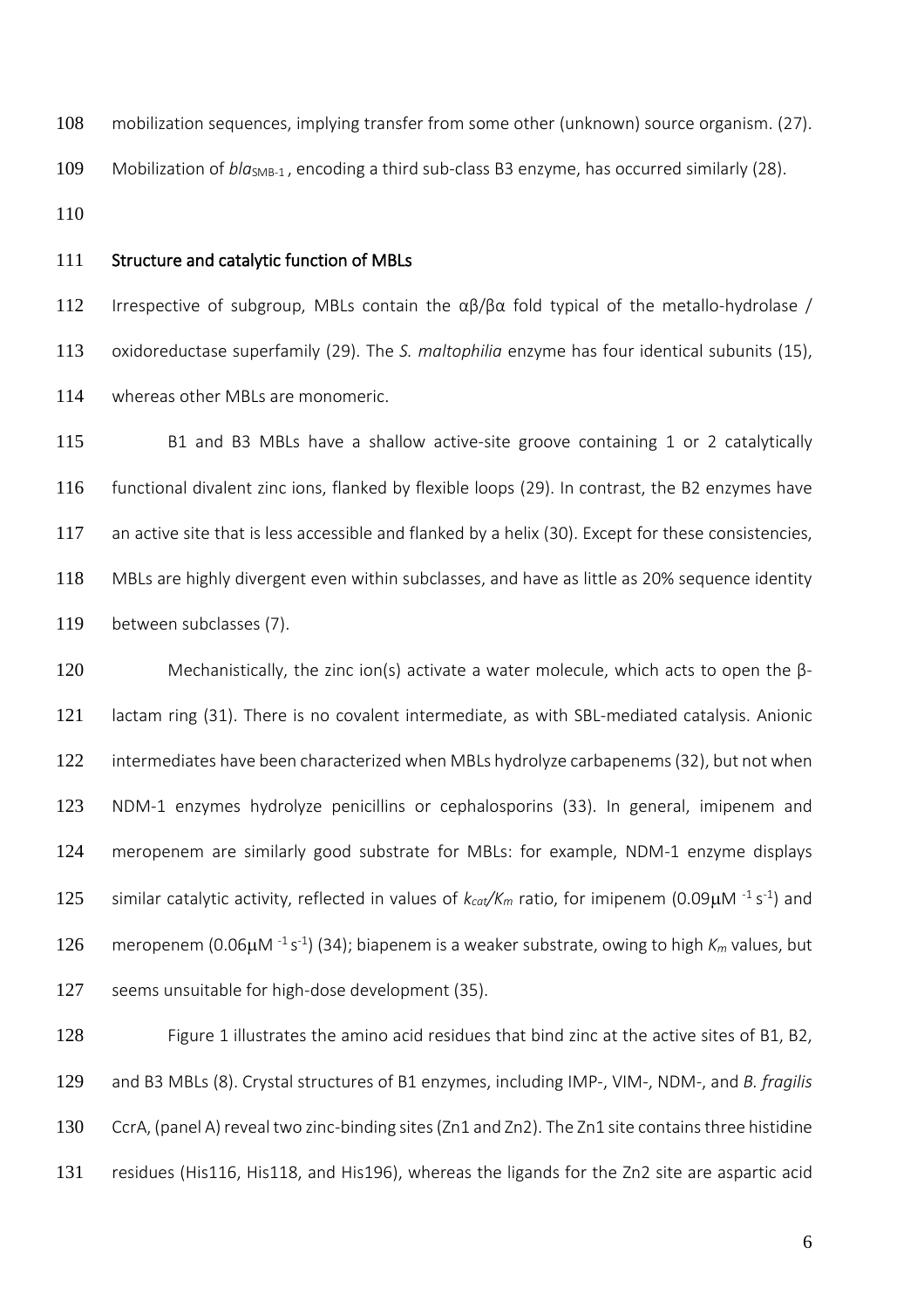(Asp120), cysteine (Cys221), and histidine (His263) (8). There is only one zinc ion in the active site of the *A. hydrophila* enzyme (subclass B2, panel B), and two in the active site of the *S. maltophilia* enzyme (subclass B3, panel C).

 Differences in assay methodology between workers make it difficult to compare hydrolytic efficiencies for different MBLs. Variation within e.g. the VIM, IMP, SPM and GIM family appears largely inconsequential (36). Nevertheless, subtle but important evolution may be ongoing, as illustrated in the NDM family. Here, experimental data do not define major differences in the catalytic efficiencies among NDM -1, -3, -4, -5, -6, -7 and -8 enzymes (37) under standard conditions, but differences are seen under zinc deprivation. Thus, studies comparing NDM-1, NDM-4 (Met154Leu) and NDM-12 (Met154Leu, Gly222Asp) demonstrate that the Met154Leu substitution, present in 50% of clinical NDM variants in 143 some locales, enhances the ability to confer resistance at low Zn<sup>++</sup> concentrations (38, 39). This is potentially important because, as discussed later, zinc is restricted in infection (40) and 145 its scarcity may impede the ability of classical NDM-1 enzyme to confer clinical resistance. 146 NDM variants that have increased affinity for zinc (up to  $\sim$ 10-fold decreased  $K_{d}$ ,  $_{Zn2}$ ) display 147 selective advantages in experiments that mimic zinc scarcity imposed by the host immune 148 system (41). Perhaps driven by similar pressures, the NDM-15 variant has evolved to function efficiently as a mono- rather than a bi-zinc enzyme (41). In addition, there are suggestions that NDM enzymes are evolving to develop greater thermodynamic stability (37). 

Epidemiology and distribution of acquired MBLs

 Bacteria with IMP, VIM and NDM enzymes have been identified in a range of community, hospital, and environmental settings (42). Their prevalence, and importance relative to serine carbapenemases varies greatly by country.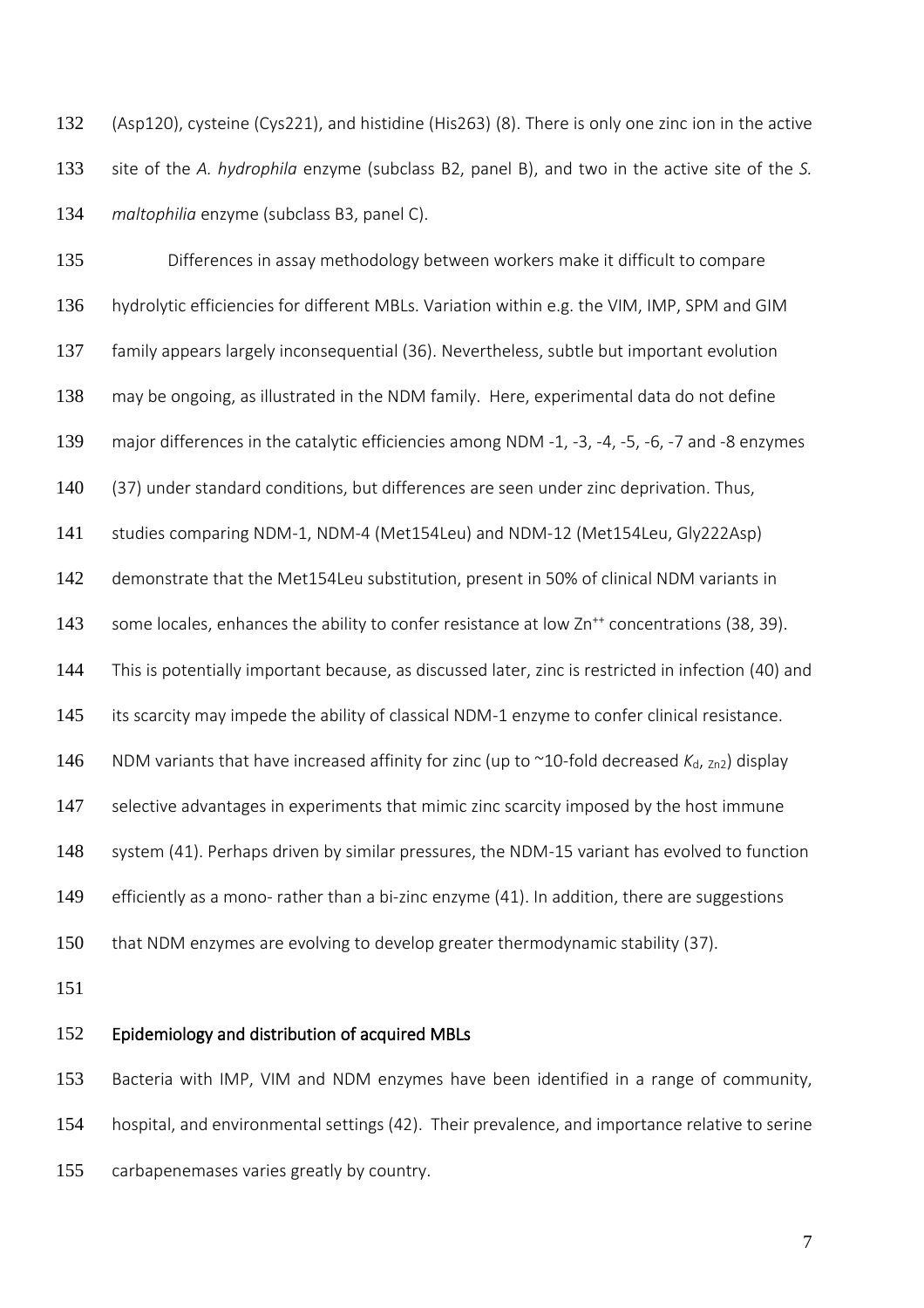156

157 Indian Subcontinent, Asia and Russia. The greatest burden of acquired, plasmid-mediated, 158 MBLs lies in south and south-east Asia (43), where NDM types are prevalent. As already noted, 159 *bla<sub>NDM-1</sub>* was first identified in bacteria isolated in 2008 from a patient who had travelled to 160 Sweden from India (44). NDM variants have subsequently been spread worldwide via patient 161 transfers and travel (45). Epidemiological surveillance has confirmed that NDM-1 and its 162 variants are widely disseminated throughout India, Pakistan and Bangladesh (46, 47); 163 moreover, a review of 39 carbapenem-resistant Enterobacterales (CRE) collected in India in 164 2006-2007 by the SENTRY Antimicrobial Surveillance Program found that 15 harboured *bla*<sub>NDM-</sub> 165  $165$  1 (48), indicating that it was circulating prior to its 'discovery' in 2008. Enterobacterales with 166 *bla*<sub>NDM</sub> were isolated from public tap water in India (49) and in river systems around pilgrimage 167 sites (42) demonstrating the gene has become established beyond healthcare environments. 168 In India there is frequent co-carriage with other carbapenemases in Enterobacterales 169 (50); thus, in 2012, among 113 non-clonal CRE isolates at a Mumbai hospital, 106 produced

 NDM enzymes and 21 of these also have a second carbapenemase, most often an OXA-48-like (n=17) or VIM-type (n=4). Surprisingly, given that most international reports of NDM enzymes relate to Enterobacterales, *P. aeruginosa* was the most common MBL host (24%) among 3414 carbapenem-resistant gram-negative bacteria collected from community and hospital settings 174 in North India (51), with *bla*<sub>NDM-1</sub> (36%) the most prevalent carbapenemase gene followed by *bla*<sub>VIM</sub> (18.4%).

176 Although KPC is the principal carbapenemase among Enterobacterales (CPE) in China, 177 a survey across 25 provinces showed that 32% of phenotypic carbapenem resistance in 178 Enterobacterales was linked to *bla*<sub>NDM-1</sub> (52) whilst a study (2012-16) of clinical *Enterobacter* 179 *cloacae* across three tertiary hospitals found *bla*<sub>NDM-1</sub> to be the most common carbapenemase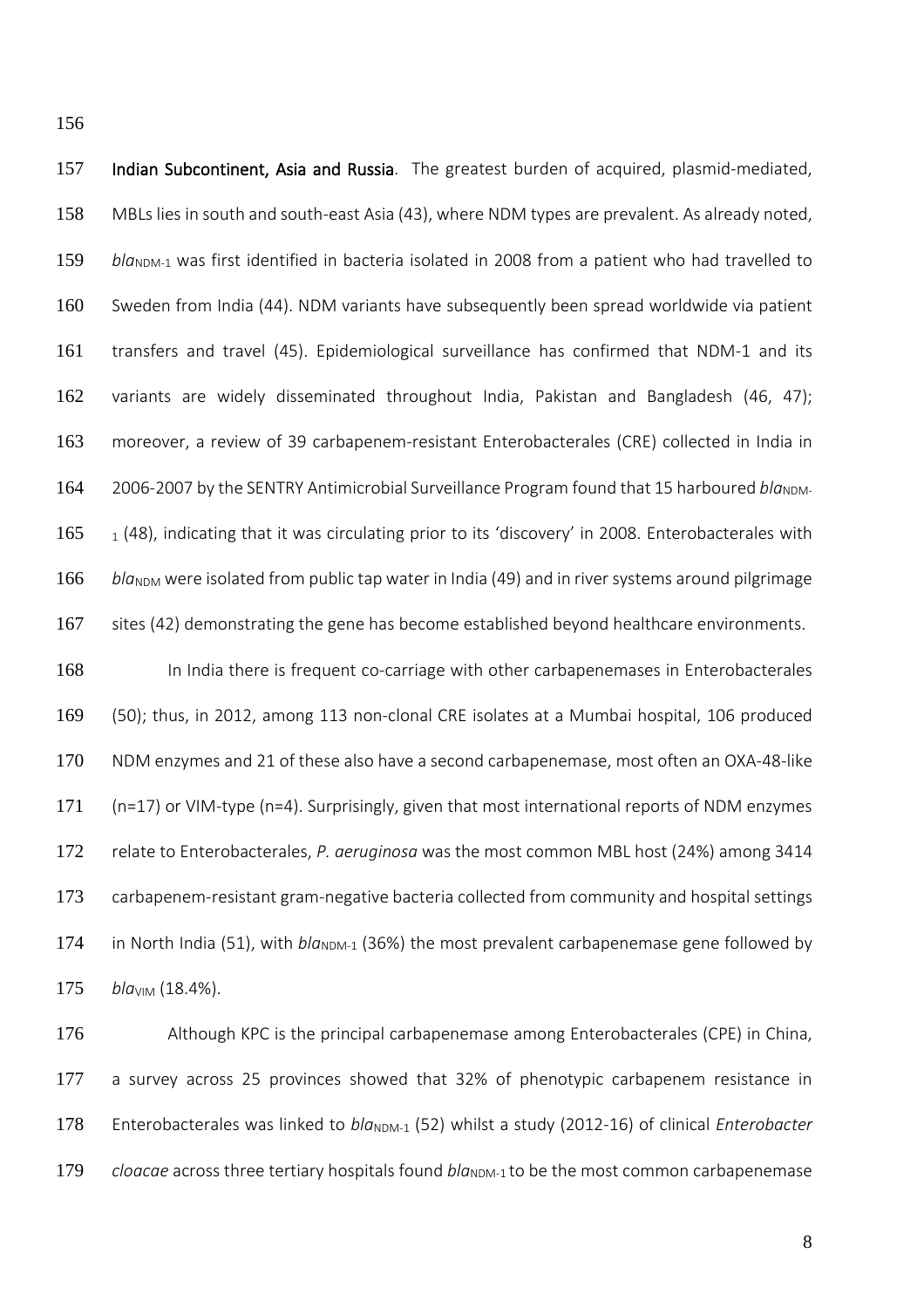180 gene (80%), followed by  $bla_{\text{IMP-26}}$  (8%) and  $bla_{\text{IMP-4}}$  (6%) (53). The importance of IMP MBLs, 181 particularly IMP-4, in China has been underscored by others; thus, multiple Enterobacterales species carrying a plasmid encoding IMP-4 enzyme were identified from patients with epidemiological links to China (54), and surveillance at a Beijing hospital highlighted both IMP-184 4 and NDM-1 in *K. pneumoniae* (55). Co-localisation of *bla*<sub>NDM-9</sub> and the plasmid-mediated colistin resistance gene *mcr-1* was seen in an *E. coli* strain recovered from retail chicken meat in Guangzhou, China (56). Having been recognized 30 years ago in Japan, IMP-type enzymes are now endemic there, though not highly prevalent (57).

 NDM MBLs are the second-most-prevalent carbapenemases after OXA-48 in the Middle East, excepting Israel (58, 59). This probably reflects extensive interactions with the 190 Indian subcontinent. As in India, there is significant penetration of *bla<sub>NDM</sub>* into *P. aeruginosa*, where a much greater proportion of carbapenem resistance appears to be carbapenemase-192 mediated than in Europe or the USA. Thus, in the Gulf Cooperation Council countries, *bla*<sub>VIM</sub> was found in 39% of carbapenem-resistant *P. aeruginosa* isolates (60), with most hosts belonging to internationally-disseminated high risk clones, including ST235, ST111, ST233, ST654 and ST357 (60). These lineages seem unusually adept at acquiring extrinsic resistance genes. In Dubai, 32% of resistant *P. aeruginosa* isolates produced VIM-type MBLs (61), though a larger proportion had outer membrane impermeability.

 The proportion of carbapenem-resistant *P. aeruginosa* harboring MBLs in Russia rose from 4.5% between 2002-04 to 28.7% between 2008-10 (62), largely reflecting the spread of 200 an XDR *bla*<sub>VIM-2</sub>-positive ST235 high-risk clone, also present in Belarus and Kazakhstan (62). 201 NDM is reported as the predominant carbapenemase among Enterobacterales in St Petersburg (63, 64), whereas OXA-48 is predominant in Moscow (65).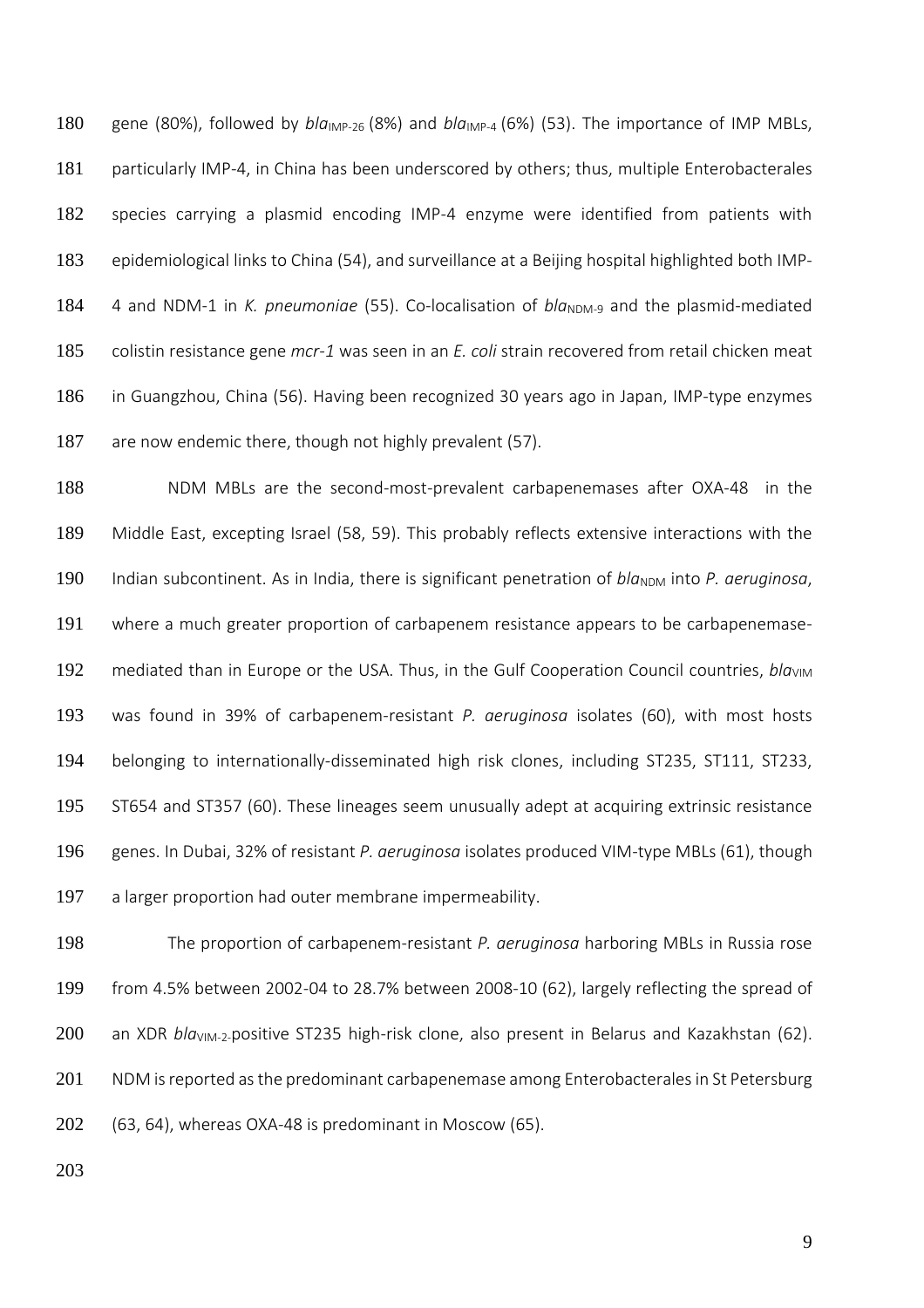204 Europe. Although Italy had earlier reported both IMP and VIM enzymes (66), Greece was the 205 first European country to report extensive dissemination of Enterobacterales with MBLs. 206 Specifically , *K. pneumoniae* with VIM carbapenemases were reported from multiple hospitals 207 in 2003–7, and multi-locus sequence typing identified three major clonal complexes (CCs); 208 CC147, CC18 and CC14 among the producers (67). By 2006, 20% of *K. pneumoniae* isolates 209 collected from hospital wards and 50% of those from ICUs monitored by the Greek System for 210 the Surveillance of Antimicrobial Resistance were carbapenem-resistant, largely owing to the 211 spread of the *bla*<sub>VIM-1</sub> cassette (68). By 2010, KPC had displaced VIM to become the dominant 212 carbapenemase in Greece, largely through the spread of a *K. pneumoniae* ST258 variant (69). 213 Nonetheless, VIM-types remained scattered, and may now be re-emerging due to suppression 214 of the KPC carbapenemases via the use of ceftazidime-avibactam (70).

 Elsewhere in Europe concern about carbapenemases grew following a flurry of press interest in NDM enzymes from 2008-10, and with the spread of *K. pneumoniae* ST258/512 lineages with KPC carbapenemases in Italy from 2010. The UK, taken as an exemplar, recorded a few *P. aeruginosa* and Enterobacterales with IMP and VIM MBLs before 2008. Thereafter, Enterobacterales with NDM enzymes increased (46). Most early cases were imports via 220 patients who had travelled to (and often been hospitalized in) the Indian sub-continent. 221 Multiple NDM variants have subsequently been reported in the UK, with NDM-1 the most 222 frequent among Enterobacterales, followed by NDM-5 and NDM-7 (71). In contrast, VIM variants account for 91% of the (uncommon) MBLs in *P. aeruginosa*, again associated with international high-risk clones ST235, ST111, ST233 and ST357 (72).

225 While referral of CPE isolates to the national reference laboratory has increased 100- 226 fold since 2008, many producers are from screening rather than clinical samples. OXA-48 is 227 now the fastest-spreading carbapenemase but isolates with NDM enzymes account for 20-25%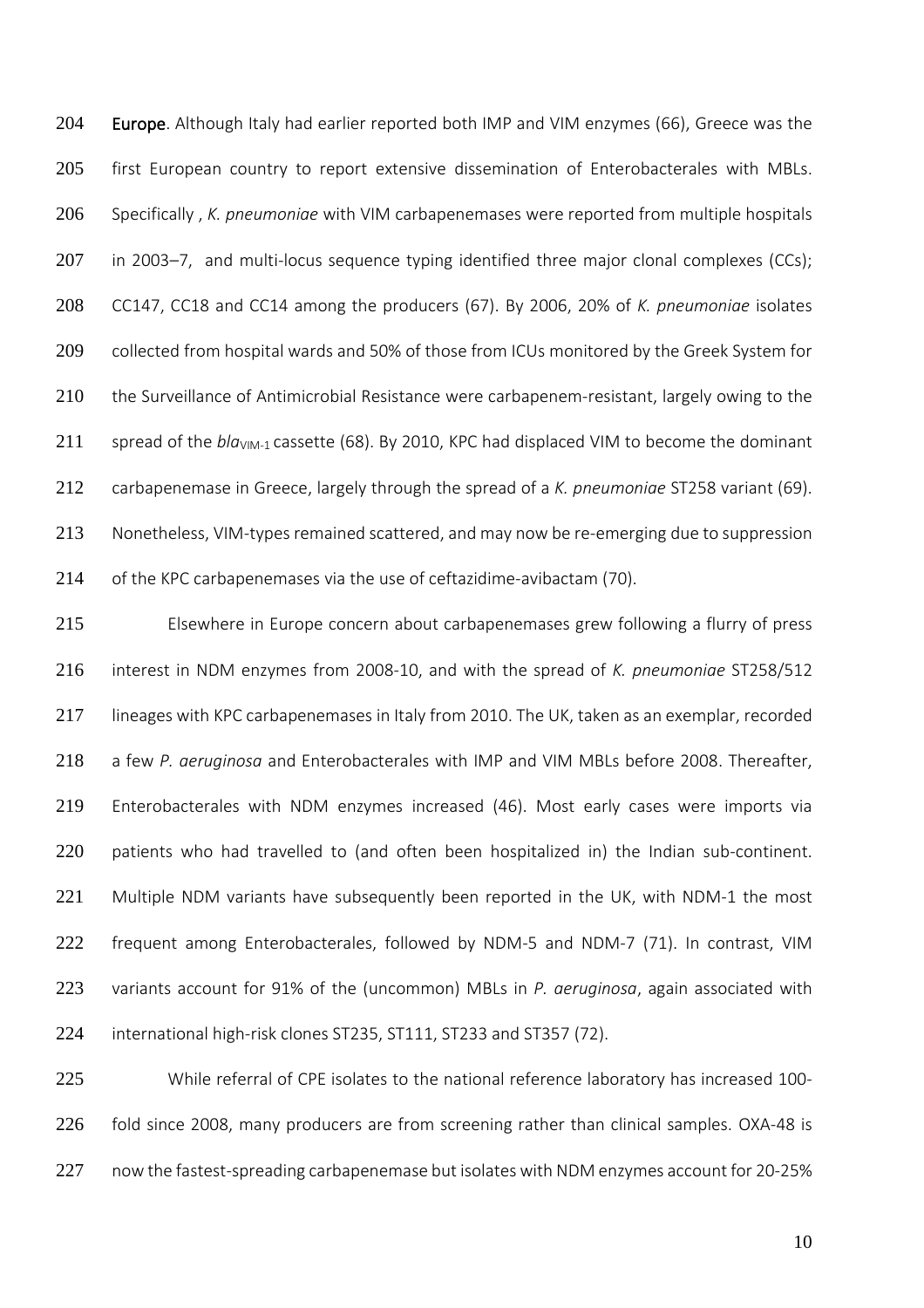228 of CPE submitted. A growing minority of these, particularly *E. coli*, have both NDM- and OXA-229 48-like enzymes (71, 73).

230 In 2012, the European Centre for Disease Prevention and Control launched its 231 'European Survey of Carbapenemase-Producing Enterobacteriaceae (EuSCAPE)' project. The 232 geographic distribution of enzyme types were estimated by national experts across 38 233 European countries in 2015 (74). A random sample of carbapenem-susceptible and -non-234 susceptible *K. pneumoniae* and *E. coli* subsequently were collected prospectively to determine 235 the occurrence of carbapenemases (75). The results, published in 2017, revealed SBLs (KPC or 236 OXA-48 enzymes) were more prevalent than MBLs in most countries but that MBLs were 237 widely scattered and were the most prevalent carbapenemases among Enterobacterales in a 238 few countries. Thus, VIM enzymes were the dominant carbapenemases in Hungary and NDM 239 in Serbia and Montenegro. The prevalence of NDM enzymes in the latter countries tallies with 240 early descriptions of producers linked to these Balkan states. It is unclear whether these 241 originated as imports from India or as independent local gene escapes from the unknown 242 source organism (76).

243

244 North America. Infections due to Enterobacterales carrying *bla*<sub>VIM-2</sub>, *bla*<sub>VIM-7</sub>, *bla*<sub>IMP-4</sub> and *bla*<sub>IMP-</sub>  $245$  18 genes were recorded in the USA prior to 2005 but, in general, MBLs remained extremely rare 246 (1, 77). In 2010, Enterobacterales harboring NDM-1 were isolated from three patients in 247 different states (78) and, as with many contemporaneous cases in the UK and elsewhere, the 248 source patients had all recently been in India or Pakistan (21). Subsequent expansion of NDM 249 enzymes in the US has been less marked than the UK, with KPC carbapenemases becoming 250 considerably more prevalent. Nevertheless, up to December 2017, 379 CPE with NDM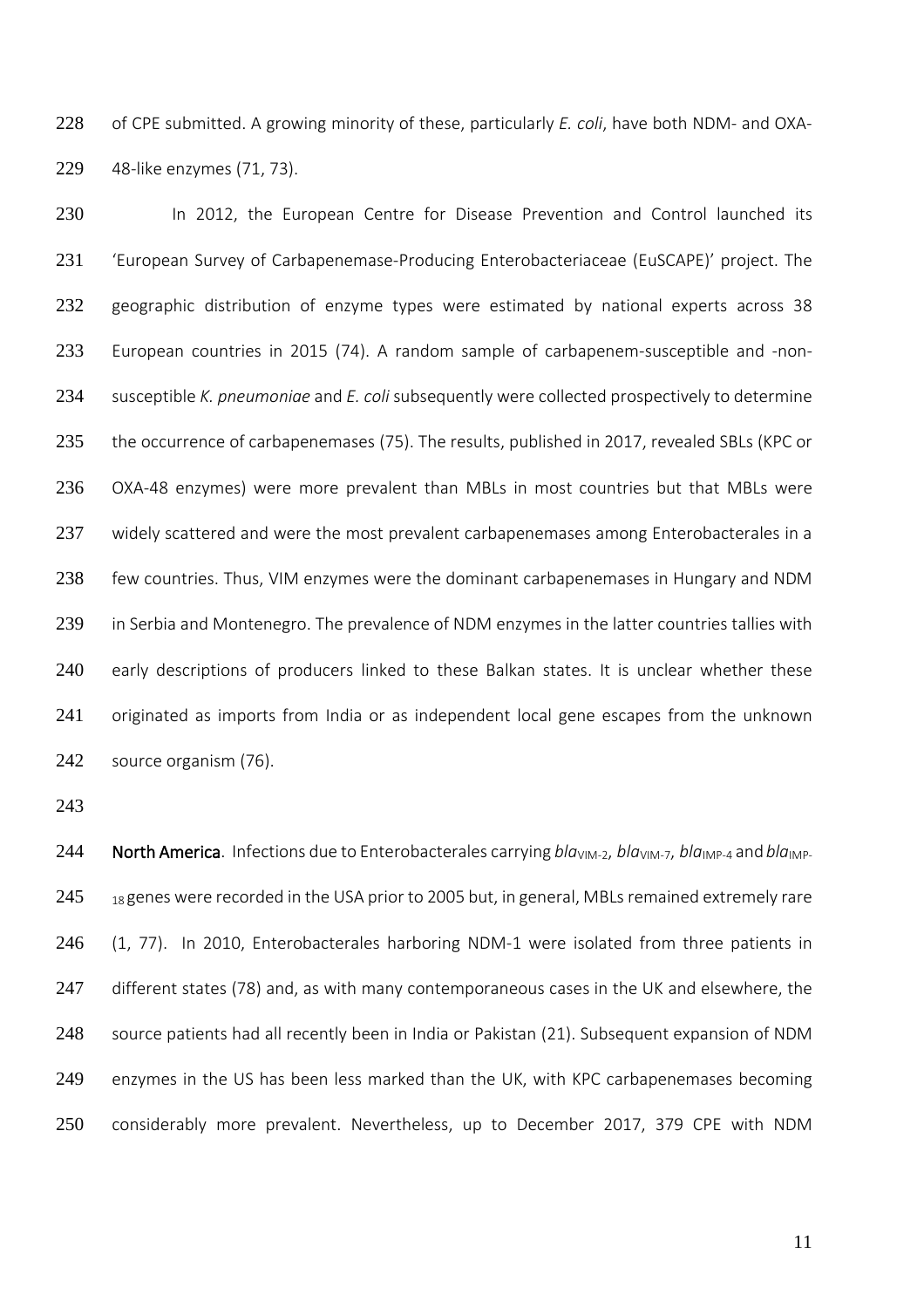251 carbapenemases were reported to the CDC from 34 States, with just under a third (109) from 252 Illinois (79), where an outbreak was associated with contaminated endoscopes.

 Enterobacterales with NDM enzymes have been increasing in Canada since 2008 and 254 these MBLs are now the second-most-common carbapenemases in the country, with a higher prevalence in the Western Provinces (80). Surveillance conducted between 2007-2015 in Toronto revealed that, among 291 clinical CPE, 51% had NDM enzymes, and 24% of these 257 patients had never received healthcare abroad nor travelled to high-risk areas (81), suggesting 258 the enzymes are established locally. In 2019 a novel MBL, *bla<sub>CAM-1</sub>*, was identified from isolates that were collected in 2007 (82). No subsequent isolates harboring this gene have been reported.

261

262 Africa. Paucity of data means the prevalence of CPE carrying MBLs in Africa is difficult to 263 estimate. Apparent infrequency may reflect true rarity, limited sampling, or a lack of 264 infrastructure for accurate detection. CPE with VIM MBLs nonetheless have been identified in 265 Nigeria, Morocco, Algeria, Tunisia, Tanzania, and South Africa; and those with NDM enzymes 266 in Kenya, Nigeria, Morocco, Algeria, Tunisia, Tanzania, and South Africa (83, 84). Infections 267 caused by Enterobacterales producing MBLs are reported from both imported and local cases, 268 raising concerns regarding emerging endemicity (85). Those with IMP-type enzymes have been 269 identified in small numbers in Morocco, Tunisia, and Tanzania, and appear genuinely 270 uncommon (84). An outbreak caused by *Klebsiella* spp. carrying *bla<sub>NDM-5</sub>* was reported from a 271 neonatal unit in Nigeria (86). A concern is that African patients are strongly represented in 272 medical tourism to India, which is a risk factor for colonisation with Enterobacterales producing 273 MBLs (87).

274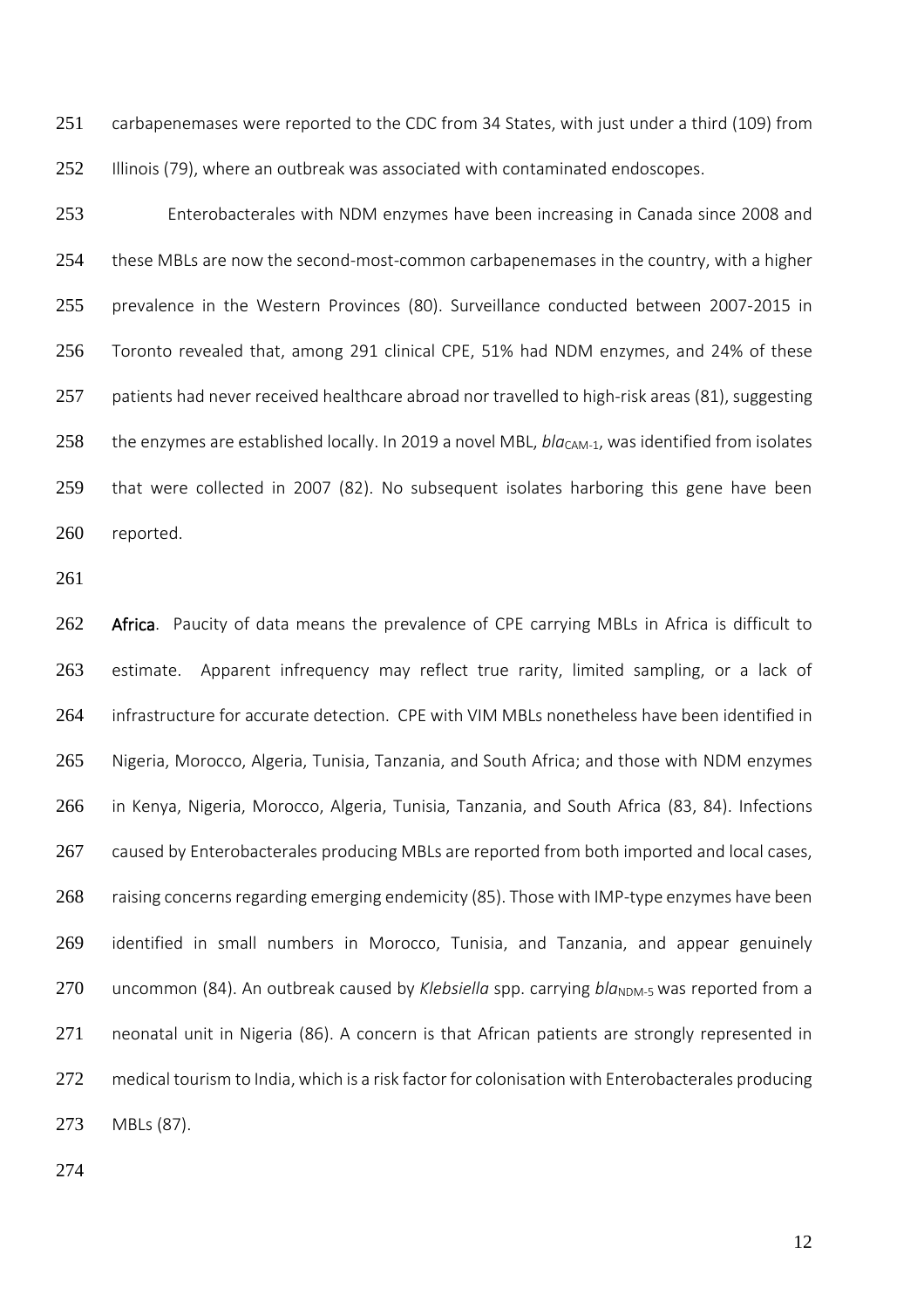275 Rest of the world. KPC enzymes dominate among carbapenemases from Enterobacterales in Latin America, with (unusually) some penetration also into *P. aeruginosa*. Nonetheless, 277 Enterobacterales with NDM enzymes are endemic in Brazil, with several outbreaks reported 278 (88). Early case reports of MBL-producing Enterobacterales in Latin America often concerned Proteeae, including *Providencia* spp. and *Morganella* (89, 90), which are infrequent hosts of *bla*<sub>NDM</sub> elsewhere. This creates a treatment issue since these genera are inherently resistant to polymyxins and newer-generation tetracyclines, which remain options against other MBL-producing Enterobacterales (below).

 Unique to South America is the wide distribution in Brazil of *P. aeruginosa* with SPM-1 MBL (91), principally associated with an ST277 clone. Outcomes of severe infections with this 285 clone are often poor, reflecting a lack of good treatment options (92).

286 Carbapenemases are rare in Australasia, but there is spread of bla<sub>IMP-4</sub> among Enterobacterales (93), as in parts of China. *E. cloacae* is a major host, with dissemination mediated by an IncHI2 plasmid (94). Production of IMP-4 enzyme has also been recorded in *Salmonella* spp. from domestic pets (95) and seagulls (96), but the significance of this is uncertain.

## MBL function in resistance, *in vitro* and *in vivo*

 For many years MBLs were perceived as clinically unimportant chromosomally-encoded enzymes from non-pathogenic organisms, notably *Bacillus cereus* (97, 98). This perception changed with recognition that MBLs confer much of the resistance seen in *Chryseobacterium* spp. and *E. meningoseptica* (99) and with heightened awareness of the morbidity and mortality associated with *S. maltophilia* bacteraemia (100, 101). Interest then escalated with the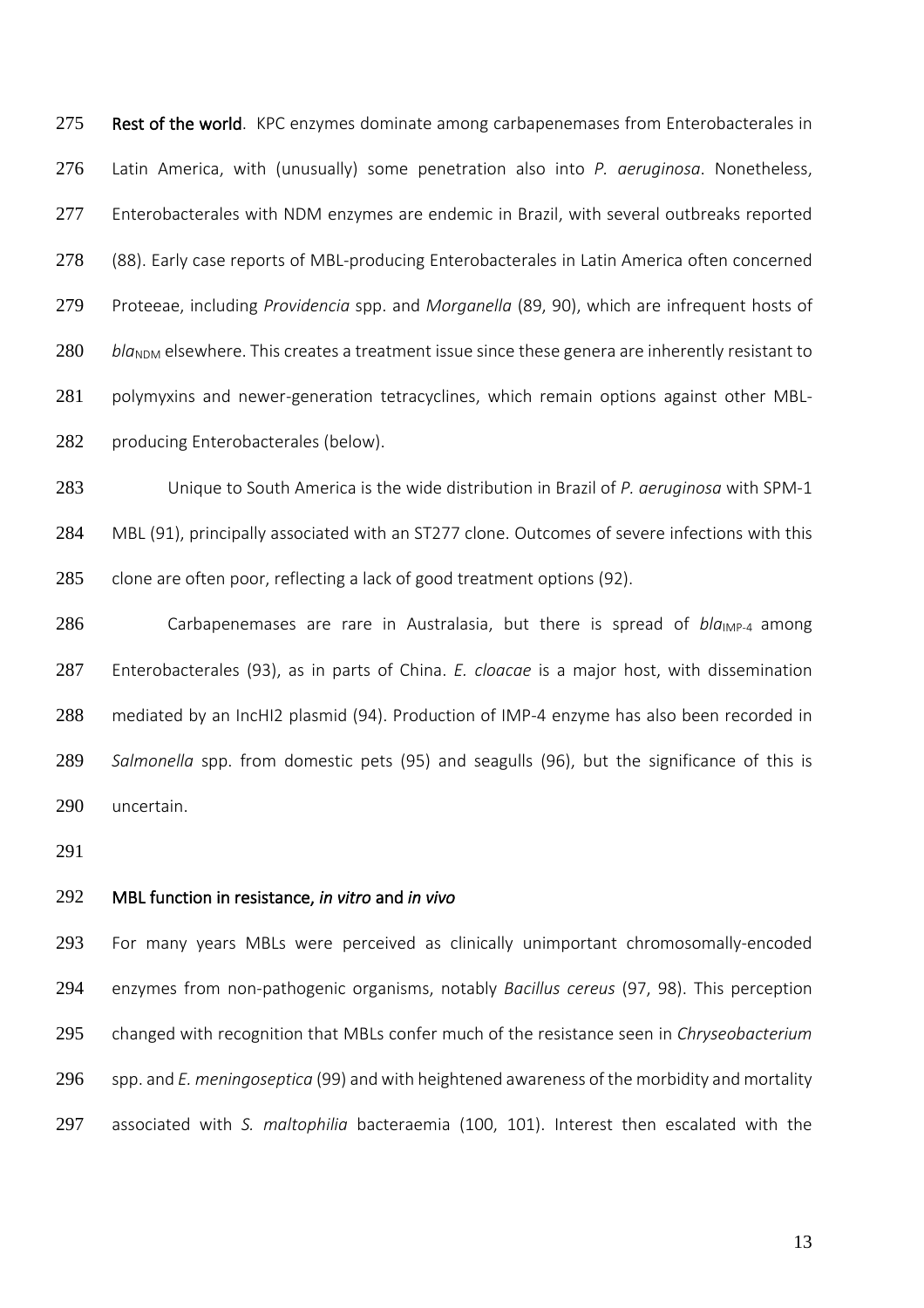discovery and proliferation of acquired MBLs, especially NDM-1, which drew extensive press coverage in 2010.

 Many MBL producers are broadly resistant *in vitro* and, on this basis, real concern exists about lack of treatments. On the other hand, there is evidence that *in vivo* resistance to carbapenems may be less than it appears *in vitro*, because susceptibility tests are conventionally done in media (e.g. cation-adjusted Mueller-Hinton broth) with high zinc concentrations (102), whereas the host immune system imposes a state of zinc deprivation in infection (40, 103). This lack of zinc may not only impede the catalytic function of MBLs but may also interfere with their protein folding (102) and may promote degradation of the enzyme in the periplasm (104).

 Several preclinical studies suggest a disconnect between high-level *in-vitro* resistance to carbapenems associated with NDM-1 enzymes, but a weak ability to protect against carbapenemsin standard murine infection models (105). Moreover, NDM enzymes appear less effective than other carbapenemases in causing resistance to carbapenems in patients (106, 107). Thus, mortality in severe infections due to Enterobacterales with  $bla<sub>NDM</sub>$  appears relatively low, ranging from 13% (108) - 55% (109), when compared to that seen with bacteria expressing other MBLs (18% to 67%) (13), or KPC carbapenemases (41% to 65%) (110, 111). Good clinical outcomes have been reported despite treatment with agents to which NDM enzymes confer resistance *in vitro* (106, 107, 112). As yet, there are no studies that confirm or refute whether the higher numbered NDM alleles, encoding variants with their greater affinity for zinc (above), are better able to cause clinical resistance than NDM-1 (39, 41).

 Finally, it should be underscored that whilst these indications that NDM MBLs are less potent *in vivo* are intriguing, they should be approached with caution. Double-blinded randomized-controlled trials have not been conducted, and existing outcome data are subject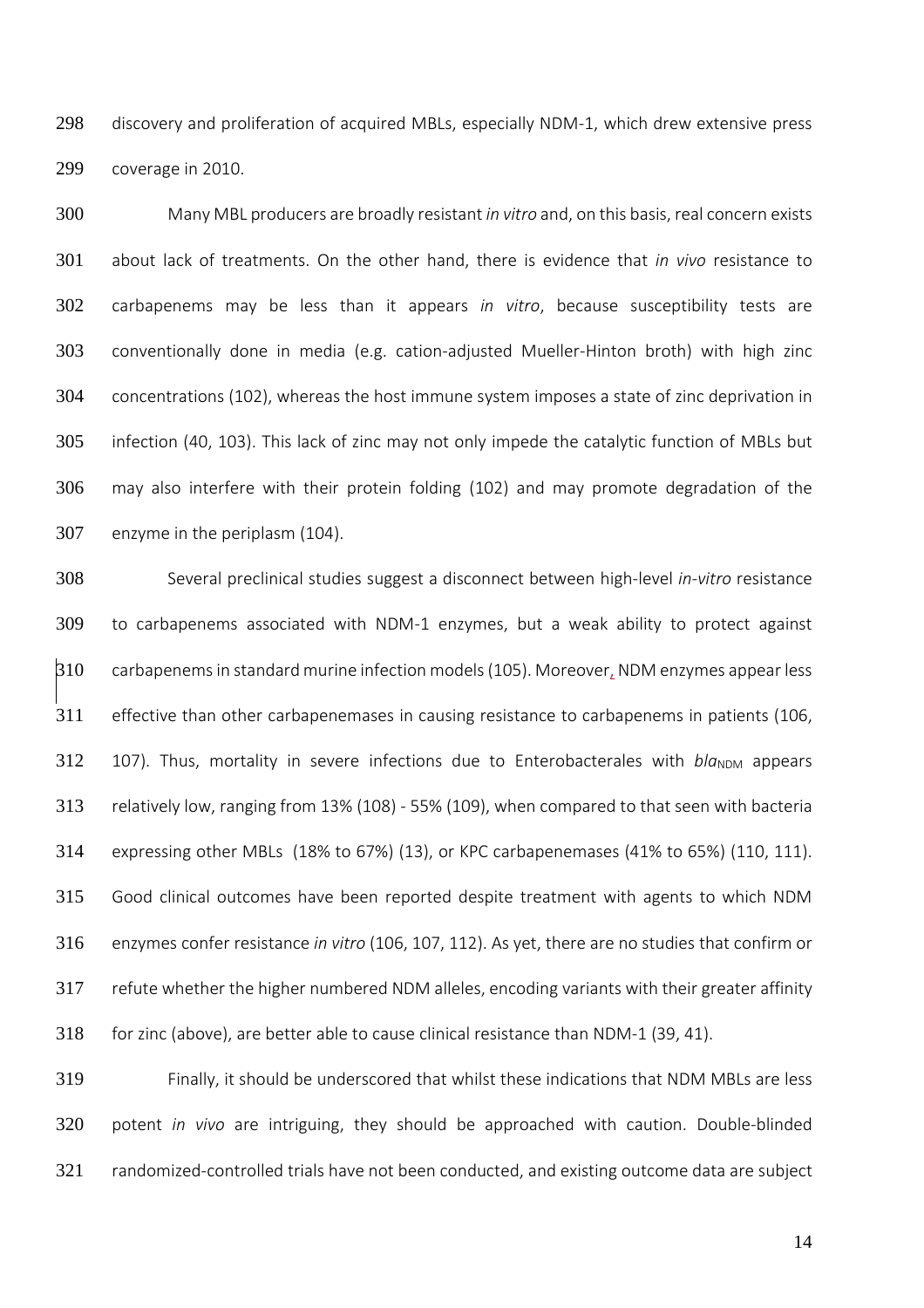to various biases(113, 114). For VIM MBLs, clinical outcomes correlate with carbapenem MICs, implying little or no such *in vitro/in vivo* discordance (115).

#### Current treatment options

 Limited data exist to inform clinicians on the optimal treatment for infections caused by MBL- producing gram-negative bacteria (106). Co-trimoxazole remains the standard of care for infections due to *S. maltophilia,* but most Enterobacterales with acquired MBLs also have *sul* and *dfr* genes, conferring resistance. Resistances to fluoroquinolones and aminoglycosides are 330 often present alongside genes encoding acquired MBLs. In particular, *bla<sub>NDM</sub>* genes are often 331 linked to the genes encoding ArmA or RmtB methyltransferases, which modify ribosomes to 332 block binding of aminoglycosides, including plazomicin; *bla*<sub>IMP</sub> and *bla*<sub>VIM</sub> generally occur within integrons that often also carry *aac(6')*, encoding an acetyltransferase that compromises amikacin and tobramycin, though not gentamicin or plazomicin (116). A thorough review of treatment options for MDR and XDR Enterobacterales is available (117). This highlights observational studies comparing monotherapy to combination therapy for bloodstream infection (BSI) involving CRE, although few of these were specifically identified as having MBLs (118, 119).

340 Colistin. Colistin is the current mainstay of treatment for infections due to MBL-producers. A multinational survey of MBL-producing Enterobacterales and *P. aeruginosa* conducted from 2012- 2014 found >97% susceptibility among MBL-producing *P. aeruginosa* (variously with IMP-, VIM- and NDM- enzymes), and >85% for MBL-producing Enterobacterales (>86.1% NDM-type, >88.9% IMP-type >88.9% IMP-type) (83). Exceptions are *Proteeae* and *Serratia* spp., which have intrinsic polymyxin resistance.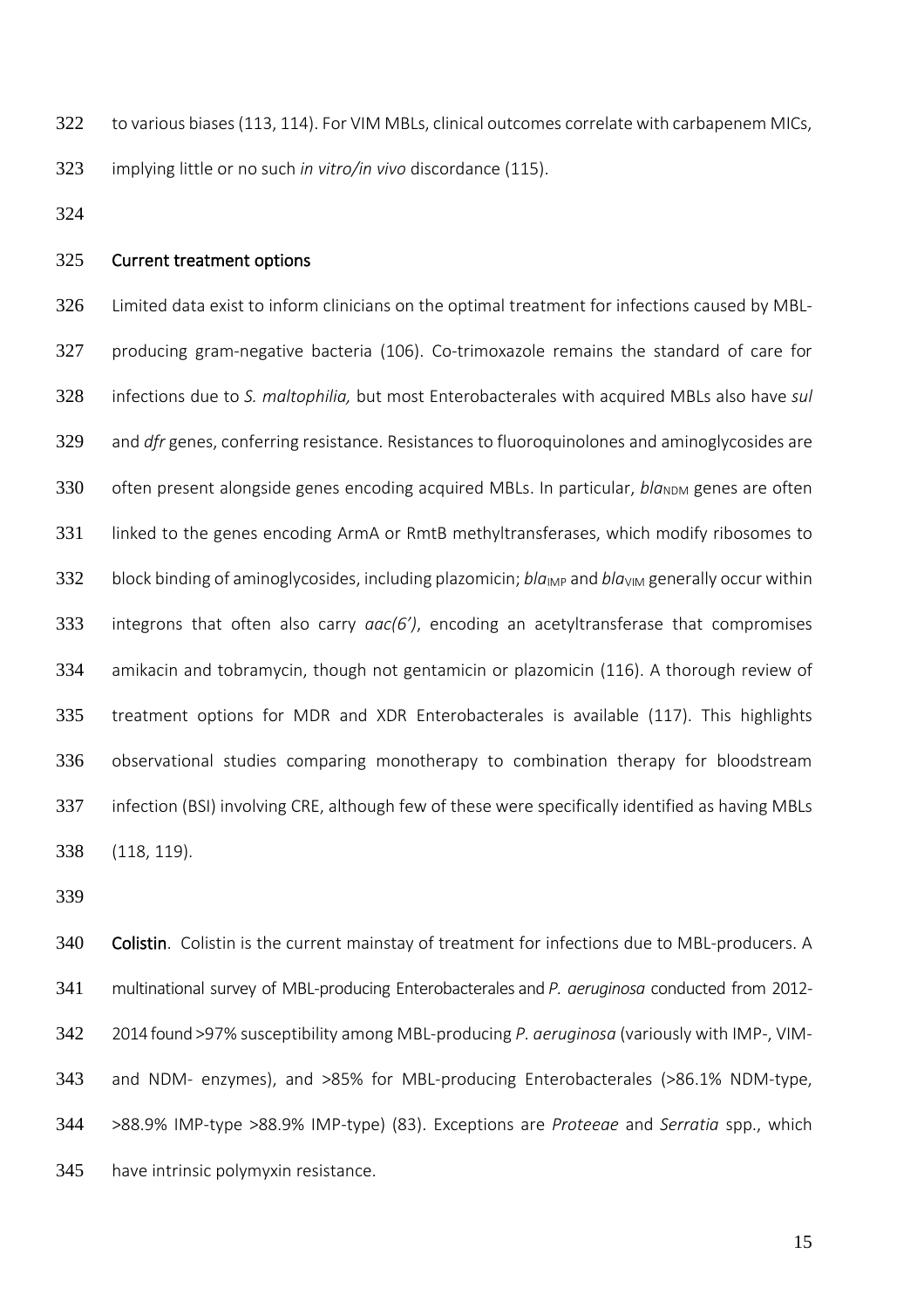For bacteria harboring KPC and OXA-48 carbapenemases, colistin has recently been shown less effective than microbiologically-active β-lactamases inhibitor combinations (120), 348 making it plausible that an active  $\beta$ -lactam likewise would be more efficacious than colistin against MBL producers. Of note, the emergence of colistin resistance during treatment, with secondary transmission of resistant variants is a concern (121, 122).

 Tigecycline, omadacycline and eravacycline. These tetracyclines have strong *in vitro* activity against many MBL-producing Enterobacterales, except *Proteeae*, although not against *P. aeruginosa*. During November 2018, 275 unique Enterobacterales isolates carrying *bla*<sub>NDM</sub> collected by the US Centers for Disease Control were tested with tigecycline (86.5% 356 susceptible, based on a  $\leq$ 2  $\mu$ g/ml FDA breakpoint), eravacycline (66.2% susceptible, based on 357 a  $\leq$ 0.5  $\mu$ g/ml FDA breakpoint) and omadacycline (59.6% susceptible, based on a  $\leq$ 4  $\mu$ g/ml breakpoint) (123). The higher susceptibility rate for tigecycline than eravacycline reflects the higher FDA breakpoint for Enterobacterales; in Europe both agents have an identical 0.5  $\mu$ g/ml breakpoint and eravacycline is the more active on a simple gravimetric basis, though it is unclear whether this confers clinical advantage (124). Merits of omadacycline are its minimal known drug interactions and that it can be administered orally (125), however, it has the least relevant license (for community-acquired bacterial pneumonia and acute bacterial skin and skin structure infections) in relation to the clinical burden of MBL producers.

 Whilst the *in vitro* activity of these tetracyclines is encouraging, there are multiple caveats. First, tigecycline carries an FDA 'black box' warning of increased mortality when the drug was used as monotherapy (126); second, both tigecycline and eravacycline have failed to achieve non-inferiority to comparators in one or more clinical trials (VAP and diabetic foot infection for tigecycline, cUTI for eravacycline); third, there is little provenance for tetracyclines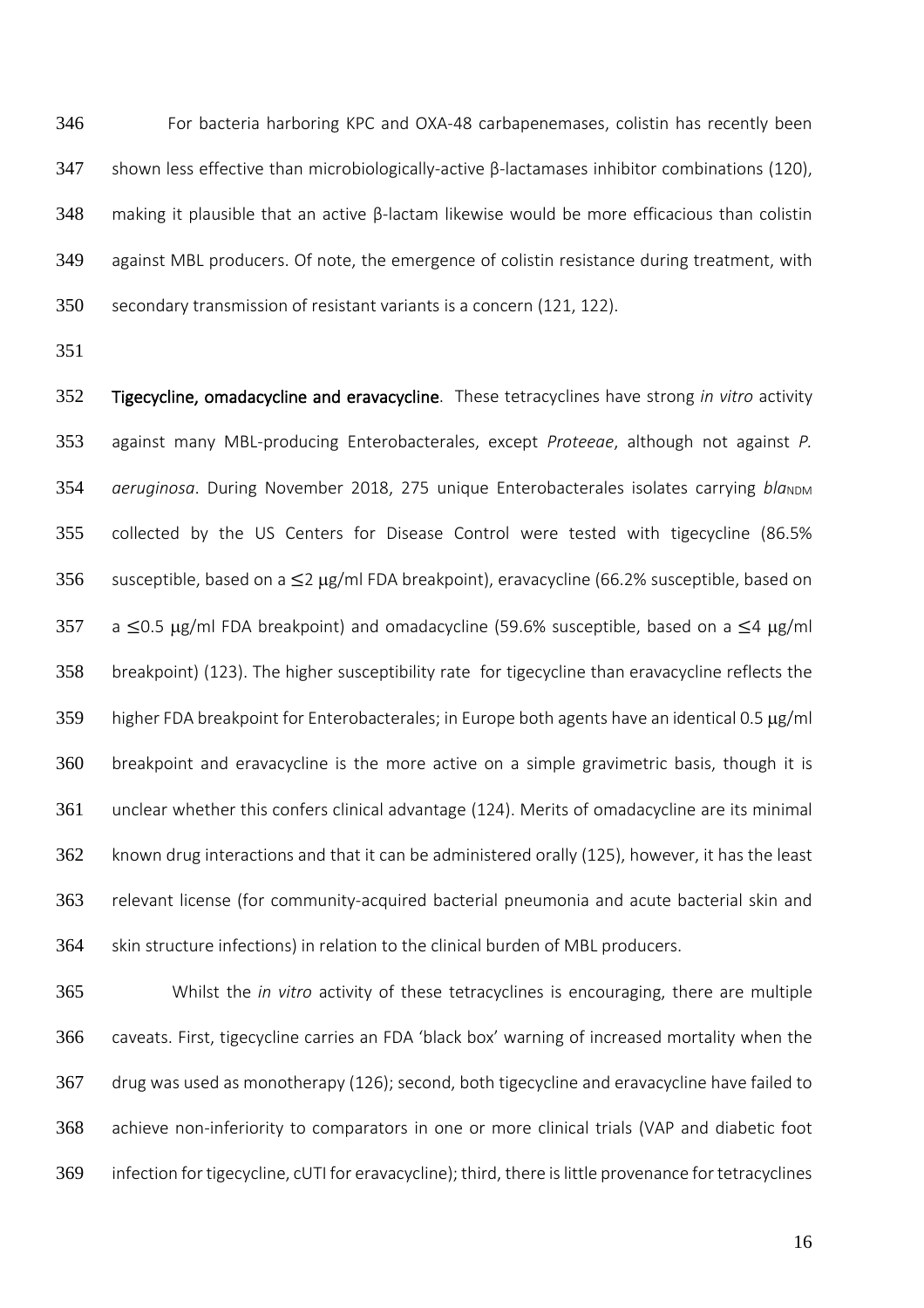as monotherapy in the severely-ill patients who commonly develop infections due to MBL- producing opportunists; fourth, particularly for tigecycline, the disparity between EUCAST (S  $372 \le 0.5$   $\mu$ g/ml) and FDA (S <2  $\mu$ g/ml) breakpoints creates categorization uncertainty; last, the lack of anti-*Proteeae* activity is important in Latin America, where *Providencia* spp. are frequent 374 hosts of *bla<sub>NDM</sub>* (127). Given these uncertainties, the best advice is to consider these tetracyclines in combination against MBL producers, not as monotherapy.

377 Aztreonam. Aztreonam is stable to MBLs, though activity is lost against organisms that co- produce ESBLs or AmpC enzymes (128), which are common in MBL-producing Enterobacterales. Clinical experience as monotherapy is lacking for MBL producers, although some success has been recorded when aztreonam was used in combination with ceftazidime- avibactam (129, 130), with avibactam serving to inhibit ESBLs. Six out of ten patients survived following treatment with this combination during an outbreak of *K. pneumoniae* with NDM-1, OXA-48, and CTX-15 β-lactamases in Barcelona (129). Although no adverse events were reported, the safety is unclear, and it is difficult to match the 1.5g +0.5g q6h regimen of aztreonam-avibactam that is presently being developed (below).

 Fosfomycin. Fosfomycin commonly retains full *in vitro* activity against MBL-producing Enterobacterales, and has been successful trialed, very recently, as an IV agent in cUTI (131). It may be an option against MBL producers - particularly *E. coli*, which is more susceptible than other Enterobacterales - but it is mainly advocated for use in combination due to concerns about emergence of resistance, particularly in *Klebsiella* spp. (132). Fosfomycin has little direct antipseudomonal activity, with typical MICs above breakpoints. However, *in vitro* synergy is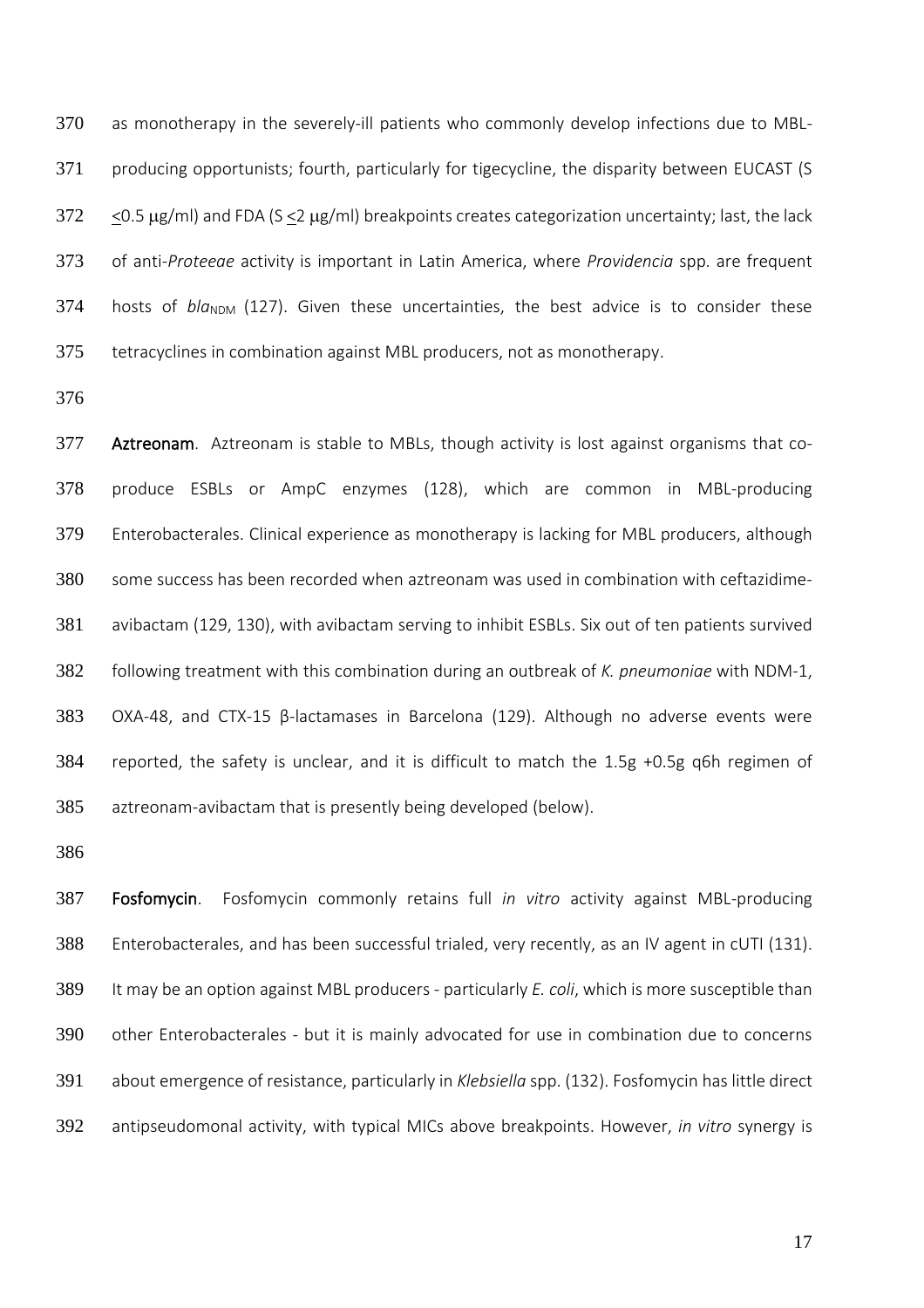seen when fosfomycin is combined with meropenem against MBL-producing *P. aeruginosa* strains (133), suggesting a need for *in-vivo* exploration.

## Development Pipeline

 The development pipeline represents four main strategies against MBL producers: (i) protection of MBL-stable-monobactams from other co-produced β-lactamases, as e.g. with 399 aztreonam-avibactam; (ii) development of  $\beta$ -lactams stable to MBLs as well as SBLs, as with e.g. cefiderocol and BOS-228, (iii) combinations of cephalosporins and carbapenems with triple-action diazabicyclooctanes (DBOs), and (iv) direct inhibition of MBLs with cyclic boronates, thiols, chelators, dicarboxylic acids, and other agents.

## Aztreonam-avibactam

405 Aztreonam-avibactam is the first antibiotic to be developed under a public-private partnership agreement (134, 135), with partial finance from the European Union's Innovative Medicine's Initiative and, latterly, also the US Biomedical Advanced Research and Developmental Authority (BARDA). A prospective randomized phase 3 study (NCT03580044) begins in 2020 to determine efficacy, safety, and tolerability versus best available therapy (BAT) for hospitalized adults with complicated intra-abdominal infections (cIAI), nosocomial pneumonia (NP), complicated UTI, or BSI due to MBL-producing gram-negative bacteria (135).

 Aztreonam evades hydrolysis by MBLs (128) but is compromised by the ESBL and AmpC enzymes that are co-produced by many MBL-positive CPE. These SBLs are inhibited by avibactam, a diazabicyclooctane (DBO) (136, 137) and, consequently, MBL-producing Enterobacterales that also carry ESBLs or AmpC are susceptible to aztreonam-avibactam *in*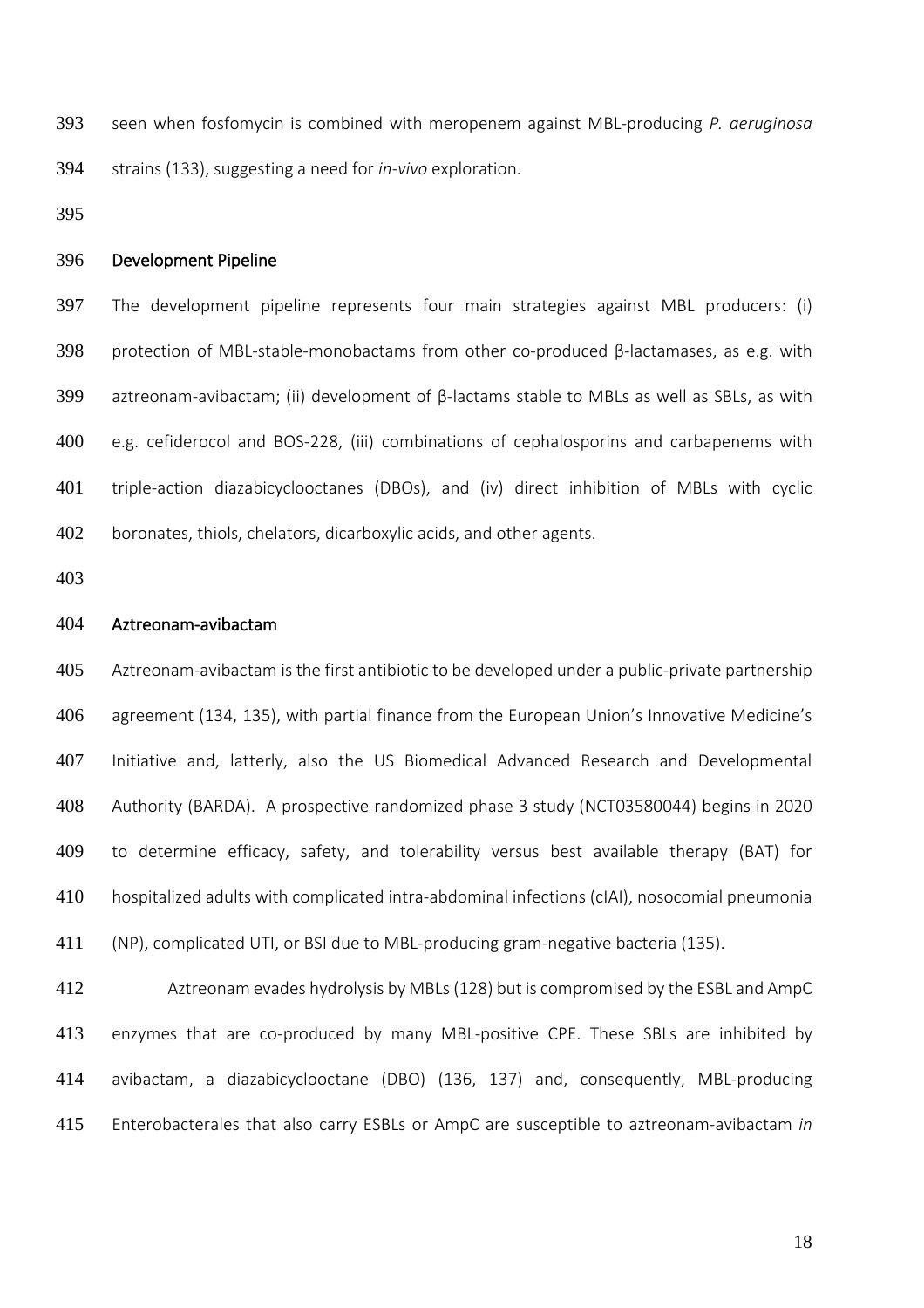*vitro* (138) and *in vivo* (139). The combination is less reliably active against MBL-producing *P. aeruginosa* (140), because aztreonam has weak anti-pseudomonal activity.

 Considerable interest exists, because the safety and efficacy of aztreonam are well established, and because avibactam was established to be effective at inactivating ESBLs and 420 AmpC enzymes during trials with ceftazidime. Moreover, case reports suggest success against infections caused by MBL producers when aztreonam was co-administered with ceftazidime-avibactam (see aztreonam section above) (129, 130).

#### MBL-stable  $\beta$ -lactams

 Cefiderocol (S-649266). Cefiderocol (S-649266) is a novel parenteral siderophore cephalosporin designed by Shionogi & Co. Ltd., with a catechol linked to its 3-position side chain. It is licensed in the USA for cUTI and in the EU and UK for 'treatment of infections due to aerobic gram-negative organisms in adults with limited treatment options' (141). It is 429 retained among developmental agents here, rather than being included in the established 430 treatments, because there is little published experience with MBL producers to date (142, 143).

432 Critically, the catechol moiety forms a chelation complex with ferric iron and this 433 complex is actively accumulated by gram-negative bacteria, which are forced to scavenge this essential element (144). Cefiderocol has good activity *in vitro* under iron starvation, against gram-negative bacteria, including CPE, *P. aeruginosa* and *A. baumannii* (145)*.* It is relatively 436 stable to both SBLs and MBLs (144), however, the MICs for Enterobacterales and non- fermenters with NDM carbapenemases tend to be slightly higher than those for isolates of the 438 same species with other carbapenemase types (146). Cefiderocol proved effective against carbapenem-resistant *P. aeruginosa* (expressing IMP-1 enzymes), *A. baumannii* (expressing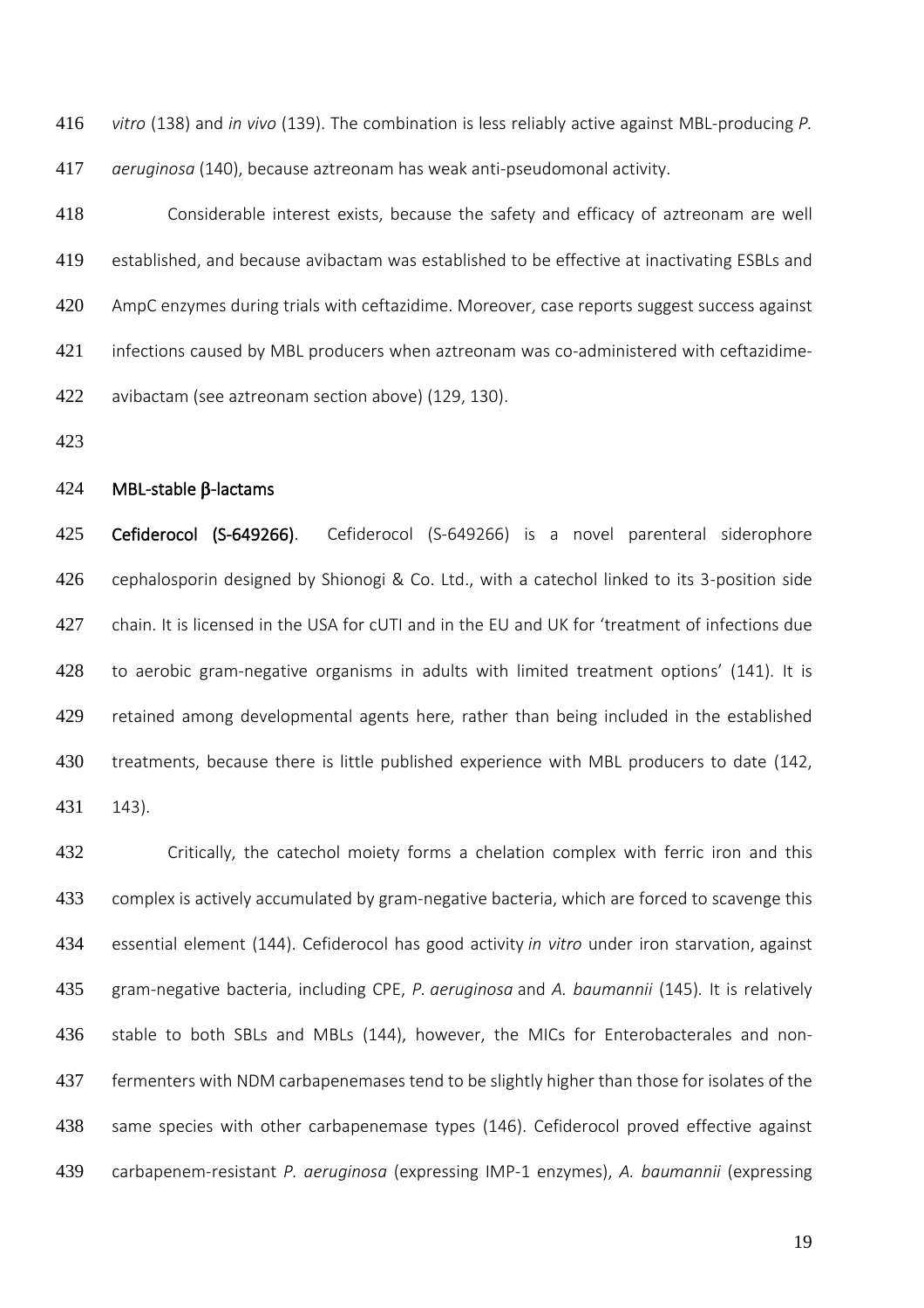OXA-51-like enzymes) and *K. pneumoniae* (expressing NDM-1 enzymes) in immunocompetent rat respiratory tract infection models, achieving a ≥3-log reduction in the number of viable 442 bacteria in the lungs when dosed over 4 days so as to recreate the human exposures of a 2g q8h 3h-IV infusion regimen (147). Efficacy reduced when the infusion time was reduced to 1h, owing to a lower percentage of the dosing interval during which free-drug concentrations were 445 above the MIC (%  $T_f$ >MIC) (147). Interestingly, the mean %  $T_f$ >MIC required for a 1-log<sub>10</sub> reduction was 18-24% greater for *A. baumannii* isolates (expressing OXA-23 or OXA-24) in the murine lung infection model than for Enterobacterales expressing NDM-1, NDM-4 or KPC-2 enzymes and for *P. aeruginosa* isolates expressing IMP-1 or VIM-10 MBLs (148).

449 In humans, the 2g IV q8h 3h-infusion regimen provided >90% probability of target attainment (PTA) with 75% *Tf*>MIC for MICs of ≤4g/ml for patients with normal renal function (149). A phase 3 trial (NCT03032380) has shown non-inferiority to meropenem in nosocomial pneumonia (150). Less encouragingly, another trial (NCT02714595), found excess deaths in the cefiderocol arm, compared with 'best available therapy,' for patients with severe infections caused by carbapenem-resistant gram-negative pathogens (151). Full analysis is awaited but, notably, deaths were mostly associated with *Acinetobacter* infections (152), not Enterobacterales.

 BOS-228 (formerly LYS228). BOS-228 is a monobactam and, like aztreonam, is stable to MBLs (153). Unlike aztreonam, it is also stable to many potent SBLs, including carbapenemases, ESBLs, and AmpC types (154); moreover it binds strongly to PBPs1a and 1b of Enterobacterales 461 as well as to PBP3, which is the sole target of aztreonam (155). BOS-228 had an MIC<sub>90</sub> of 2 462 µg/ml for a clinical panel of 88 Enterobacterales isolates expressing ESBLs, KPCs and MBLs (153) and no single-step mutants were selected from 12 β-lactamase-expressing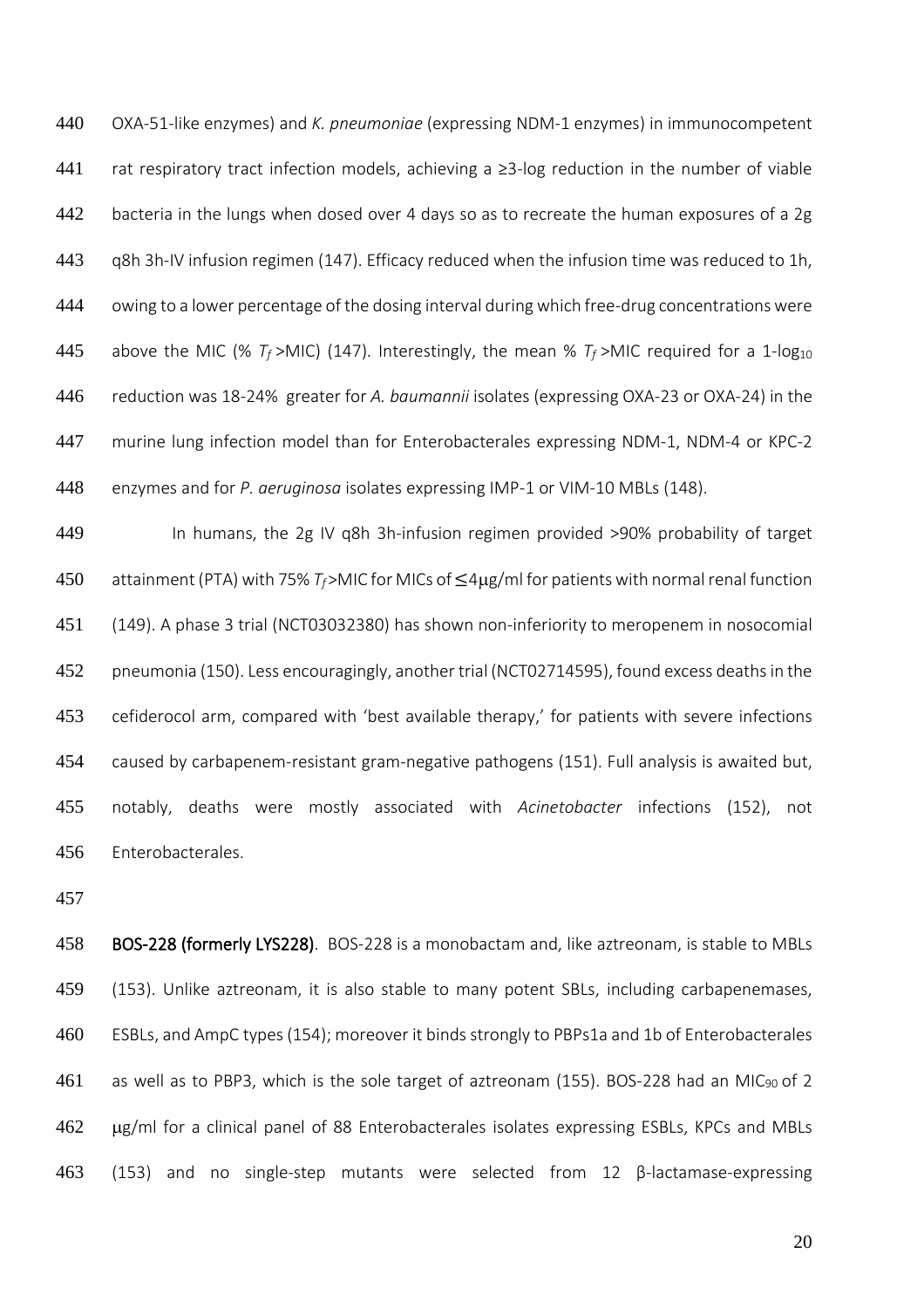Enterobacterales exposed to the drug at 8 x MIC, though mutants were selected from 2/12 465 strains, neither of which expressed MBLs, at 4 x MIC (155).

 A randomized evaluator-blinded multi-center phase 2 trial (NCT03354754) to evaluate pharmacokinetics, clinical responses, safety, and tolerability of BOS-228 in cIAI commenced in 2018. The drug is being administered as IV monotherapy (without metronidazole) q6h for at least 5 days and compared to standard of care, with outcomes evaluated at day 28. A randomized controlled evaluator-blinded multi-center trial (NCT03377426) in cUTI has also been initiated.

## Cephalosporins or carbapenems combined with triple-action DBOs

474 Zidebactam and nacubactam. Unlike with cyclic boronates (see below), it has not been possible 475 to discover DBOs that directly inhibit MBLs. However, nacubactam and zidebactam are DBO analogs that combine inhibition of SBLs with direct antibacterial activity by inhibiting PBP2 (156). When combined with PBP3-targetted β-lactams, this attack on PBP2 leads to an 'enhancer' effect, with further β-lactamase-inhibition-independent synergy observed (156, 157). Consequently, cefepime-zidebactam and cefepime- or meropenem- nacubactam combinations are active *in vitro* against >75% of MBL-producing Enterobacterales and, in cefepime-zidebactam's case, also against many MBL-producing *P. aeruginosa* (158).

 Although the direct antibacterial activity of nacubactam and zidebactam is readily lost via mutations compensating for inhibition of PBP2 (159), the enhancer effect is retained, with many of the mutants consequently remaining susceptible to e.g. cefepime-zidebactam or meropenem-nacubactam at low concentrations (156, 157). Cefepime-zidebactam is currently the most advanced of these combinations, with a phase 3 trial due to commence (160).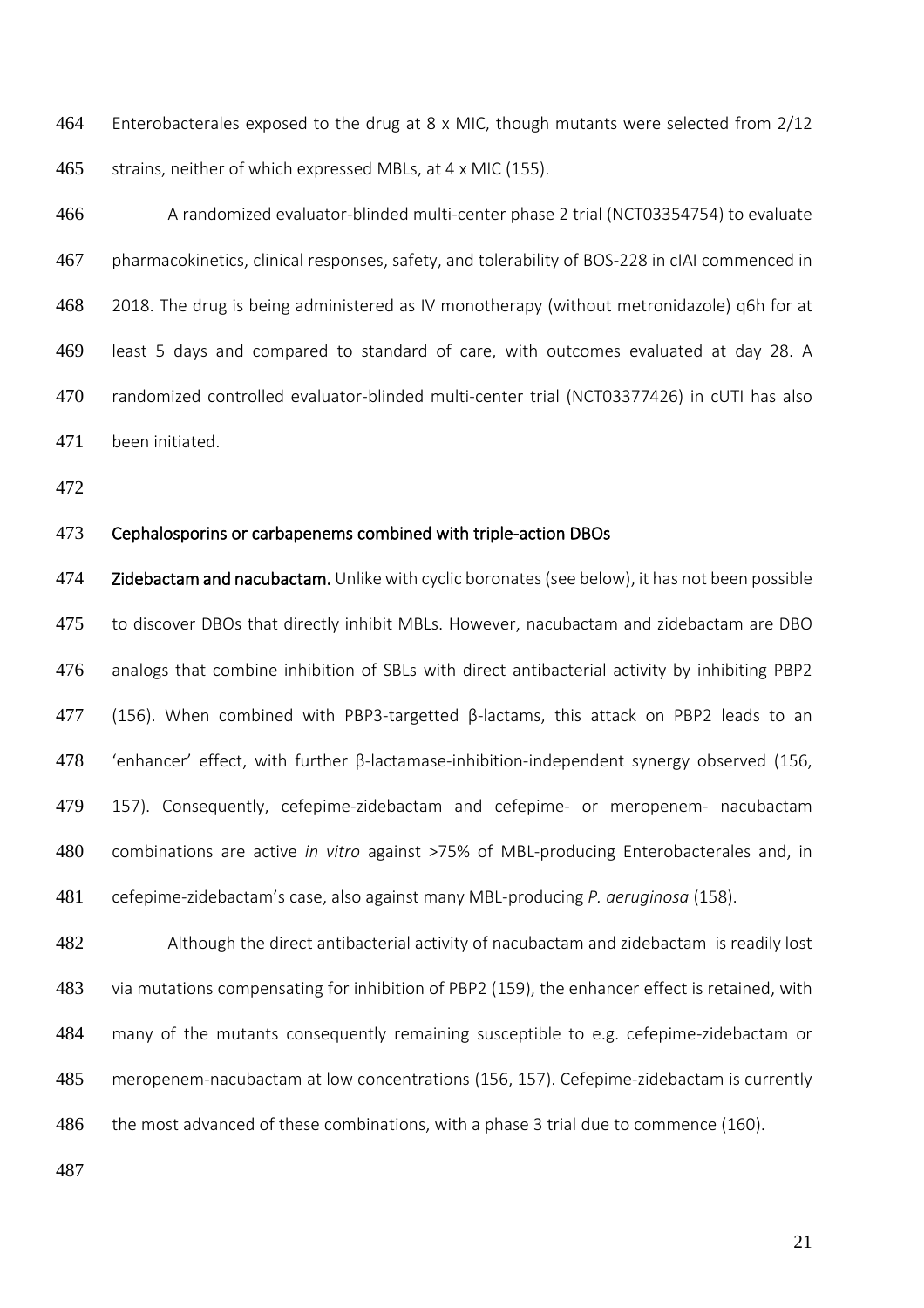#### Direct inhibitors of MBLs.

489 Cyclic boronates - VNRX-5133 (taniborbactam) and QPX7228. Inhibitors that target both SBLs 490 and MBLs are of great interest but have proved difficult to obtain owing to structural and functional differences between and among these enzymes. This combination of inhibitory 492 activities nonetheless has recently been achieved with several cyclic boronates, notably taniborbactam and QPX7228. These mimic the tetrahedral anionic intermediate common to SBL and MBL catalysis (161) and additionally inhibit some penicillin-binding proteins (e.g. PBP- 5, which is non-essential) by the same mechanism (162). They represent a considerable 496 expansion in spectrum over vaborbactam, their progenitor, which inhibits only few class A  $\beta$ -lactamases, notably KPC types (163).

 Taniborbactam (VenatoRx) is the more advanced of these two 'second-generation' 499 boronates, and is in Phase III trials combined with cefepime (164). It irreversibly inhibits class A, C, and D SBLs, and is a reversible competitive inhibitor of VIM and NDM MBLs, though not of IMP types (165). Safety has been established in healthy volunteers (NCT02955459), and the FDA has allowed cefepime-taniborbactam to proceed via fast track pathway for the clinical indications of cUTI and cIAI. QPX7728 (QPEX) likewise inhibits both SBLs and MBLs: 50% 504 inhibitory concentrations [IC<sub>50</sub>], for KPC enzymes are around 2.9  $\pm$  0.4 nM, compared with 22 ± 8 nM for the class C cephalosporinase of *E. cloacae* P99, 55 ± 25 nM for the NDM-1 MBL and 506 14  $\pm$  4 nM for VIM-1 enzyme. As with taniborbactam, the IC<sub>50</sub> for IMP-1 enzyme is considerably 507 higher, at 610  $\pm$  70 nM) (166). An IV combination of QPX7728 with meropenem is being explored. This significantly lowered bacterial counts in murine thigh and lung infection models with carbapenem-resistant *K. pneumoniae*, *P. aeruginosa* and *A. baumannii* when compared to meropenem alone, although strain genotypes were not reported. Unlike taniborbactam,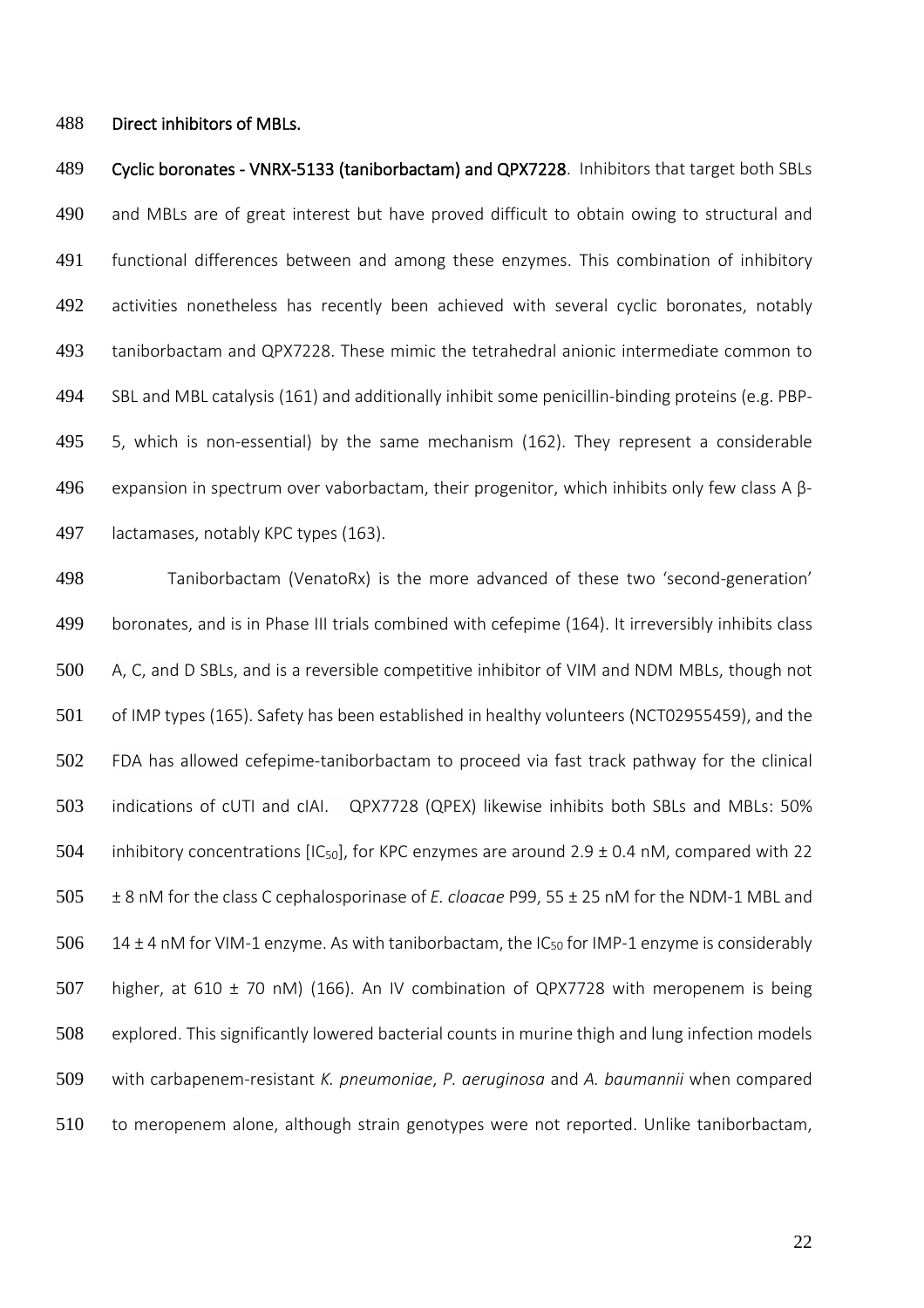QPX7228 is orally bioavailable and combinations with ceftibuten and tebipenem were evaluated *in vitro* against CPE, including those with MBLs (167).

 Thiol-containing MBL inhibitors and chelating agents. Small molecules that bind and/or chelate zinc ions include thiols, dicarboxylates, hydroxamates, and tetrazoles; these are widely reported to inhibit MBLs, but human metallo-proteases are vulnerable too, so toxicity may preclude clinical development.

 Thiol-containing compounds inhibit all MBL subtypes (B1, B2 and B3) (168), with strong competitive inhibition of IMP-1 by thioester derivatives first reported in 1999 (169). The dipeptide L-captopril deserves mention in context. It is used as an ACE inhibitor in the 521 treatment of hypertension and is reported also to inhibit MBLs by chelating the active site zinc 522 ions via its thiol group (170); the corresponding D-stereoisomer is a more potent inhibitor and 523 can potentiate meropenem against strains with VIM-2 MBLs (170). Both captopril isomers act via zinc chelation and repurposing is attractive given the known safety of the L-isomer at its licensed dose; however the economic model for development is yet to be established and safety issues for the D-isomer need exploration. Other thio-carbonyl compounds, such as 527 thiomandelic acid, exhibit synergy with meropenem against Enterobacterales with VIM, NDM, and IMP enzymes (171).

 Bisthiazolidines are carboxylate-containing bicyclic compounds, considered to be 530 penicillin analogs that inhibit MBLs through a zinc-bridging thiol group and a carboxylate that interacts with K224 (172). The orientation of the carboxylate and thiol moieties create diverse binding that is observed on X-ray crystal structures and has been shown to inhibit all MBL types (173). The bisthiazolidine scaffold inhibits NDM-1 enzymes *in vitro*, with *K*<sup>i</sup> values in the low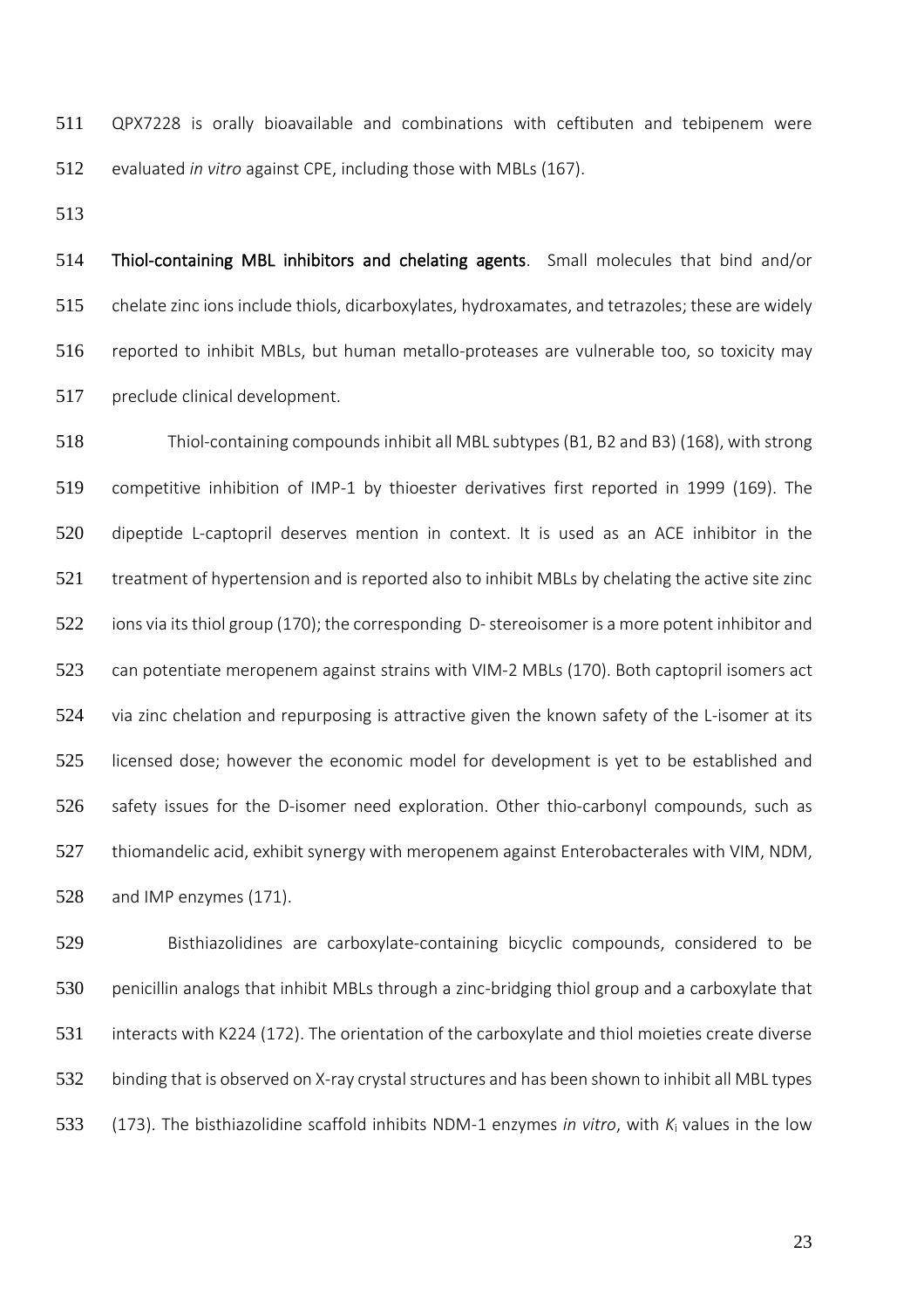534 micromolar range (from 7 ± 1 to 19 ±3  $\mu$ M); they restore imipenem activity against *E. coli* producing NDM-1 (172).

 The divalent cation chelator EDTA has raised interest, too, both as an inhibitor of MBLs, and also because it disrupts the gram-negative outer membrane and neutralizes various bacterial enzymes and toxins (174, 175). It is widely used in identification tests for MBLs. Sodium calcium EDTA, which is licensed for use for treatment of lead poisoning, reportedly restored imipenem's activity *in vivo* against *P. aeruginosa* producing IMP- and VIM- enzymes and against *E. coli* producing NDM-1 enzyme (176, 177), raising the issue of whether it might 542 be used to potentiate carbapenems in human infections. Elores<sup>®</sup>, which is marketed in India, combines ceftriaxone, sulbactam and EDTA (178, 179) and reportedly achieved cures of infections due to MBL producers in multiple patients, with no serious adverse events (178). However, prospective and controlled studies are lacking, the dose of EDTA is low, and there remains uncertainty (above) about the function of NDM-1 enzyme *in vivo*. More negatively, 547 the FDA has placed strict limits on the amount of EDTA permissible even in food (180) and sodium calcium EDTA is capable of producing toxic effects that can be fatal (181). High concentrations of EDTA are likely to strip divalent cations from human metalloenzymes, including matrix metalloproteinases, carbonic anhydrase and carboxypeptidases, thus limiting clinical applicability.

 Aspergillomarasmine A (AMA) is a fungal natural product discovered in the 1960s (182), and re-evaluated in the 1980s as an inhibitor of the human metalloproteinase angiotensin- converting enzyme (ACE). AMA inhibits MBLs via a metal ion sequestration mechanism and displays rapid and potent inhibition of NDM-1 and VIM-2 enzymes *in vitro* (183). It restored the activity of meropenem against a *K. pneumoniae* strain expressing NDM-1 enzyme in an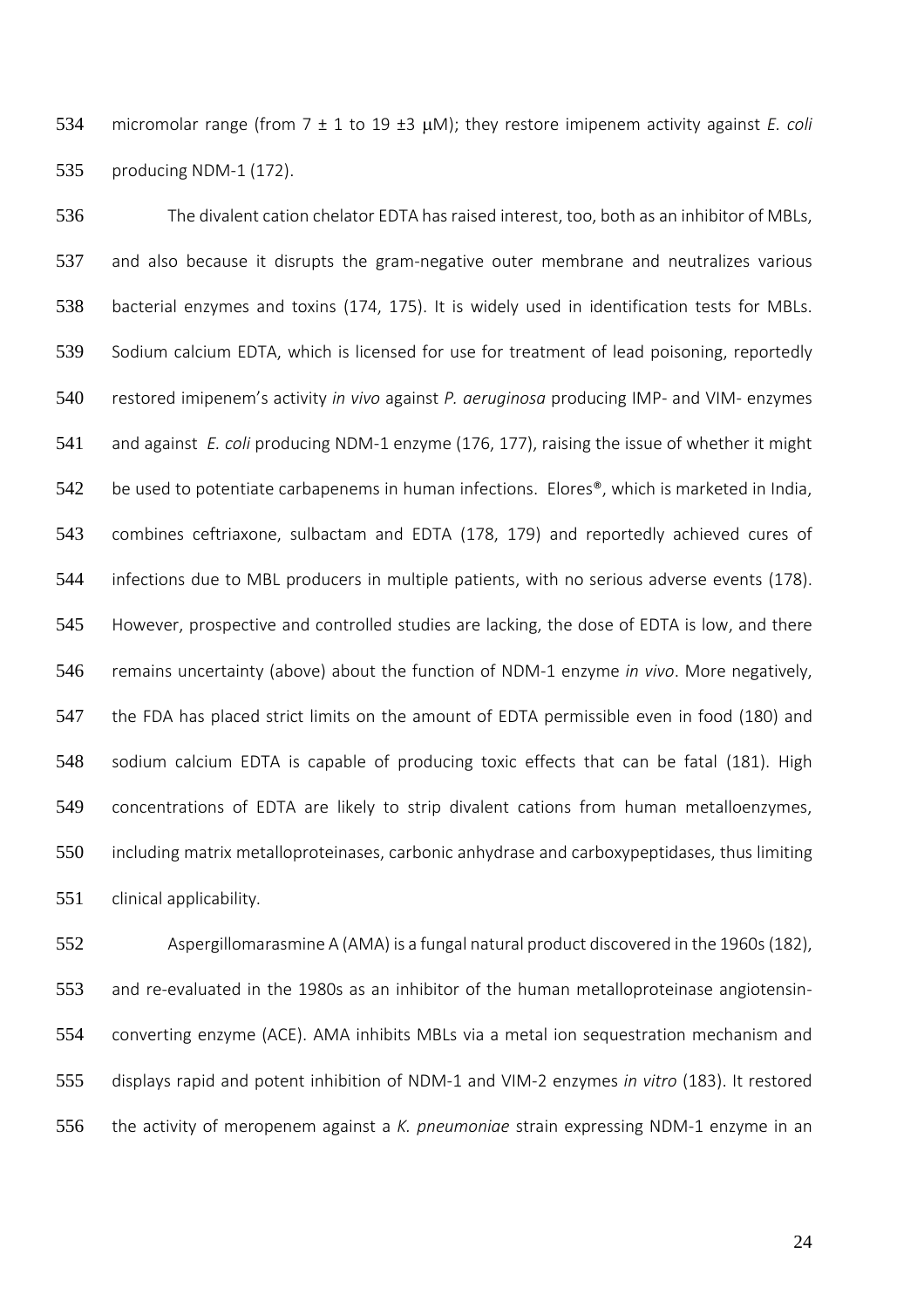intraperitoneal murine infection model (184). Again, the hazard of inhibiting human metallo-enzymes requires careful investigation.

## Challenges for the development of inhibitors of MBLs

561 One of the biggest challenges in designing MBL inhibitors is the diversity among these enzymes, which share less than one third sequence identity at their active sites. Thus, for example, taniborbactam and QPX7728 target NDM and VIM enzymes, but not IMP types (185). Development of inhibitors that bind remotely from the active site might overcome this limitation, but possible target areas also vary within class B1 and seem even better able to 566 tolerate mutations than the active site (29). Another challenge is the shallow binding site in B1 enzymes, meaning that inhibitors can only make limited interactions (29). Specificity for bacterial MBLs is a further recurring challenge; interactions with human metallo-enzymes and contingent toxicity are major concerns. Molecules that solely inhibit MBLs are limited by the fact that many MBL producers also co-produce SBLs, including carbapenemases, meaning that the partner  $\beta$ -lactam must evade these enzymes, that the inhibitor must inactivate both MBLs and SBLs, or that a second inhibitor is required.

 Preclinical development is challenging, too, because it is difficult to establish reliable animal models in which MBL-mediated resistance is expressed, perhaps owing to the already- mentioned lack of essential zinc at infection sites. Moreover bacteria are prone to lose MBL- encoding plasmids, or fail to reliably express them, in murine models, resulting in 577 pharmacodynamic data that suggest meropenem susceptibility (186, 187). Consequently it is difficult to establish the efficacy of candidate MBL-stable drugs or inhibitor combinations. It is unclear if the same phenomena occur in patients (188), and this requires further research. Irrespective of this aspect, it is also challenging to find and recruit the required number of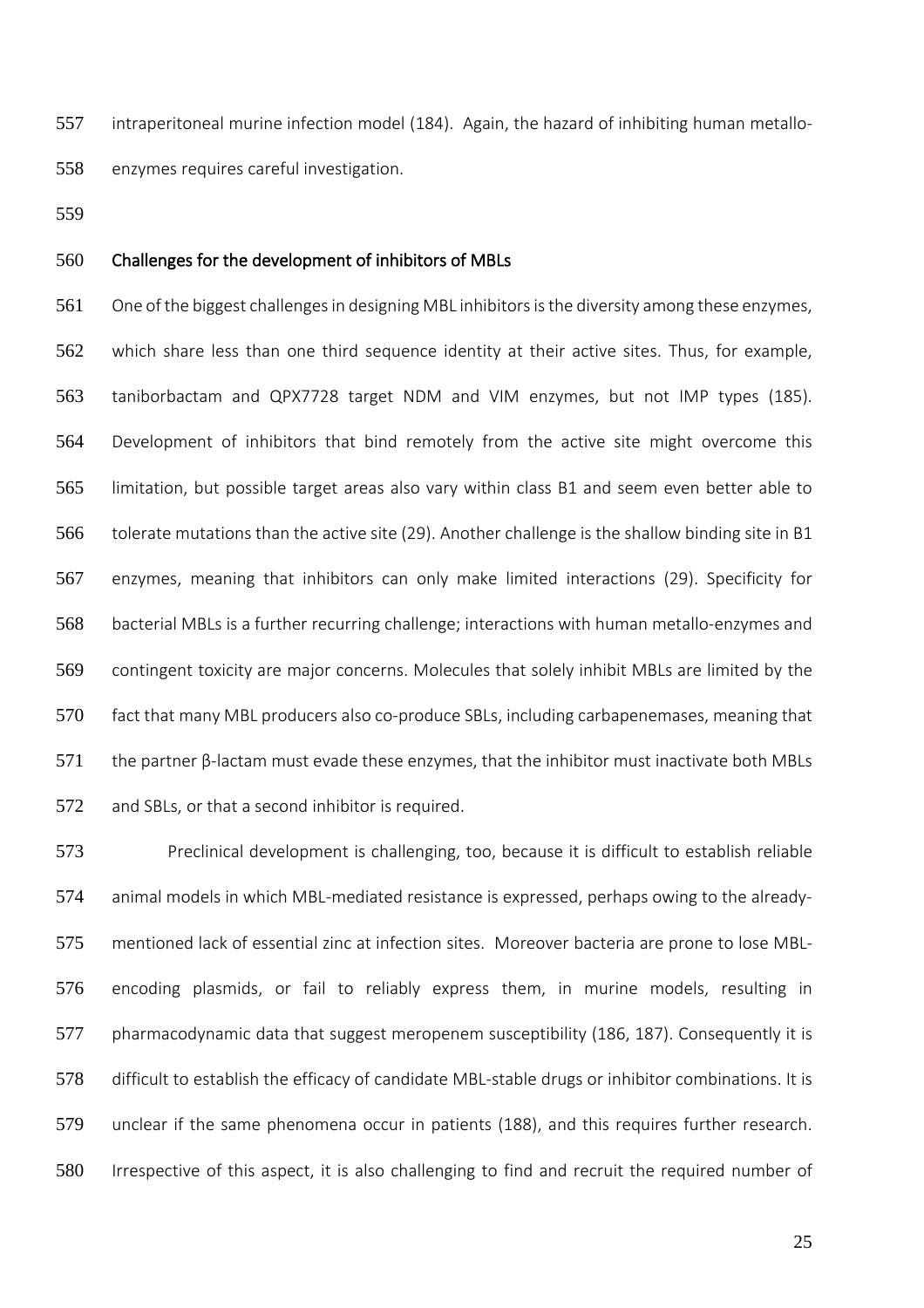patients with MBL-producing pathogens to clinical trials. Rapid diagnostics should help, but their use is complicated by cost and the need to deploy them to all trial sites, including in countries where they are not licensed or are licensed only to inform infection control, not treatment.

## Conclusion

 MBLs are disseminating internationally, particularly in Asia, and often are produced by gram- negative bacteria with extremely broad spectra of *in vitro* resistance. Unlike for KPC and OXA- 48-like carbapenemases, producers are typically not susceptible to recently licensed β- lactamase inhibitor combinations such as ceftazidime-avibactam, meropenem-vaborbactam, imipenem-relebactam, although cefiderocol may be a potential answer. The ability of MBLs to confer resistance to carbapenems may not be so great *in vivo* as *in vitro*, though this is uncertain and may vary by enzyme type even within MBL subclasses.

 Inhibitors are known, and the developmental boronates, taniborbactam and QPX7728 are of particular interest. Nonetheless, the quest for effective inhibitors is complicated by differences in active site structure and zinc ligand interactions among MBLs, and by difficulties in the design of appropriate preclinical and clinical trials. Non-boronate inhibitors face toxicity issues, particularly if they interact with other metallo-enzymes or are general chelators. Other approaches to overcoming MBLs include, avibactam-protected aztreonam; stable β-lactam, notably BOS-228 as well as cefiderocol, and combinations of β-lactams with-triple action DBOs, notably cefepime-zidebactam and meropenem-nacubactam.

 And *that* is the positive aspect on which to close: there is now a diverse and exciting pipeline of potential agents for the treatment of infections caused by bacteria that produce MBLs. It remains to be seen what will be the most effective of these agents.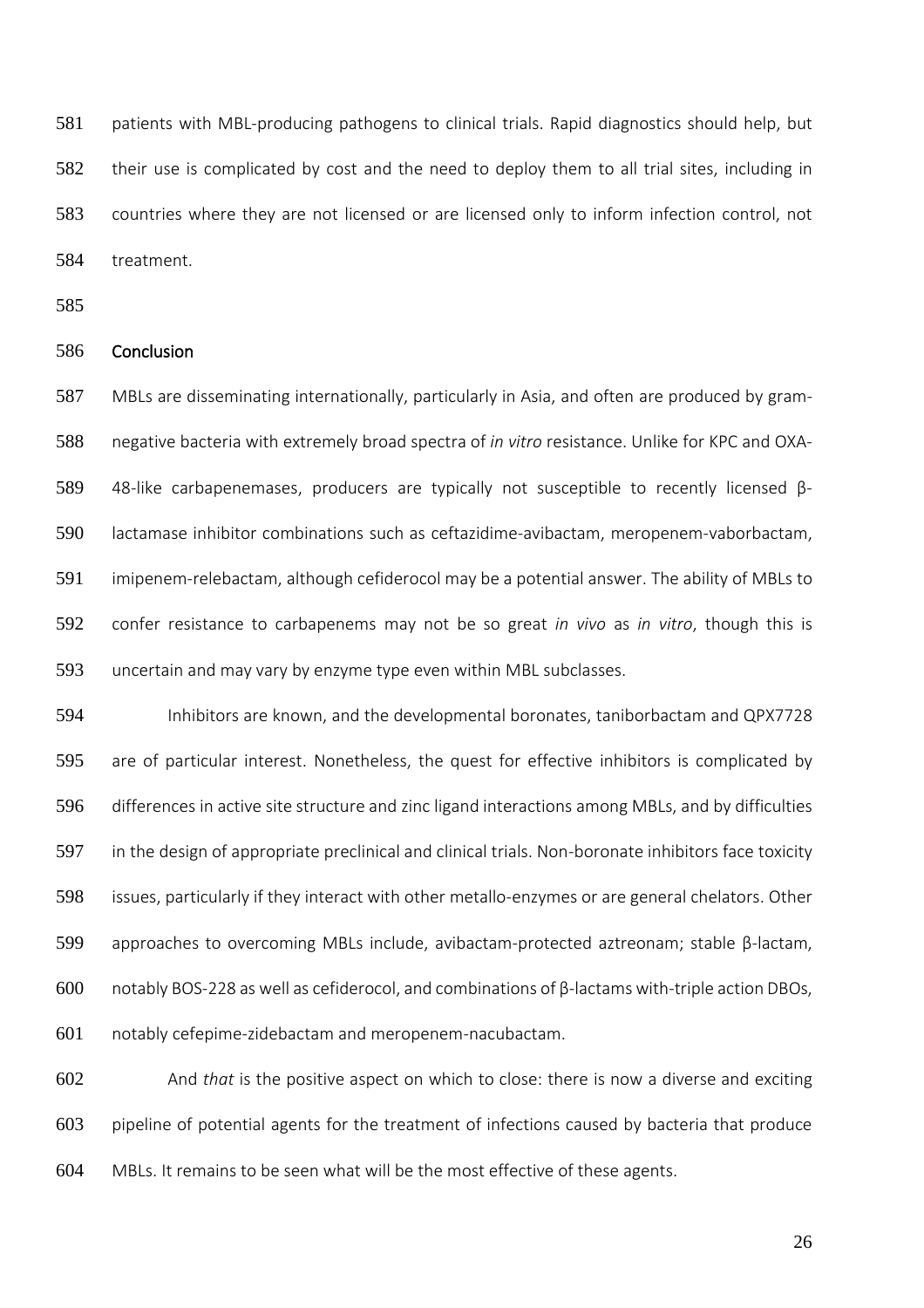| 606 | Transparency declaration.                                                                    |                                                                                             |  |  |  |  |
|-----|----------------------------------------------------------------------------------------------|---------------------------------------------------------------------------------------------|--|--|--|--|
| 607 |                                                                                              | DML: Advisory Boards or ad-hoc consultancy Accelerate, Allecra, Antabio, Centauri, Entasis, |  |  |  |  |
| 608 |                                                                                              | GlaxoSmithKline, J&J, Meiji, Melinta, Menarini, Mutabilis, Nordic, ParaPharm, Pfizer, QPEX, |  |  |  |  |
| 609 |                                                                                              | Roche, Sandoz, Shionogi, T.A.Z., Tetraphase, Venatorx, Wockhardt, Zambon, Paid lectures -   |  |  |  |  |
| 610 | Astellas, bioMérieux, Beckman Coulter, Cardiome, Cepheid, Merck/MSD, Menarini, Nordic,       |                                                                                             |  |  |  |  |
| 611 | Pfizer and Shionogi. Relevant shareholdings or options - Dechra, GSK, Merck, Perkin Elmer,   |                                                                                             |  |  |  |  |
| 612 | Pfizer, T.A.Z, amounting to <10% of portfolio value. William Hope holds or has recently held |                                                                                             |  |  |  |  |
| 613 | research grants with F2G, Astellas Pharma, Spero Therapeutics, Antabio, Allecra, Bugworks,   |                                                                                             |  |  |  |  |
| 614 | and NAEJA-RGM. He holds awards from the Medical Research Council, National Institute of      |                                                                                             |  |  |  |  |
| 615 |                                                                                              | Health Research, FDA and the European Commission. David Hooper: consultancy for Selux       |  |  |  |  |
| 616 | Diagnostics, Day Zero Diagnostics, Wockhardt Pharmaceuticals and Shionogi                    |                                                                                             |  |  |  |  |
| 617 | Pharmaceuticals. William Hope has received personal fees in his capacity as a consultant for |                                                                                             |  |  |  |  |
| 618 | F2G, Amplyx, Ausperix, Spero Therapeutics, VenatoRx, Pfizer and BLC/TAZ.                     |                                                                                             |  |  |  |  |
| 619 |                                                                                              |                                                                                             |  |  |  |  |
| 620 |                                                                                              |                                                                                             |  |  |  |  |
| 621 | References                                                                                   |                                                                                             |  |  |  |  |
| 622 | 1.                                                                                           | Walsh TR, Toleman MA, Poirel L, Nordmann P. 2005. Metallo-β-Lactamases: the Quiet           |  |  |  |  |
| 623 |                                                                                              | before the Storm? Clin Microbiol Rev 18:306-325.                                            |  |  |  |  |
| 624 | 2.                                                                                           | World Health Organisation. 2015. Global Action Plan on Antimicrobial Resistance.            |  |  |  |  |
| 625 |                                                                                              | Geneva.                                                                                     |  |  |  |  |
| 626 | 3.                                                                                           | Salonen JH, Eerola E, Meurman O. 1998. Clinical significance and outcome of                 |  |  |  |  |
| 627 |                                                                                              | anaerobic bacteremia. Clin Infect Dis 26:1413-7.                                            |  |  |  |  |

4. World Health Organisation. Kahlmeter G, Singh N. 2017. Global Priority List Of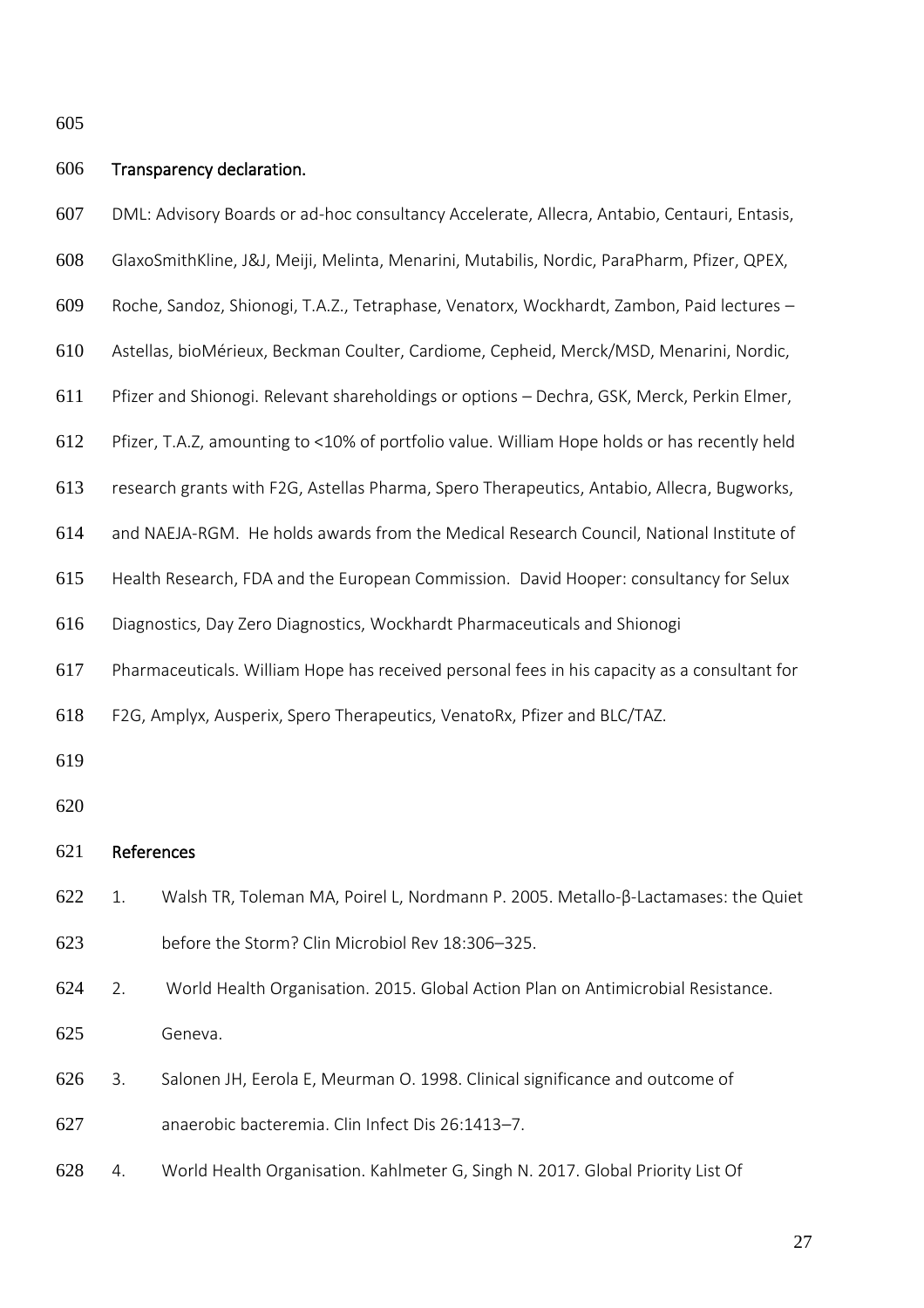- Antibiotic-Resistant Bacteria To Guide Research, Discovery and Development of New Antibiotics. Geneva
- 5. Bush K, Jacoby GA. 2010. Updated functional classification of β-lactamases. Antimicrob Agents Chemother 54:969–76.
- 6. Hall BG, Barlow M. 2005. Revised Ambler classification of β-lactamases. J Antimicrob Chemother 55:1050–1051.
- 7. Garau G, García-Sáez I, Bebrone C, Anne C, Mercuri P, Galleni M, Frère J-M, Dideberg
- 636  $\sim$  0. 2004. Update of the standard numbering scheme for class B β-lactamases.
- Antimicrob Agents Chemother 48:2347–9.
- 8. Palzkill T. 2013. Metallo-β-lactamase structure and function. Ann N Y Acad Sci

1277:91–104.

- 9. Marshall S, Hujer AM, Rojas LJ, Papp-Wallace KM, Humphries RM, Spellberg B, Hujer
- KM, Marshall EK, Rudin SD, Perez F, Wilson BM, Wasserman RB, Chikowski L, Paterson
- DL, Vila AJ, van Duin D, Kreiswirth BN, Chambers HF, Fowler VG, Jacobs MR, Pulse ME,
- Weiss WJ, Bonomo RA, Bonomo RA. 2017. Can Ceftazidime-Avibactam and Aztreonam
- Overcome β-Lactam Resistance Conferred by Metallo-β-Lactamases in
- Enterobacteriaceae? Antimicrob Agents Chemother 61(4)pp:e02243-16.
- 10. Watanabe M, Iyobe S, Inoue M, Mitsuhashi S. 1991. Transferable imipenem resistance
- in *Pseudomonas aeruginosa*. Antimicrob Agents Chemother 35:147–51.
- 11. Naas T, Oueslati S, Bonnin RA, Dabos ML, Zavala A, Dortet L, Retailleau P, Iorga BI.
- 2017. Beta-lactamase database (BLDB) structure and function. J Enzyme Inhib Med Chem 32:917–919.
- 12. Lauretti L, Riccio ML, Mazzariol A, Cornaglia G, Amicosante G, Fontana R, Rossolini GM.
- 652 1999. Cloning and characterization of *bla*<sub>VIM</sub>, a new integron-borne metallo-β-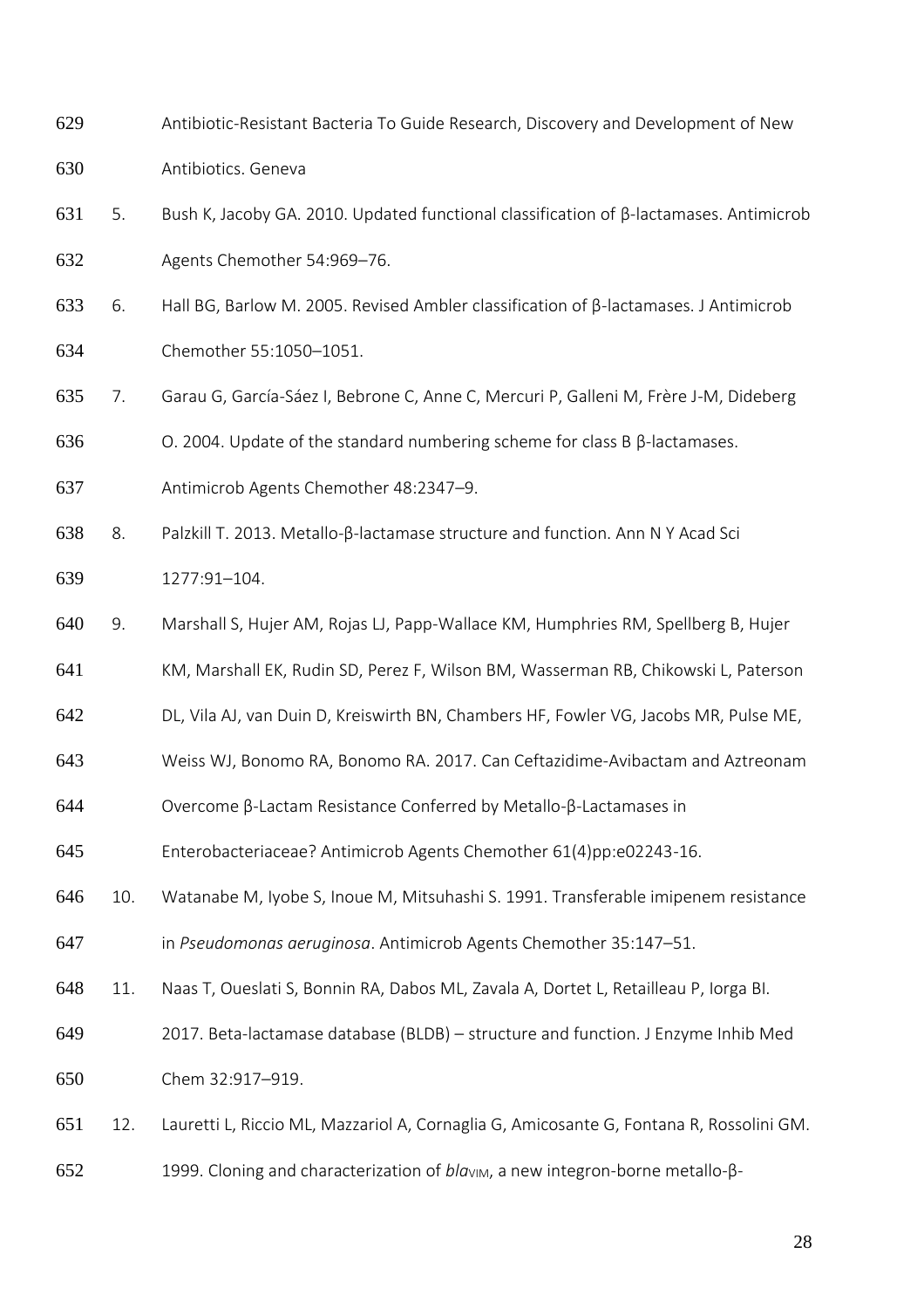- lactamase gene from a *Pseudomonas aeruginosa* clinical isolate. Antimicrob Agents Chemother 43:1584–90.
- 13. Nordmann P, Naas T, Poirel L. 2011. Global spread of Carbapenemase-producing Enterobacteriaceae. Emerg Infect Dis 17:1791–8.
- 14. Brooke JS. 2012. *Stenotrophomonas maltophilia*: an emerging global opportunistic pathogen. Clin Microbiol Rev 25:2–41.
- 15. Denton M, Kerr KG. 1998. Microbiological and clinical aspects of infection associated with *Stenotrophomonas maltophilia*. Clin Microbiol Rev 11:57–80.
- 16. Akova M, Bonfiglio G, Livermore DM. 1991. Susceptibility to β-lactam antibiotics of
- mutant strains of *Xanthomonas maltophilia* with high- and low-level constitutive

expression of L1 and L2 beta-lactamases. J Med Microbiol 35:208–213.

17. González LJ, Vila AJ. 2012. Carbapenem resistance in *Elizabethkingia meningoseptica* is

mediated by metallo-β-lactamase BlaB. Antimicrob Agents Chemother 56:1686–92.

18. Bennett PM. 2008. Plasmid encoded antibiotic resistance: acquisition and transfer of

antibiotic resistance genes in bacteria. Br J Pharmacol 153 Suppl 1:S347-57.

19. Bonnin RA, Poirel L, Carattoli A, Nordmann P. 2012. Characterization of an IncFII

plasmid encoding NDM-1 from *Escherichia coli* ST131. PLoS One 7(4):e34752.

- 20. Villa L, García-Fernández A, Fortini D, Carattoli A. 2010. Replicon sequence typing of
- IncF plasmids carrying virulence and resistance determinants. J Antimicrob Chemother

65:2518–29.

- 21. Rasheed JK, Kitchel B, Zhu W, Anderson KF, Clark NC, Ferraro MJ, Savard P, Humphries
- RM, Kallen AJ, Limbago BM. 2013. New Delhi Metallo-β-Lactamase–producing

Enterobacteriaceae, United States. Emerg Infect Dis 19:870–878.

22. Nithya N, Remitha R, Jayasree PR, Faisal M, Manish Kumar PR. 2017. Analysis of β-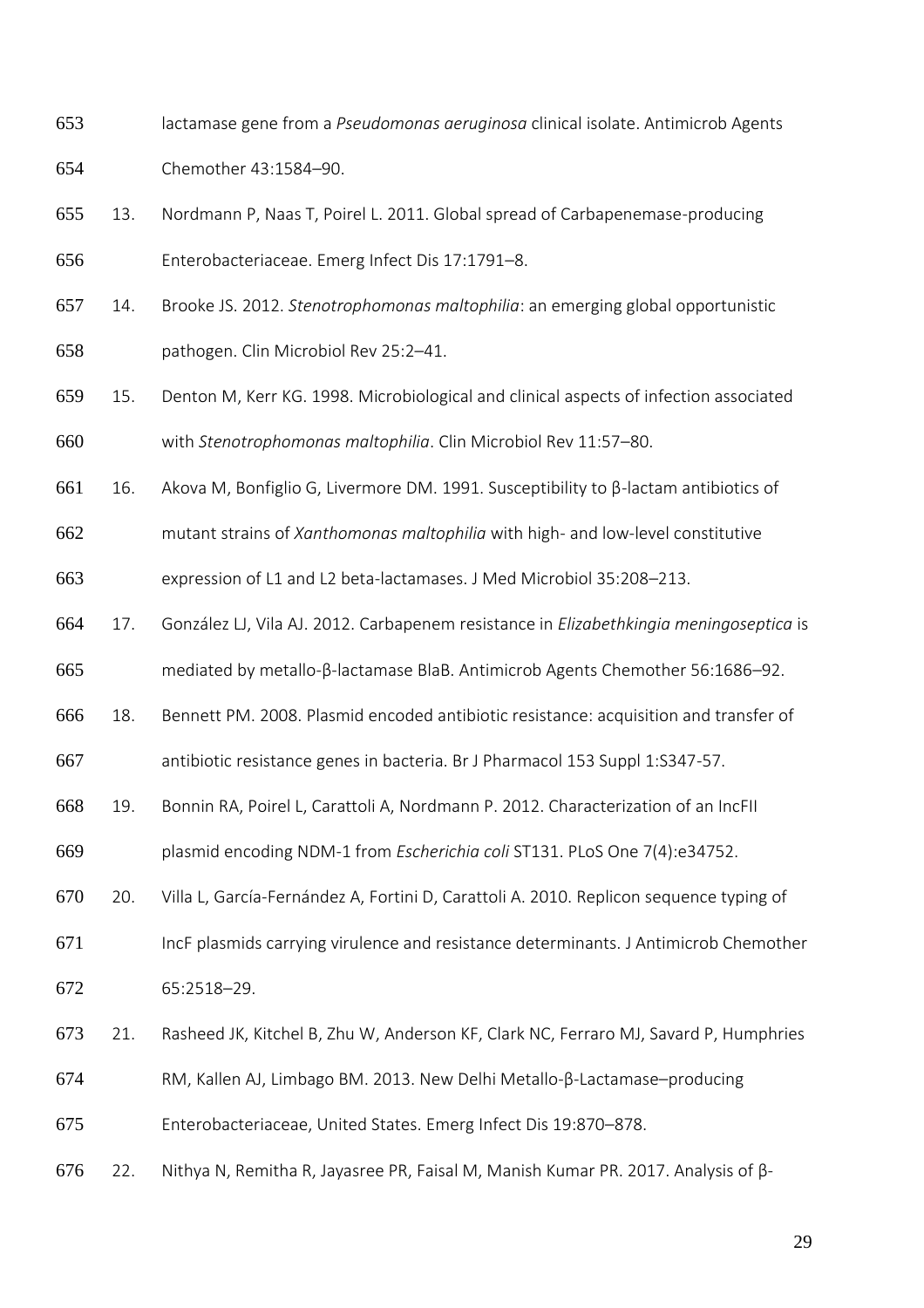677 lactamases, *bla*<sub>NDM-1</sub> phylogeny and plasmid replicons in multidrug-resistant *Klebsiella*  spp. from a tertiary care centre in south India. Indian J Med Res 146:S38–S45. 23. Wu W, Feng Y, Tang G, Qiao F, McNally A, Zong Z. 2019. NDM Metallo-β-Lactamases and Their Bacterial Producers in Health Care Settings. Clin Microbiol Rev 32. 24. Poirel L, Bonnin RA, Boulanger A, Schrenzel J, Kaase M, Nordmann P. 2012. Tn125- 682 related acquisition of *bla*<sub>NDM</sub>-like genes in *Acinetobacter baumannii*. Antimicrob Agents Chemother 56:1087–9. 25. Joshi PR, Acharya M, Kakshapati T, Leungtongkam U, Thummeepak R, Sitthisak S. 2017. 685 Co-existence of *bla*<sub>OXA-23</sub> and *bla*<sub>NDM-1</sub> genes of *Acinetobacter baumannii* isolated from Nepal: antimicrobial resistance and clinical significance. Antimicrob Resist Infect Control 6:21. 26. Zhou H, Guo W, Zhang J, Li Y, Zheng P, Zhang H. 2019. Draft genome sequence of a 689 metallo-β-lactamase (bla<sub>AIM-1</sub>)-producing *Klebsiella pneumoniae* ST1916 isolated from a patient with chronic diarrhoea. J Glob Antimicrob Resist 16:165–167. 27. Dabos L, Rodriguez CH, Nastro M, Dortet L, Bonnin RA, Famiglietti A, Iorga BI, Vay C, Naas T. 2020. LMB-1 producing *Citrobacter freundii* from Argentina, a novel player in the field of MBLs. Int J Antimicrob Agents 55:105857. 28. Wachino J, Yoshida H, Yamane K, Suzuki S, Matsui M, Yamagishi T, Tsutsui A, Konda T, Shibayama K, Arakawa Y. 2011. SMB-1, a novel subclass B3 metallo-β-lactamase, associated with ISCR1 and a class 1 integron, from a carbapenem-resistant *Serratia marcescens* clinical isolate. Antimicrob Agents Chemother 55:5143–9.

29. Mojica MF, Bonomo RA, Fast W. 2016. B1-Metallo-β-Lactamases: Where Do We

Stand? Curr Drug Targets 17:1029–50.

30. Brem J, Struwe WB, Rydzik AM, Tarhonskaya H, Pfeffer I, Flashman E, van Berkel SS,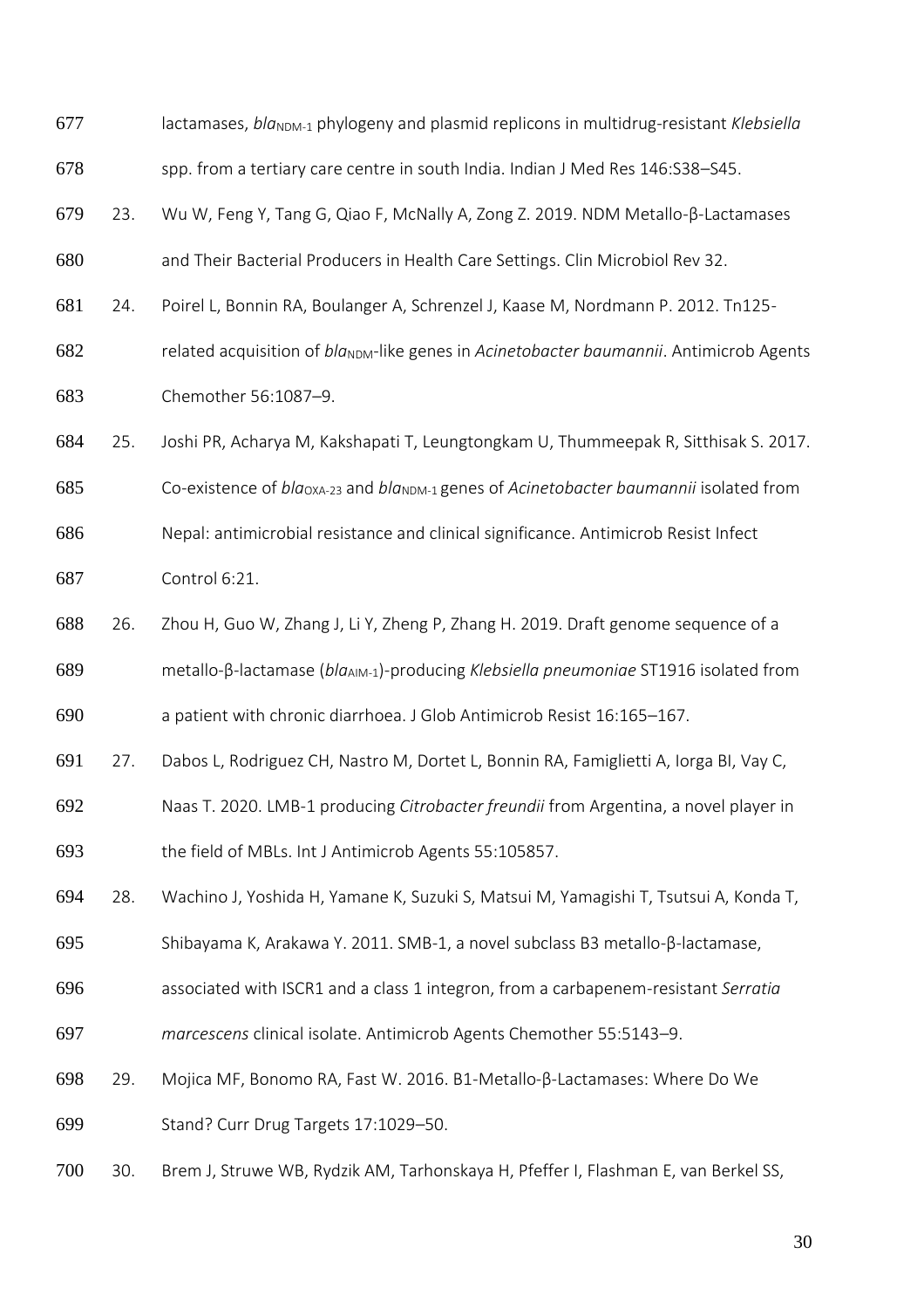| 701 |     | Spencer J, Claridge TDW, McDonough MA, Benesch JLP, Schofield CJ. 2015. Studying        |
|-----|-----|-----------------------------------------------------------------------------------------|
| 702 |     | the active-site loop movement of the São Paolo metallo-β-lactamase-1. Chem Sci          |
| 703 |     | 6:956-963.                                                                              |
| 704 | 31. | Page MI, Badarau A. 2008. The mechanisms of catalysis by metallo- $\beta$ -lactamases.  |
| 705 |     | Bioinorg Chem Appl 2008:576297.                                                         |
| 706 | 32. | Lisa M-N, Palacios AR, Aitha M, González MM, Moreno DM, Crowder MW, Bonomo              |
| 707 |     | RA, Spencer J, Tierney DL, Llarrull LI, Vila AJ. 2017. A general reaction mechanism for |
| 708 |     | carbapenem hydrolysis by mononuclear and binuclear metallo- $\beta$ -lactamases. Nat    |
| 709 |     | Commun 8:538.                                                                           |
| 710 | 33. | Feng H, Liu X, Wang S, Fleming J, Wang D-C, Liu W. 2017. The mechanism of NDM-1-        |
| 711 |     | catalyzed carbapenem hydrolysis is distinct from that of penicillin or cephalosporin    |
| 712 |     | hydrolysis. Nat Commun 8:2242.                                                          |
| 713 | 34. | Shen B, Yu Y, Chen H, Cao X, Lao X, Fang Y, Shi Y, Chen J, Zheng H. 2013. Inhibitor     |
| 714 |     | Discovery of Full-Length New Delhi Metallo-β-Lactamase-1 (NDM-1). PLoS One              |
| 715 |     | 8:e62955.                                                                               |
| 716 | 35. | Livermore D, Mushtaq S, Warner M, Woodford N. 2015. Activity of OP0595/β-lactam         |
| 717 |     | Combinations Against Gram-negative Bacteria With Extended-Spectrum, AmpC and            |
| 718 |     | Carbapenem-Hydrolysing β-lactamases. J Antimicrob Chemother 70(11):3032-41.             |
| 719 | 36. | Walsh TR. 2005. The emergence and implications of metallo-β-lactamases in Gram-         |
| 720 |     | negative bacteria. Clin Microbiol Infect 11:2-9.                                        |
| 721 | 37. | Makena A, Brem J, Pfeffer I, Geffen REJ, Wilkins SE, Tarhonskaya H, Flashman E, Phee    |
| 722 |     | LM, Wareham DW, Schofield CJ. 2015. Biochemical characterization of New Delhi           |
| 723 |     | metallo-ß-lactamase variants reveals differences in protein stability. J Antimicrob     |
| 724 |     | Chemother 70:463-469.                                                                   |
|     |     |                                                                                         |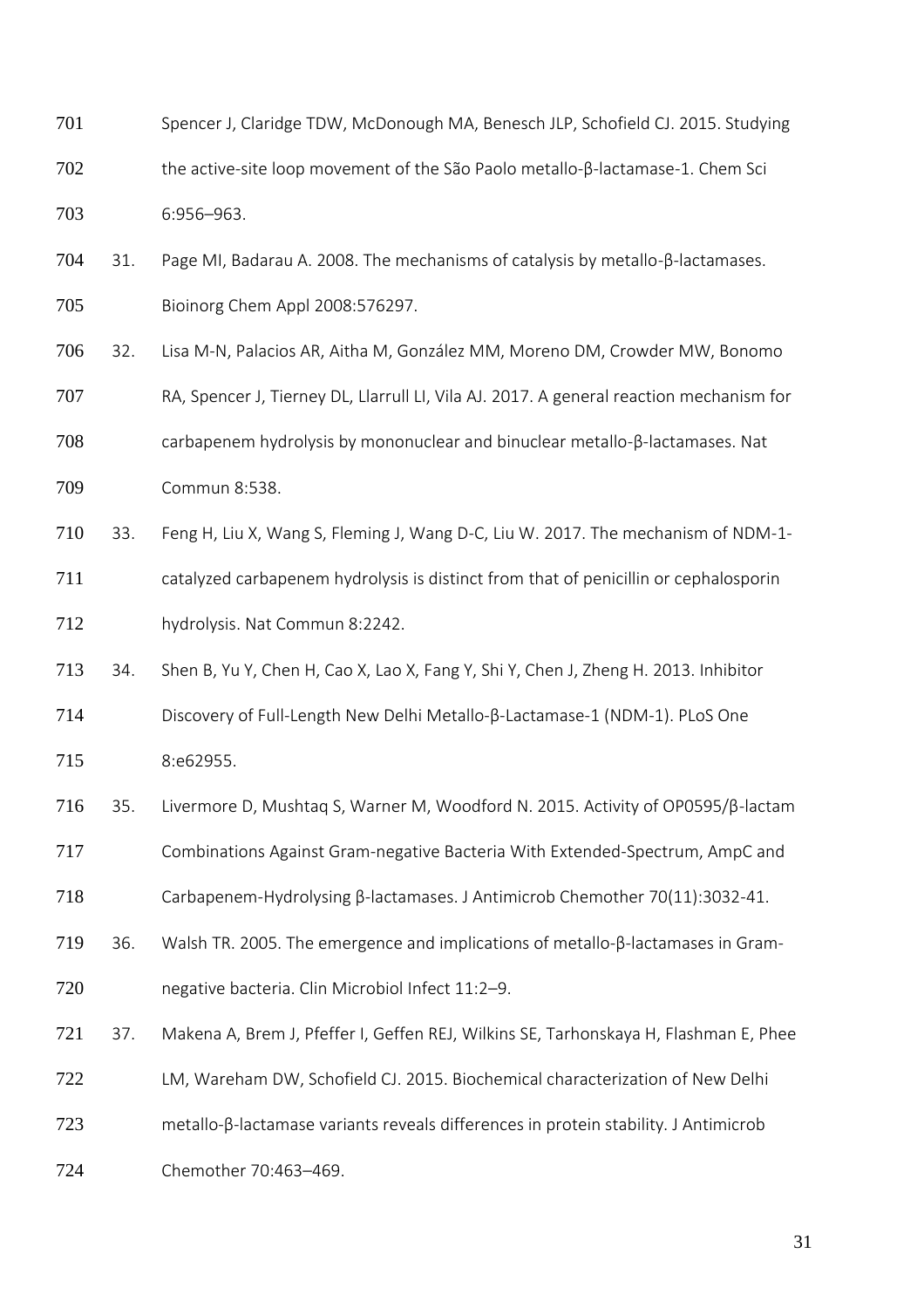- 38. Stewart AC, Bethel CR, VanPelt J, Bergstrom A, Cheng Z, Miller CG, Williams C, Poth R, Morris M, Lahey O, Nix JC, Tierney DL, Page RC, Crowder MW, Bonomo RA, Fast W. 2017. Clinical Variants of New Delhi Metallo-β-Lactamase Are Evolving To Overcome 728 Zinc Scarcity. ACS Infect Dis 3:927-940.
- 39. Bahr G, Vitor-Horen L, Bethel CR, Bonomo RA, González LJ, Vila AJ. 2018. Clinical
- Evolution of New Delhi Metallo-β-Lactamase (NDM) Optimizes Resistance under Zn(II) Deprivation. Antimicrob Agents Chemother 62(1):e01849-17.
- 40. Corbin BD, Seeley EH, Raab A, Feldmann J, Miller MR, Torres VJ, Anderson KL, Dattilo
- BM, Dunman PM, Gerads R, Caprioli RM, Nacken W, Chazin WJ, Skaar EP. 2008. Metal
- chelation and inhibition of bacterial growth in tissue abscesses. Science 319:962–5.
- 41. Cheng Z, Thomas PW, Ju L, Bergstrom A, Mason K, Clayton D, Miller C, Bethel CR,
- VanPelt J, Tierney DL, Page RC, Bonomo RA, Fast W, Crowder MW. 2018. Evolution of
- New Delhi metallo-β-lactamase (NDM) in the clinic: Effects of NDM mutations on

738 stability, zinc affinity, and mono-zinc activity. J Biol Chem 293:12606-12618.

- 42. Ahammad ZS, Sreekrishnan TR, Hands CL, Knapp CW, Graham DW. 2014. Increased
- 740 waterborne *bla<sub>NDM-1</sub>* resistance gene abundances associated with seasonal human
- 741 pilgrimages to the upper ganges river. Environ Sci Technol 48:3014-3020.
- 43. van Duin D, Doi Y. 2017. The global epidemiology of carbapenemase-producing Enterobacteriaceae. Virulence 8:460–469.
- 44. Yong D, Toleman MA, Giske CG, Cho HS, Sundman K, Lee K, Walsh TR. 2009.
- 745 Characterization of a new metallo-β-lactamase gene, *bla*<sub>NDM-1</sub>, and a novel
- erythromycin esterase gene carried on a unique genetic structure in *Klebsiella*
- *pneumoniae* sequence type 14 from India. Antimicrob Agents Chemother 53:5046–54.
- 45. Woodford N, Johnson AP. 2013. Global spread of antibiotic resistance: the example of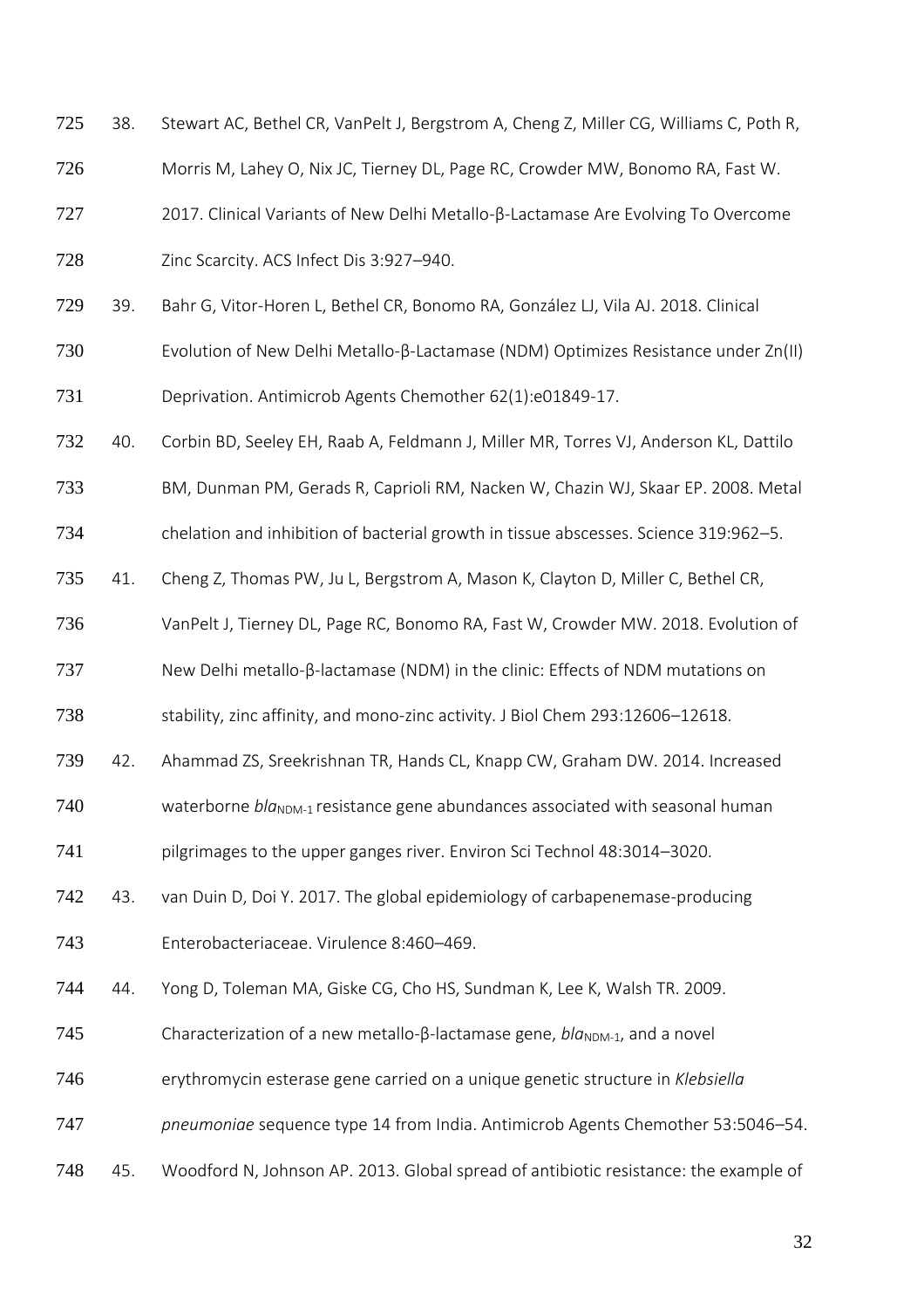New Delhi metallo-β-lactamase (NDM)-mediated carbapenem resistance. J Med Microbiol 62:499–513.

## 46. Kumarasamy KK, Toleman MA, Walsh TR, Bagaria J, Butt F, Balakrishnan R, Chaudhary

- U, Doumith M, Giske CG, Irfan S, Krishnan P, Kumar A V, Maharjan S, Mushtaq S,
- Noorie T, Paterson DL, Pearson A, Perry C, Pike R, Rao B, Ray U, Sarma JB, Sharma M,
- Sheridan E, Thirunarayan MA, Turton J, Upadhyay S, Warner M, Welfare W, Livermore
- DM, Woodford N. 2010. Emergence of a new antibiotic resistance mechanism in India,
- 756 Pakistan, and the UK: a molecular, biological, and epidemiological study. Lancet Infect
- Dis 10:597–602.
- 47. Heinz E, Ejaz H, Bartholdson Scott J, Wang N, Gujaran S, Pickard D, Wilksch J, Cao H,
- Haq I-U, Dougan G, Strugnell RA. 2019. Resistance mechanisms and population
- structure of highly drug resistant *Klebsiella* in Pakistan during the introduction of the carbapenemase NDM-1. Sci Rep 9:2392.
- 48. Castanheira M, Deshpande LM, Mathai D, Bell JM, Jones RN, Mendes RE. 2011. Early

dissemination of NDM-1- and OXA-181-producing Enterobacteriaceae in Indian

- hospitals: report from the SENTRY Antimicrobial Surveillance Program, 2006-2007.
- Antimicrob Agents Chemother 55:1274–8.
- 49. Walsh TR, Weeks J, Livermore DM, Toleman MA. 2011. Dissemination of NDM-1
- positive bacteria in the New Delhi environment and its implications for human health:
- an environmental point prevalence study. Lancet Infect Dis 11:355–362.
- 50. Kazi M, Drego L, Nikam C, Ajbani K, Soman R, Shetty A, Rodrigues C. 2015. Molecular
- characterization of carbapenem-resistant Enterobacteriaceae at a tertiary care
- 771 laboratory in Mumbai. Eur J Clin Microbiol Infect Dis 34:467-472.
- 51. Garg A, Garg J, Kumar S, Bhattacharya A, Agarwal S, Upadhyay G. 2019. Molecular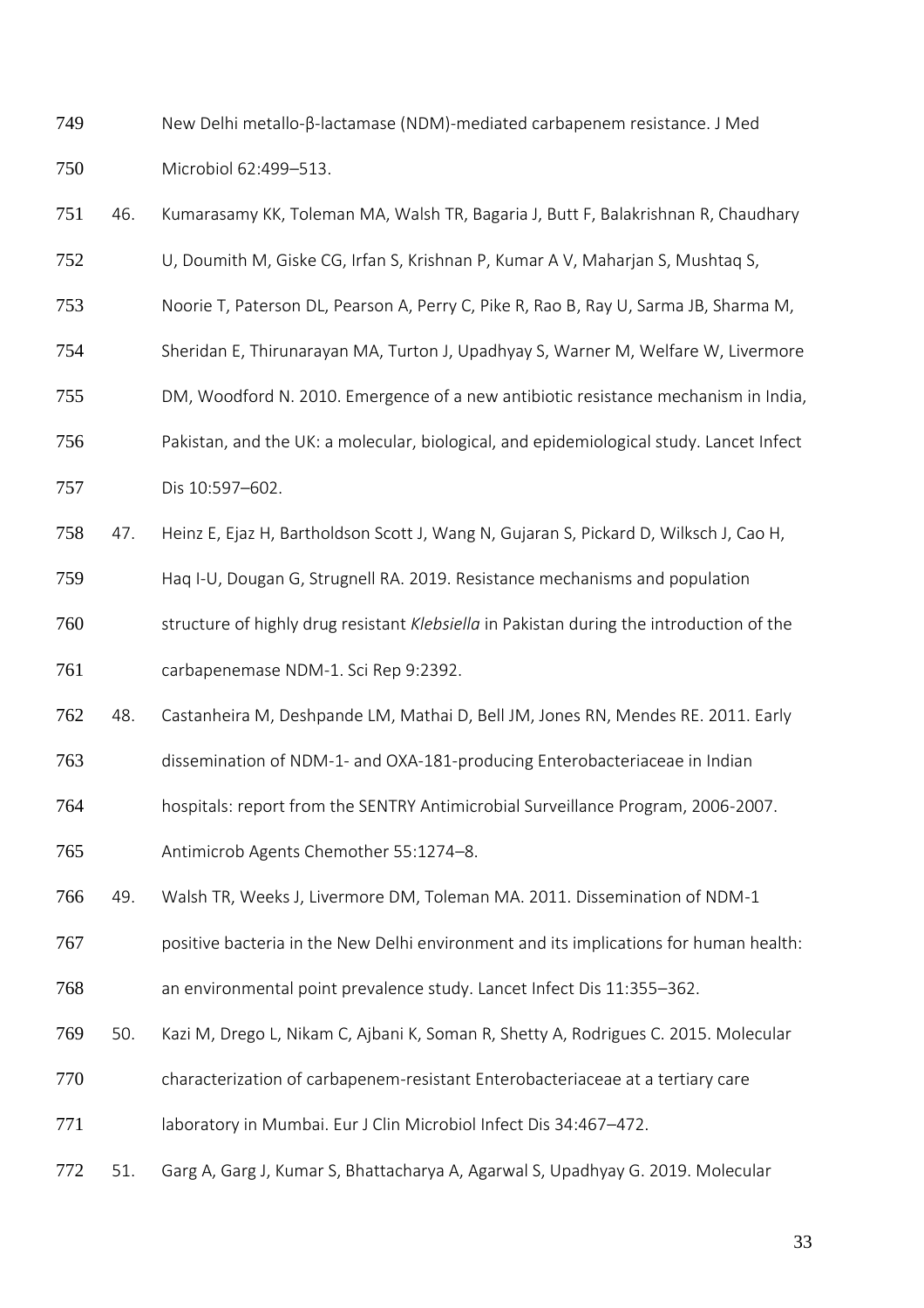epidemiology and therapeutic options of carbapenem-resistant Gram-negative bacteria. Indian J Med Res 149:285.

52. Zhang R, Liu L, Zhou H, Chan EW, Li J, Fang Y, Li Y, Liao K, Chen S. 2017. Nationwide

Surveillance of Clinical Carbapenem-resistant Enterobacteriaceae (CRE) Strains in

China. EBioMedicine 19:98–106.

53. Cai Y, Chen C, Zhao M, Yu X, Lan K, Liao K, Guo P, Zhang W, Ma X, He Y, Zeng J, Chen L,

Jia W, Tang Y-W, Huang B. 2019. High Prevalence of Metallo-β-Lactamase-Producing

*Enterobacter cloacae* From Three Tertiary Hospitals in China. Front Microbiol 10:1610.

54. Wang Y, Lo W-U, Lai RW-M, Tse CW-S, Lee RA, Luk W-K, Cheng VC-C, Que T-L, Chow K-

782 H, Ho P-L. 2017. IncN ST7 epidemic plasmid carrying *bla<sub>IMP-4</sub>* in Enterobacteriaceae

 isolates with epidemiological links to multiple geographical areas in China. J Antimicrob Chemother 72:99–103.

55. Dong F, Lu J, Wang Y, Shi J, Zhen JH, Chu P, Zhen Y, Han SJ, Guo YL, Song WQ. 2017. A

Five-year Surveillance of Carbapenemase-producing *Klebsiella pneumoniae* in a

Pediatric Hospital in China Reveals Increased Predominance of NDM-1. Biomed

Environ Sci 30:562–569.

56. Du H, Chen L, Tang Y-W, Kreiswirth BN. 2016. Carbapenem-resistant and colistin-

 resistant *Escherichia coli* co-producing NDM-9 and MCR-1. Lancet Infect Dis 16:288– 289.

57. Lutgring JD, Limbago BM. 2016. The Problem of Carbapenemase-Producing-

Carbapenem-Resistant-Enterobacteriaceae Detection. J Clin Microbiol 54:529–34.

- 58. Al-Agamy MH, Aljallal A, Radwan HH, Shibl AM. 2018. Characterization of
- carbapenemases, ESBLs, and plasmid-mediated quinolone determinants in
- carbapenem-insensitive *Escherichia coli* and *Klebsiella pneumoniae* in Riyadh hospitals.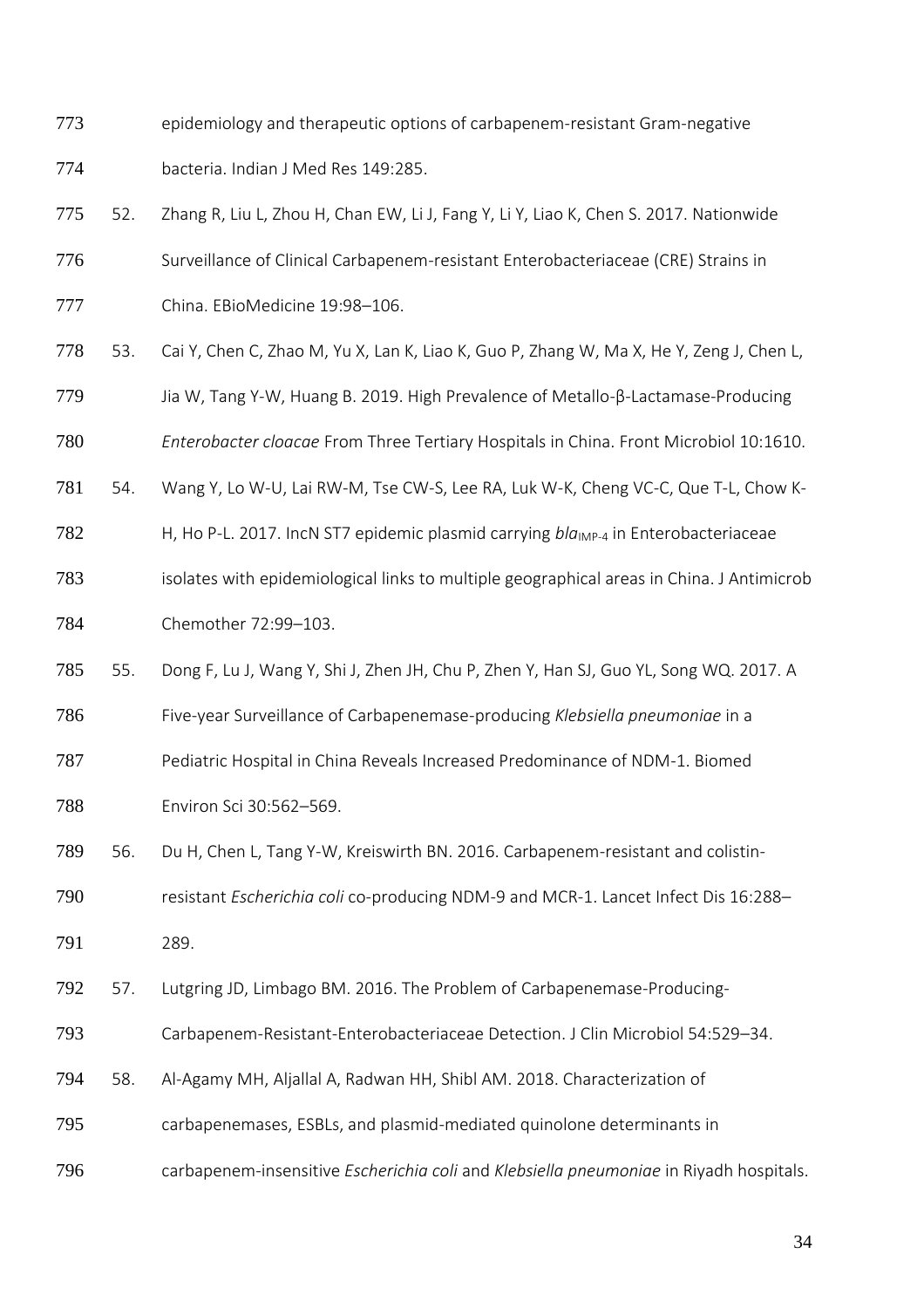797 J Infect Public Health 11:64-68.

 59. Zowawi HM, Sartor AL, Balkhy HH, Walsh TR, Al Johani SM, AlJindan RY, Alfaresi M, Ibrahim E, Al-Jardani A, Al-Abri S, Al Salman J, Dashti AA, Kutbi AH, Schlebusch S, Sidjabat HE, Paterson DL. 2014. Molecular characterization of carbapenemase- producing *Escherichia coli* and *Klebsiella pneumoniae* in the countries of the Gulf cooperation council: dominance of OXA-48 and NDM producers. Antimicrob Agents Chemother 58:3085–90. 60. Zowawi HM, Syrmis MW, Kidd TJ, Balkhy HH, Walsh TR, Al Johani SM, Al Jindan RY, Alfaresi M, Ibrahim E, Al-Jardani A, Al Salman J, Dashti AA, Sidjabat HE, Baz O, Trembizki E, Whiley DM, Paterson DL. 2018. Identification of carbapenem-resistant *Pseudomonas aeruginosa* in selected hospitals of the Gulf Cooperation Council States: dominance of high-risk clones in the region. J Med Microbiol 67:846–853. 61. Ayoub Moubareck C, Hammoudi Halat D, Akkawi C, Nabi A, AlSharhan MA, AlDeesi ZO, 810 Peters CC, Celiloglu H, Karam Sarkis D. 2019. Role of outer membrane permeability, efflux mechanism, and carbapenemases in carbapenem-nonsusceptible *Pseudomonas aeruginosa* from Dubai hospitals: Results of the first cross-sectional survey. Int J Infect Dis 84:143–150. 62. Edelstein M V, Skleenova EN, Shevchenko O V, D'souza JW, Tapalski D V, Azizov IS, 815 Sukhorukova M V, Pavlukov RA, Kozlov RS, Toleman MA, Walsh TR. 2013. Spread of extensively resistant VIM-2-positive ST235 *Pseudomonas aeruginosa* in Belarus, Kazakhstan, and Russia: a longitudinal epidemiological and clinical study. Lancet Infect Dis 13:867–876. 63. Ageevets VA, Partina I V, Lisitsyna ES, Ilina EN, Lobzin Y V, Shlyapnikov SA, Sidorenko S

V. 2014. Emergence of carbapenemase-producing Gram-negative bacteria in Saint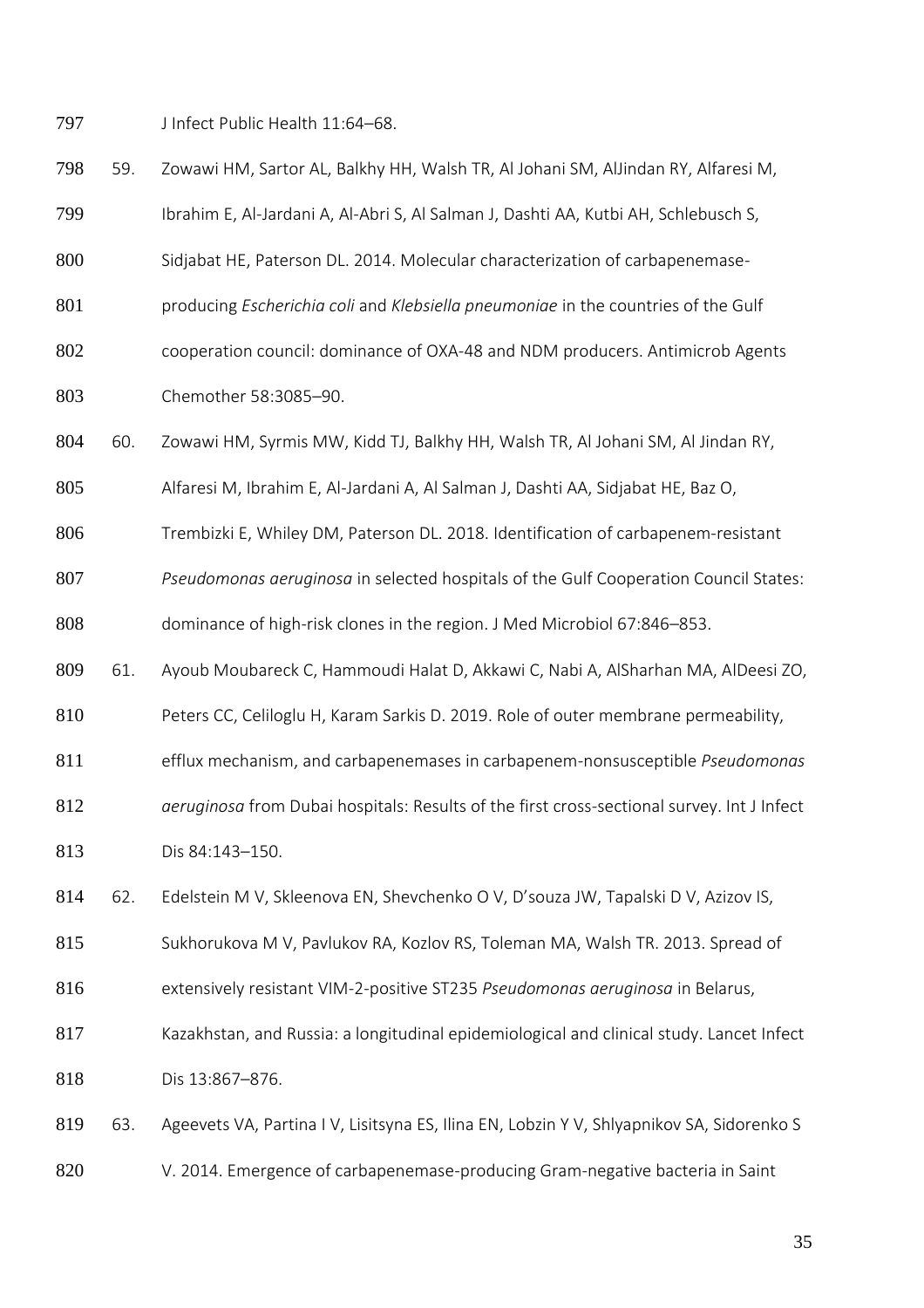821 Petersburg, Russia. Int J Antimicrob Agents 44:152-5.

64. Lazareva I V, Ageevets VA, Ershova TA, Zueva LP, Goncharov AE, Darina MG,

Svetlichnaya YS, Uskov AN, Sidorenko S V. 2016. Prevalence and Antibiotic Resistance

- 824 of Carbapenemase-Producing Gram-Negative Bacteria in Saint Petersburg and Some
- Other Regions of the Russian Federation. Antibiot khimioter 61(11-12):28–38.
- 65. Fursova NK, Astashkin EI, Knyazeva AI, Kartsev NN, Leonova ES, Ershova ON,
- 827 Alexandrova IA, Kurdyumova N V, Sazikina SY, Volozhantsev N V, Svetoch EA, Dyatlov

828 IA. 2015. The spread of *bla*<sub>OXA-48</sub> and *bla*<sub>OXA-244</sub> carbapenemase genes among *Klebsiella* 

*pneumoniae*, *Proteus mirabilis* and *Enterobacter* spp. isolated in Moscow, Russia. Ann

- Clin Microbiol Antimicrob 14:46.
- 66. Luzzaro F, Docquier J-D, Colinon C, Endimiani A, Lombardi G, Amicosante G, Rossolini

GM, Toniolo A. 2004. Emergence in *Klebsiella pneumoniae* and *Enterobacter cloacae* 

clinical isolates of the VIM-4 metallo-β-lactamase encoded by a conjugative plasmid.

Antimicrob Agents Chemother 48:648–50.

67. Hasan CM, Turlej-Rogacka A, Vatopoulos AC, Giakkoupi P, Maâtallah M, Giske CG.

836 2014. Dissemination of *bla*<sub>VIM</sub> in Greece at the peak of the epidemic of 2005–2006:

clonal expansion of *Klebsiella pneumoniae* clonal complex 147. Clin Microbiol Infect

20:34–37.

68. Vatopoulos A. 2008. High rates of metallo-β-lactamase-producing *Klebsiella* 

- *pneumoniae* in Greece a review of the current evidence. Euro Surveill 13.
- 69. Giakkoupi P, Maltezou H, Polemis M, Pappa O, Saroglou G, Vatopoulos A, the Greek
- System for the Surveillan C. 2009. KPC-2-producing *Klebsiella pneumoniae* infections in
- Greek hospitals are mainly due to a hyperepidemic clone. Eurosurveillance 14.
- 70. Papadimitriou-Olivgeris M, Bartzavali C, Lambropoulou A, Solomou A, Tsiata E,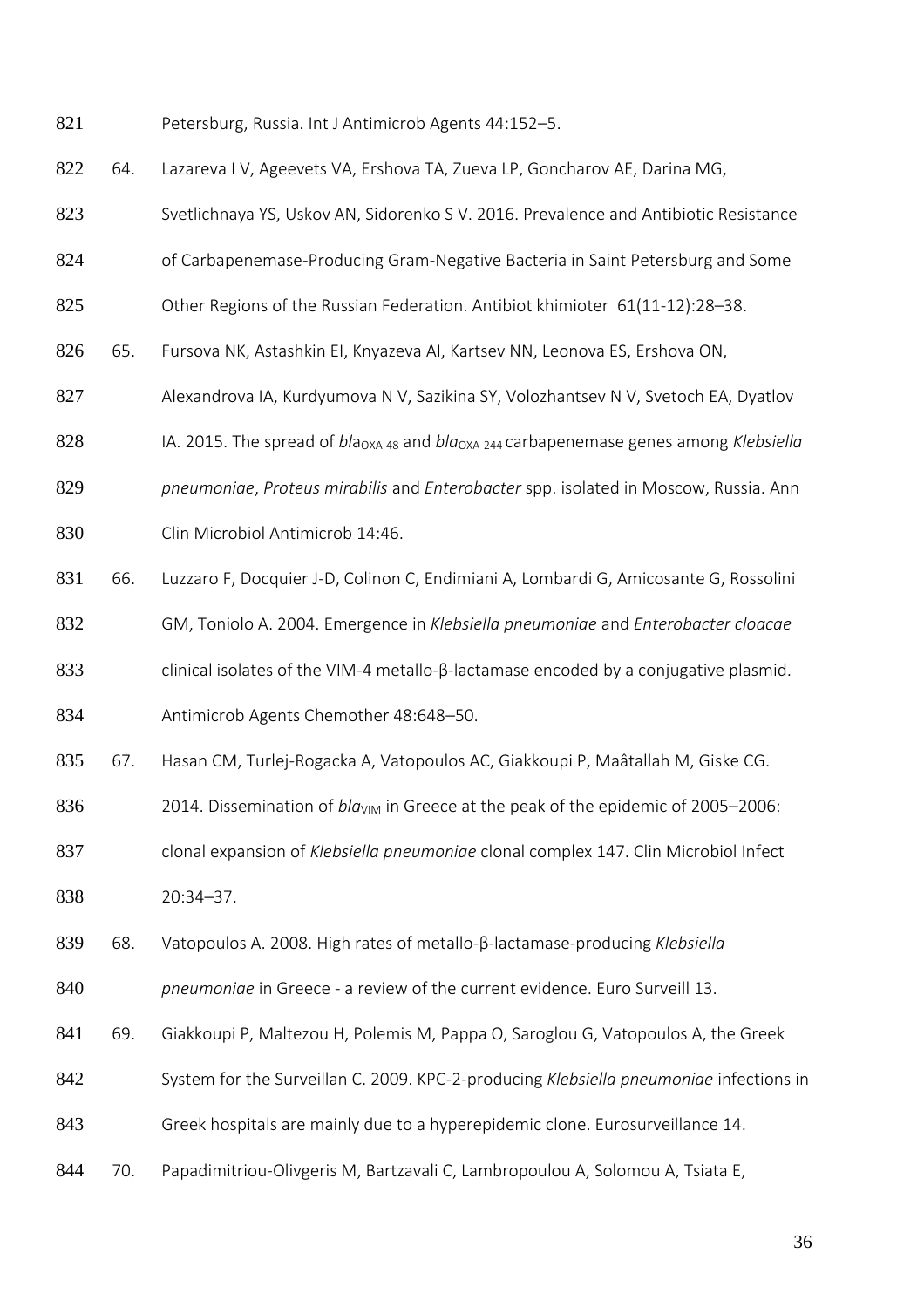- Anastassiou ED, Fligou F, Marangos M, Spiliopoulou I, Christofidou M. 2019. Reversal
- 846 of carbapenemase-producing *Klebsiella pneumoniae* epidemiology from *bla*<sub>KPC</sub> to
- 847 *bla*v<sub>IM</sub> harbouring isolates in a Greek ICU after introduction of ceftazidime/avibactam. J
- Antimicrob Chemother 74:2051–2054.
- 71. Public Health England. 2017. English surveillance programme for antimicrobial
- utilisation and resistance (ESPAUR) Report 2017. London
- 72. Wright LL, Turton JF, Livermore DM, Hopkins KL, Woodford N. 2015. Dominance of
- international "high-risk clones" among metallo-β-lactamase-producing *Pseudomonas*
- *aeruginosa* in the UK. J Antimicrob Chemother 70:103–10.
- 73. Public Health England. 2018. English Surveillance Programme for Antimicrobial
- Utilisation and Resistance (ESPAUR).
- 74. Albiger B, Glasner C, Struelens MJ, Grundmann H, Monnet DL, European Survey of
- Carbapenemase-Producing Enterobacteriaceae (EuSCAPE) working group. 2015.
- Carbapenemase-producing Enterobacteriaceae in Europe: assessment by national
- experts from 38 countries, May 2015. Eurosurveillance 20:30062.
- 75. Grundmann H, Glasner C, Albiger B, Aanensen DM, Tomlinson CT, Andrasević AT,
- Cantón R, Carmeli Y, Friedrich AW, Giske CG, Glupczynski Y, Gniadkowski M, Livermore
- DM, Nordmann P, Poirel L, Rossolini GM, Seifert H, Vatopoulos A, Walsh T, Woodford
- 863 N, Monnet DL, Koraqi A, Lacej D, Apfalter P, Hartl R, Glupczynski Y, Huang T-D, Strateva
- T, Marteva-Proevska Y, Andrasevic AT, Butic I, Pieridou-Bagatzouni D, Maikanti-
- Charalampous P, Hrabak J, Zemlickova H, Hammerum A, Jakobsen L, Ivanova M,
- Pavelkovich A, Jalava J, Österblad M, Dortet L, Vaux S, Kaase M, Gatermann SG,
- Vatopoulos A, Tryfinopoulou K, Tóth Á, Jánvári L, Boo TW, McGrath E, Carmeli Y, Adler
- 868 A, Pantosti A, Monaco M, Raka L, Kurti A, Balode A, Saule M, Miciuleviciene J,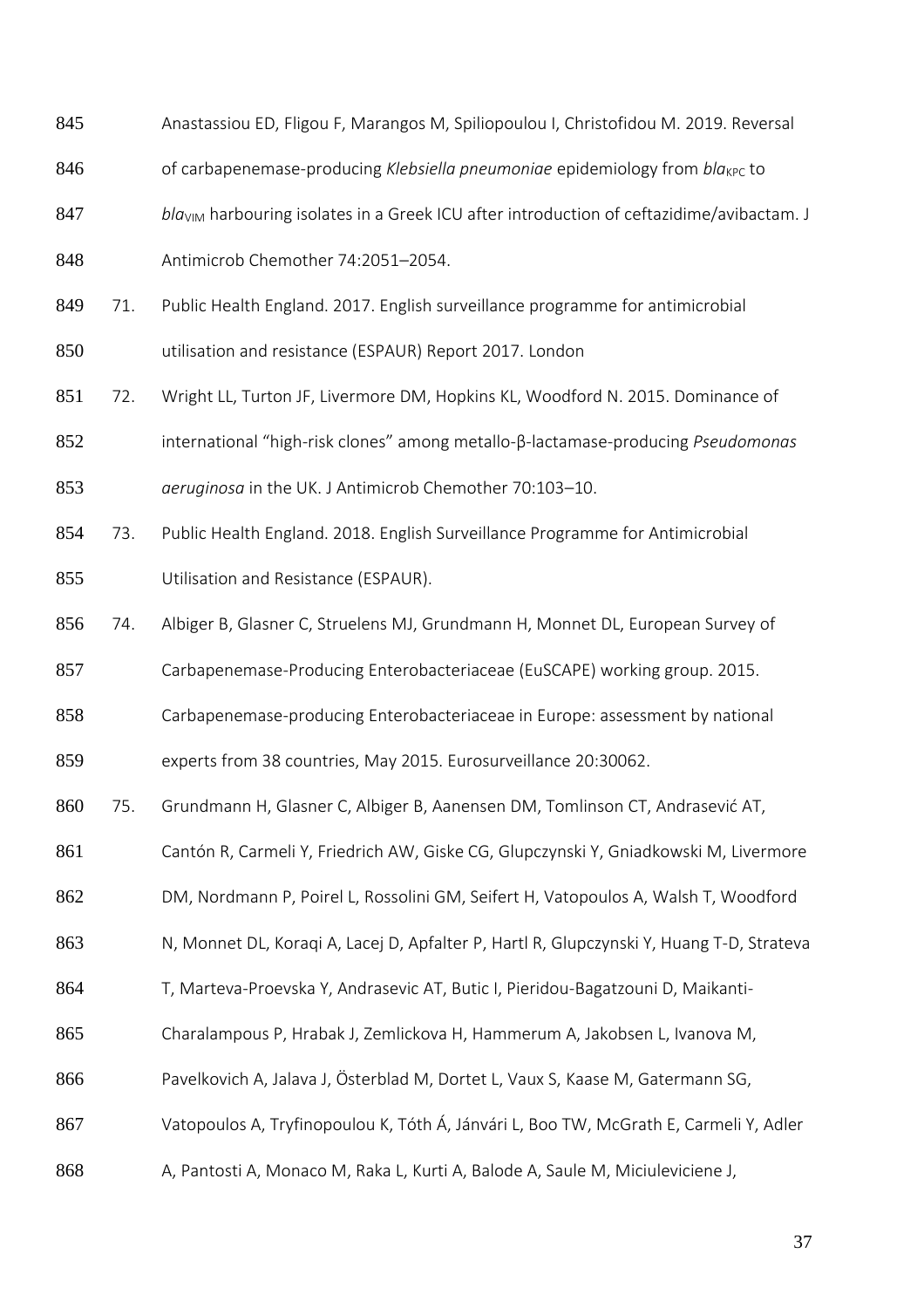- Mierauskaite A, Perrin-Weniger M, Reichert P, Nestorova N, Debattista S, Mijovic G,
- 870 Lopicic M, Samuelsen Ø, Haldorsen B, Zabicka D, Literacka E, Caniça M, Manageiro V,
- 871 Kaftandzieva A, Trajkovska-Dokic E, Damian M, Lixandru B, Jelesic Z, Trudic A, Niks M,
- Schreterova E, Pirs M, Cerar T, Oteo J, Aracil B, Giske C, Sjöström K, Gür D, Cakar A,
- Woodford N, Hopkins K, Wiuff C, Brown DJ. 2017. Occurrence of carbapenemase-
- producing *Klebsiella pneumoniae* and *Escherichia coli* in the European survey of
- carbapenemase-producing Enterobacteriaceae (EuSCAPE): a prospective,
- multinational study. Lancet Infect Dis 17:153–163.
- 76. Livermore DM, Walsh TR, Toleman M, Woodford N. 2011. Balkan NDM-1: escape or transplant? Lancet Infect Dis 11:164.
- 77. Little ML, Qin X, Zerr DM, Weissman SJ. 2012. Molecular diversity in mechanisms of carbapenem resistance in paediatric Enterobacteriaceae. Int J Antimicrob Agents 39:52–57.
- 78. Centers for Disease Control and Prevention (CDC). 2010. Detection of
- Enterobacteriaceae isolates carrying metallo-beta-lactamase United States, 2010.
- MMWR Morb Mortal Wkly Rep 59:750.
- 79. Centers for Disease Control and Prevention (CDC).2013. Notes from the Field: New
- 886 Delhi Metallo-β-Lactamase–Producing Escherichia coli Associated with Endoscopic
- 887 Retrograde Cholangiopancreatography Illinois.
- 888 80. Canadian Public Health Laboratory Network (CPHLN). 2017. CPHLN Voluntary
- Reporting of Carbapenemase-Producing Enterobacteriaeceae 2008-2017.
- 81. Kohler PP, Melano RG, Patel SN, Shafinaz S, Faheem A, Coleman BL, Green K,
- Armstrong I, Almohri H, Borgia S, Borgundvaag E, Johnstone J, Katz K, Lam F, Muller
- MP, Powis J, Poutanen SM, Richardson D, Rebbapragada A, Sarabia A, Simor A, McGeer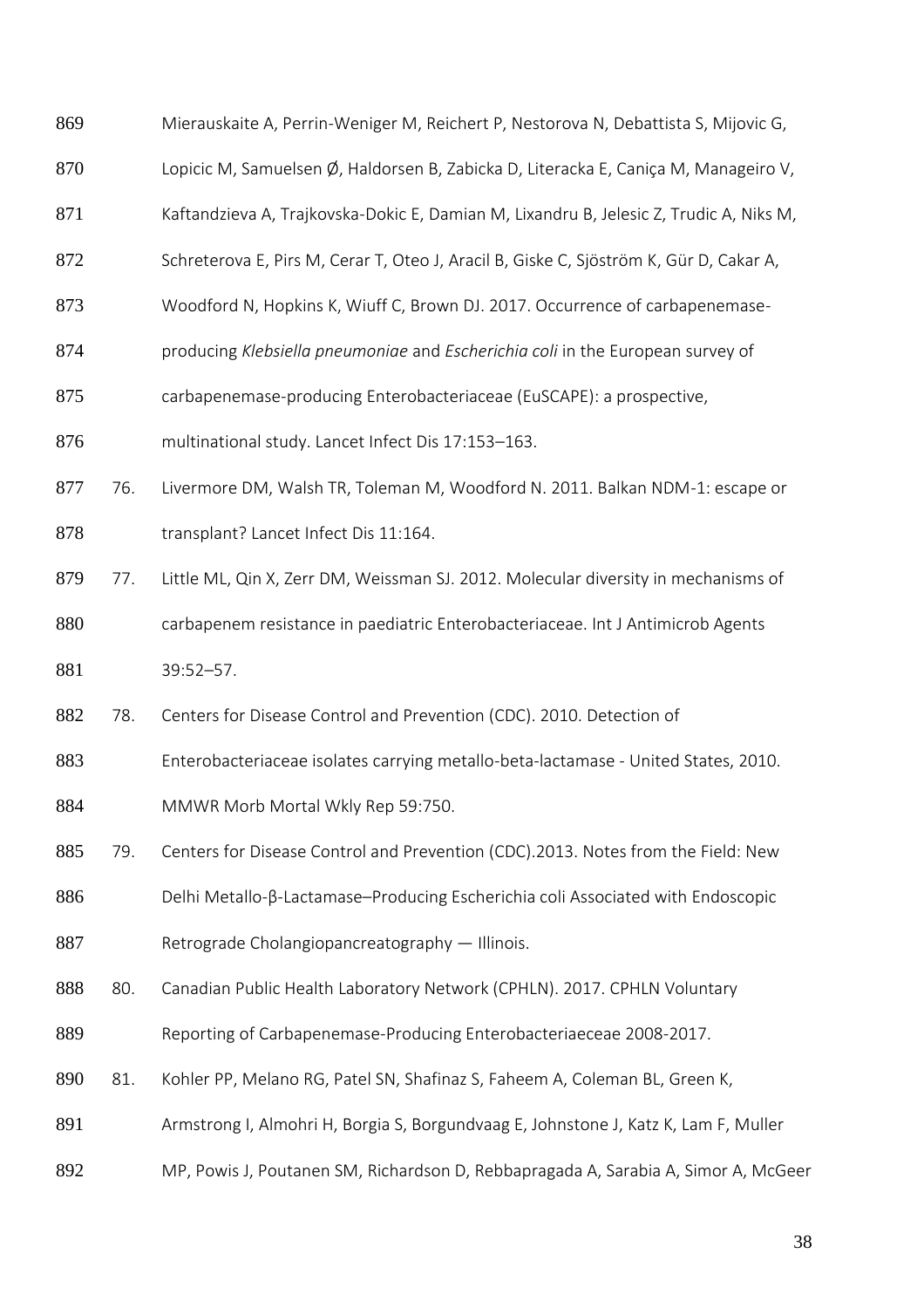- 893 A, Toronto Invasive Bacterial Diseases Network (TIBDN). 2018. Emergence of
- Carbapenemase-Producing Enterobacteriaceae , South-Central Ontario, Canada1.

Emerg Infect Dis 24:1674–1682.

- 82. Boyd DA, Lisboa LF, Rennie R, Zhanel GG, Dingle TC, Mulvey MR. 2019. Identification of
- a novel metallo-β-lactamase, CAM-1, in clinical *Pseudomonas aeruginosa* isolates from Canada. J Antimicrob Chemother 74:1563–1567.
- 83. Kazmierczak KM, Rabine S, Hackel M, McLaughlin RE, Biedenbach DJ, Bouchillon SK,
- Sahm DF, Bradford PA. 2016. Multiyear, Multinational Survey of the Incidence and
- Global Distribution of Metallo-β-Lactamase-Producing Enterobacteriaceae and
- *Pseudomonas aeruginosa*. Antimicrob Agents Chemother 60:1067–1078.
- 84. Manenzhe RI, Zar HJ, Nicol MP, Kaba M. 2015. The spread of carbapenemase-
- producing bacteria in Africa: a systematic review. J Antimicrob Chemother 70:23–40.
- 85. Rubin JE, Peirano G, Peer AK, Govind CN, Pitout JDD. 2014. NDM-1–producing
- Enterobacteriaceae from South Africa: moving towards endemicity? Diagn Microbiol
- Infect Dis 79:378–380.
- 86. Brinkac LM, White R, D'Souza R, Nguyen K, Obaro SK, Fouts DE. 2019. Emergence of
- New Delhi Metallo-β-Lactamase (NDM-5) in *Klebsiella quasipneumoniae* from
- Neonates in a Nigerian Hospital. mSphere 4:e00685-18.
- 911 87. African Patients Dominate Indias Medical Tourism Medical Tourism.
- https://oisservices.com/medicaltourism/blog/african-patients-dominate-indias-
- 913 medical-tourism/ (accessed  $9<sup>th</sup>$  February 2020)
- 88. da Silva IR, Aires CAM, Conceição-Neto OC, de Oliveira Santos IC, Ferreira Pereira N,
- Moreno Senna JP, Carvalho-Assef APD, Asensi MD, Rocha-de-Souza CM. 2019.
- Distribution of Clinical NDM-1-Producing Gram-Negative Bacteria in Brazil. Microb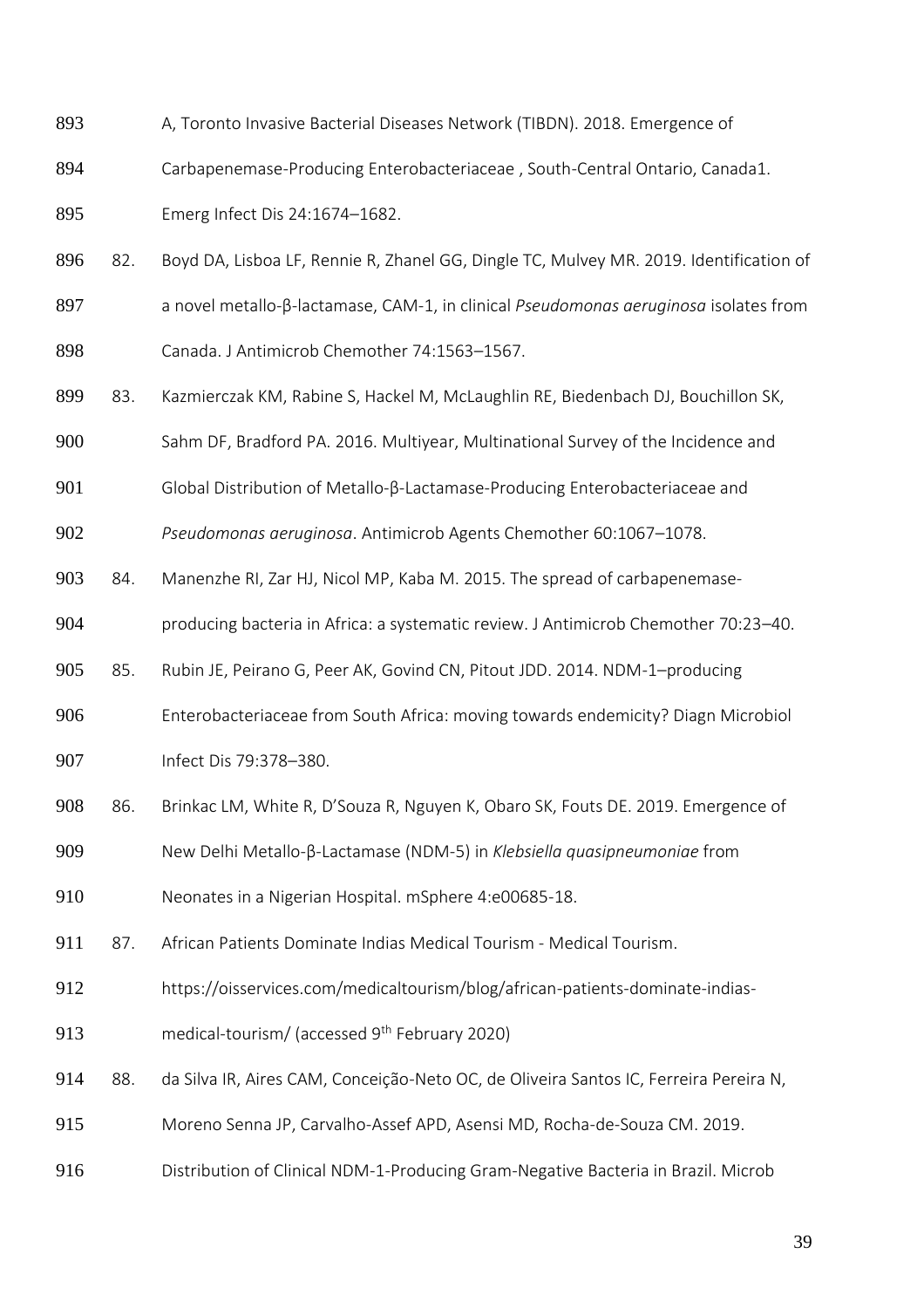Drug Resist 25:394–399.

89. Zurita J, Parra H, Gestal MC, McDermott J, Barba P. 2015. First case of NDM-1-

producing *Providencia rettgeri* in Ecuador. J Glob Antimicrob Resist 3:302–303.

- 90. Saavedra-Rojas S-Y, Duarte-Valderrama C, González-de-Arias M-N, Ovalle-Guerro MV.
- 2017. Emergence of *Providencia rettgeri* NDM-1 in two departments of Colombia,

2012-2013. Enferm Infecc Microbiol Clin 35:354–358.

91. Gales AC, Menezes LC, Silbert S, Sader HS. 2003. Dissemination in distinct Brazilian

regions of an epidemic carbapenem-resistant *Pseudomonas aeruginosa* producing

SPM metallo-β-lactamase. J Antimicrob Chemother 52:699–702.

926 92. Zavascki AP, Barth AL, Gonçalves ALS, Moro ALD, Fernandes JF, Martins AF, Ramos F,

Goldani LZ. 2006. The influence of metallo-β-lactamase production on mortality in

nosocomial *Pseudomonas aeruginosa* infections. J Antimicrob Chemother 58:387–92.

929 93. Sidjabat HE, Townell N, Nimmo GR, George NM, Robson J, Vohra R, Davis L, Heney C,

Paterson DL. 2015. Dominance of IMP-4-producing *Enterobacter cloacae* among

carbapenemase-producing Enterobacteriaceae in Australia. Antimicrob Agents

Chemother 59:4059–66.

933 94. Roberts LW, Catchpoole E, Jennison A V, Bergh H, Hume A, Heney C, George N,

Paterson DL, Schembri MA, Beatson SA, Harris PNA. 2019. Genomic analysis of

carbapenemase-producing Enterobacteriaceae in Queensland reveals widespread

- 936 transmission of *bla*<sub>IMP-4</sub> on an IncHI2 plasmid. Microb genom 6(1):e000321
- 95. Abraham S, O'Dea M, Trott DJ, Abraham RJ, Hughes D, Pang S, McKew G, Cheong EYL,
- 938 Merlino J, Saputra S, Malik R, Gottlieb T. 2016. Isolation and plasmid characterization
- of carbapenemase (IMP-4) producing *Salmonella enterica Typhimurium* from cats. Sci

Rep 6:35527.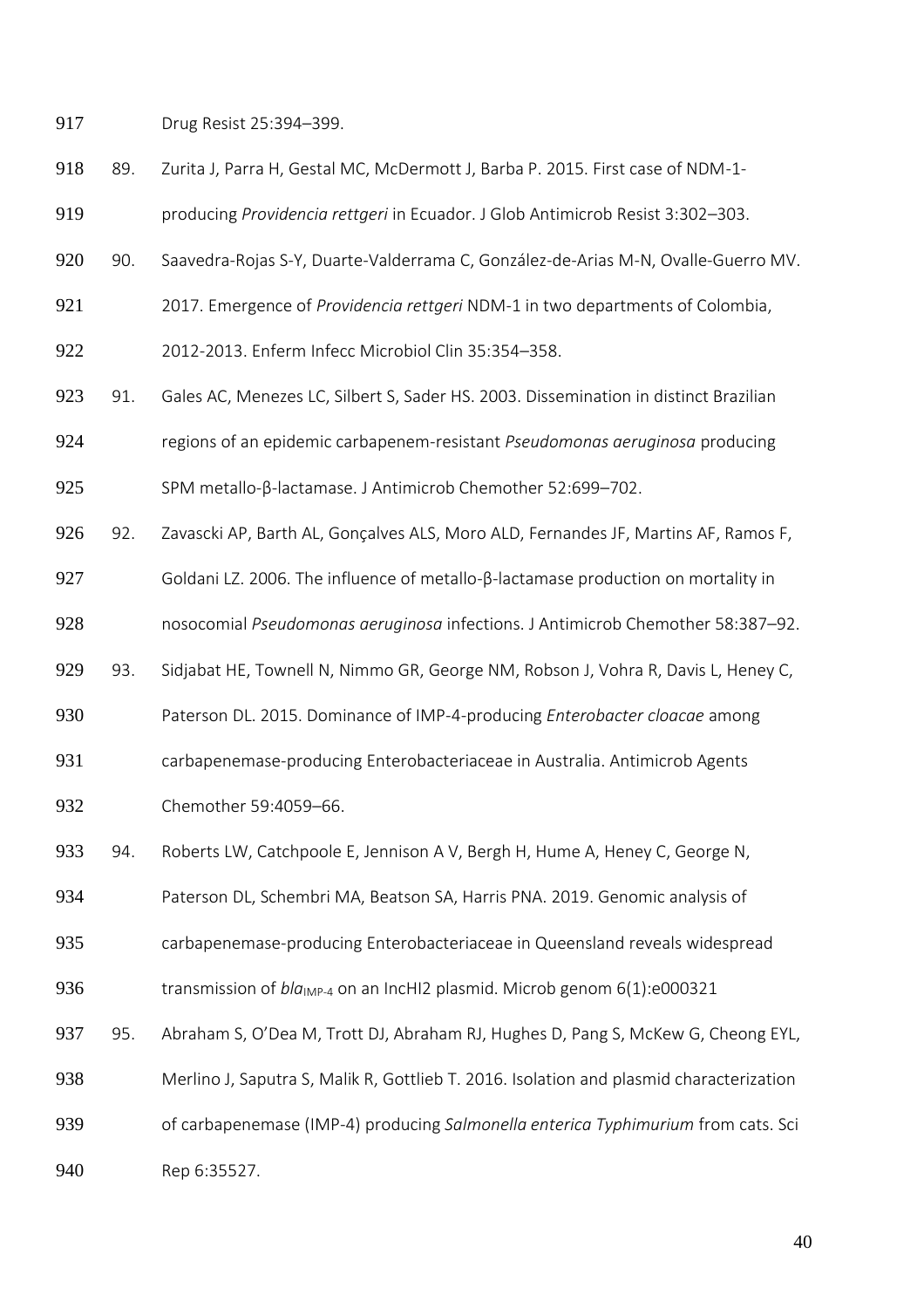| 941 | 96.  | Dolejska M, Masarikova M, Dobiasova H, Jamborova I, Karpiskova R, Havlicek M, Carlile    |
|-----|------|------------------------------------------------------------------------------------------|
| 942 |      | N, Priddel D, Cizek A, Literak I. 2016. High prevalence of Salmonella and IMP-4-         |
| 943 |      | producing Enterobacteriaceae in the silver gull on Five Islands, Australia. J Antimicrob |
| 944 |      | Chemother 71:63-70.                                                                      |
| 945 | 97.  | Lim HM, Pène JJ, Shaw RW. 1988. Cloning, nucleotide sequence, and expression of the      |
| 946 |      | Bacillus cereus 5/B/6 ß-lactamase II structural gene. J Bacteriol 170:2873-8.            |
| 947 | 98.  | Kuwabara S, Abraham EP. 1967. Some properties of two extracellular $\beta$ -lactamases   |
| 948 |      | from Bacillus cereus 569/H. Biochem J 103:27C-30C.                                       |
| 949 | 99.  | Hawkey PM, Warren RE, Livermore DM, McNulty CAM, Enoch DA, Otter JA, Wilson              |
| 950 |      | APR. 2018. Treatment of infections caused by multidrug-resistant Gram-negative           |
| 951 |      | bacteria: report of the British Society for Antimicrobial Chemotherapy/Healthcare        |
| 952 |      | Infection Society/British Infection Association Joint Working Party. J Antimicrob        |
| 953 |      | Chemother 73:iii2-iii78.                                                                 |
| 954 | 100. | Jeon YD, Jeong WY, Kim MH, Jung IY, Ahn MY, Ann HW, Ahn JY, Han SH, Choi JY, Song        |
| 955 |      | YG, Kim JM, Ku NS. 2016. Risk factors for mortality in patients with Stenotrophomonas    |
| 956 |      | maltophilia bacteremia. Medicine (Baltimore) 95:e4375.                                   |
| 957 | 101. | Senol E, DesJardin J, Stark PC, Barefoot L, Snydman DR. 2002. Attributable Mortality of  |
| 958 |      | Stenotrophomonas maltophilia Bacteremia. Clin Infect Dis 34:1653-1656.                   |
| 959 | 102. | Asempa TE, Abdelraouf K, Nicolau DP. 2020. Metallo-β-lactamase resistance in             |
| 960 |      | Enterobacteriaceae is an artefact of currently utilized antimicrobial susceptibility     |
| 961 |      | testing methods. J Antimicrob Chemother 75:997-1005.                                     |

- 103. Gammoh NZ, Rink L. 2017. Zinc in Infection and Inflammation. Nutrients 9(6):624.
- 104. González LJ, Bahr G, Nakashige TG, Nolan EM, Bonomo RA, Vila AJ. 2016. Membrane
- anchoring stabilizes and favors secretion of New Delhi metallo-β-lactamase. Nat Chem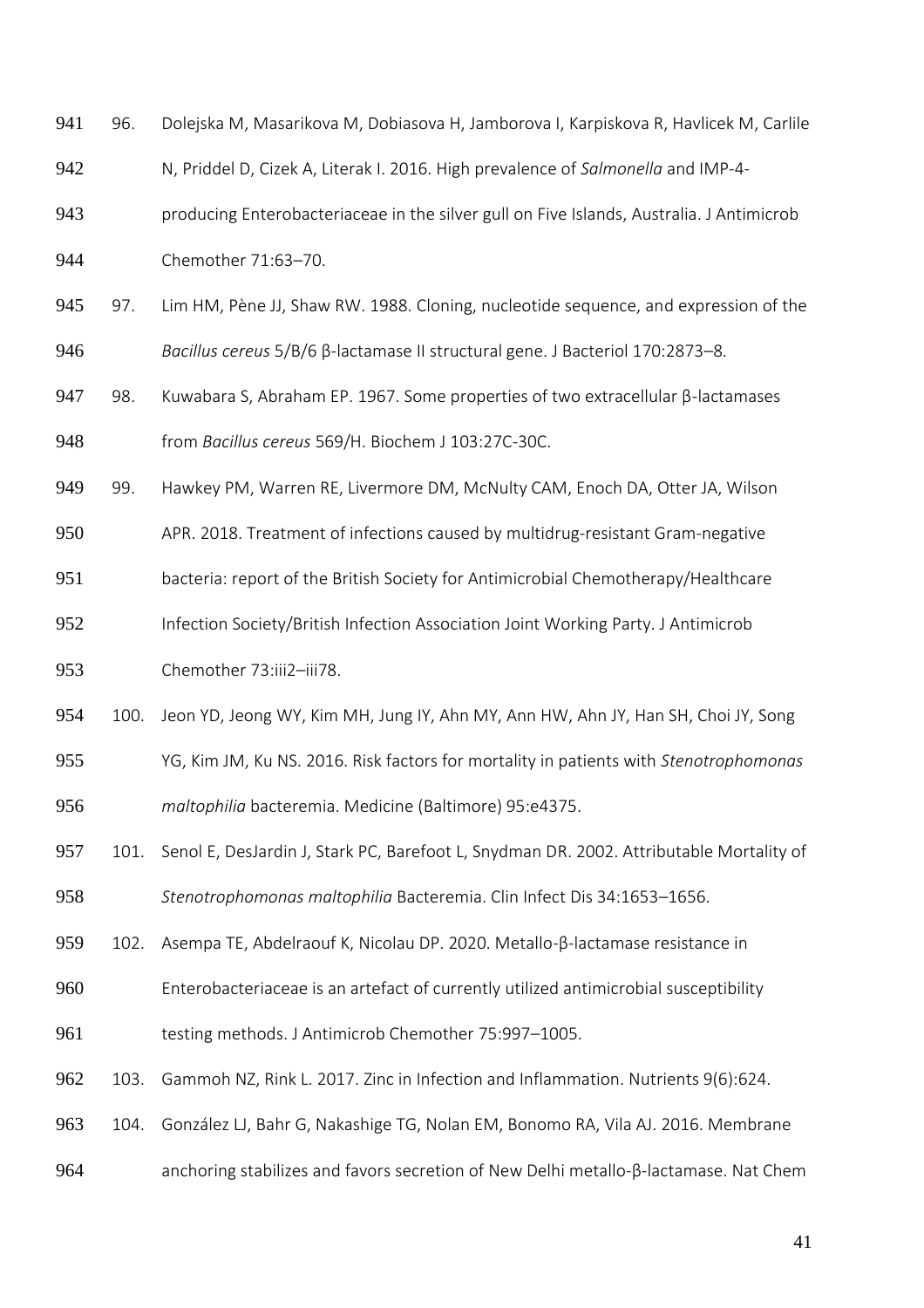Biol 12:516–22.

- 105. Monogue ML, Abbo LM, Rosa R, Camargo JF, Martinez O, Bonomo RA, Nicolau DP.
- 2017. *In Vitro* Discordance with *In Vivo* Activity: Humanized Exposures of Ceftazidime-
- Avibactam, Aztreonam, and Tigecycline Alone and in Combination against New Delhi
- Metallo-β-Lactamase-Producing *Klebsiella pneumoniae* in a Murine Lung Infection
- Model. Antimicrob Agents Chemother 61:e00486-17
- 971 106. Chibabhai V, Nana T, Bosman N, Thomas T, Lowman W. 2018. Were all
- carbapenemases created equal? Treatment of NDM-producing extensively drug-
- 973 resistant Enterobacteriaceae: a case report and literature review. Infection 46:1–13.
- 107. Naim H, Rizvi M, Azam M, Gupta R, Taneja N, Shukla I, Khan H. 2017. Alarming
- 975 emergence, molecular characterization, and outcome of *bla<sub>NDM-1</sub>* in patients infected with multidrug-resistant Gram-negative bacilli in a tertiary care hospital. J Lab
- Physicians 9:170.
- 978 108. Datta S, Roy S, Chatterjee S, Saha A, Sen B, Pal T, Som T, Basu S. 2014. A Five-Year
- Experience of Carbapenem Resistance in Enterobacteriaceae Causing Neonatal

Septicaemia: Predominance of NDM-1. PLoS One 9:e112101.

- 981 109. de Jager P, Chirwa T, Naidoo S, Perovic O, Thomas J. 2015. Nosocomial Outbreak of
- 982 New Delhi Metallo-β-Lactamase-1-Producing Gram-Negative Bacteria in South Africa:
- 983 A Case-Control Study. PLoS One 10:e0123337.
- 110. Freire MP, Abdala E, Moura ML, de Paula FJ, Spadão F, Caiaffa-Filho HH, David-Neto E,
- Nahas WC, Pierrotti LC. 2015. Risk factors and outcome of infections with *Klebsiella*
- *pneumoniae* carbapenemase-producing *K. pneumoniae* in kidney transplant recipients.
- Infection 43:315–23.
- 111. Fraenkel-Wandel Y, Raveh-Brawer D, Wiener-Well Y, Yinnon AM, Assous M V. 2016.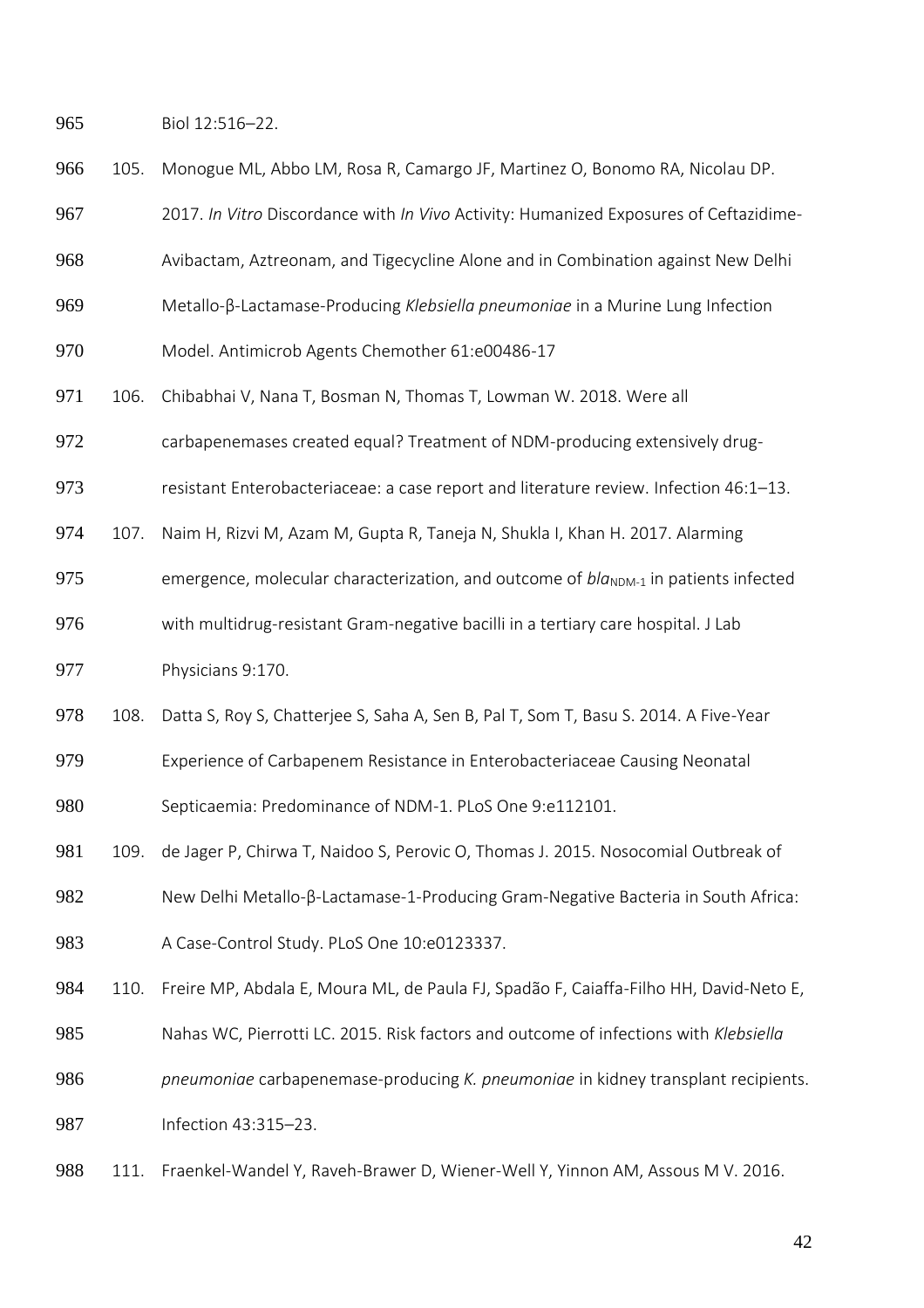989 Mortality due to *bla<sub>KPC</sub>* Klebsiella pneumoniae bacteraemia. J Antimicrob Chemother 71:1083–7.

 112. Mathur P, Sagar S, Kumar S, Sharma V, Gupta D, Lalwani S, Rani R, Muruganantham A. 2016. Does the presence of *Klebsiella pneumoniae* carbapenemase and New Delhi metallo-β-lactamase-1 genes in pathogens lead to fatal outcome? Indian J Med Microbiol 34:495–499.

 113. van Duin D, Kaye KS, Neuner EA, Bonomo RA. 2013. Carbapenem-resistant Enterobacteriaceae: a review of treatment and outcomes. Diagn Microbiol Infect Dis

75:115–120.

114. Daikos GL, Petrikkos P, Psichogiou M, Kosmidis C, Vryonis E, Skoutelis A, Georgousi K,

Tzouvelekis LS, Tassios PT, Bamia C, Petrikkos G. 2009. Prospective observational study

of the impact of VIM-1 metallo-β-lactamase on the outcome of patients with *Klebsiella* 

*pneumoniae* bloodstream infections. Antimicrob Agents Chemother 53:1868–73.

115. Daikos GL, Kosmidis C, Tassios PT, Petrikkos G, Vasilakopoulou A, Psychogiou M,

Stefanou I, Avlami A, Katsilambros N. 2007. Enterobacteriaceae Bloodstream

1004 Infections: Presence of Integrons, Risk Factors, and Outcome. Antimicrob Agents

Chemother 51:2366–2372.

116. Huang S, Dai W, Sun S, Zhang X, Zhang L. 2012. Prevalence of Plasmid-Mediated

Quinolone Resistance and Aminoglycoside Resistance Determinants among

Carbapeneme Non-Susceptible *Enterobacter cloacae*. PLoS One 7:e47636.

117. Rodríguez-Baño J, Gutiérrez-Gutiérrez B, Machuca I, Pascual A. 2018. Treatment of

1010 Infections Caused by Extended-Spectrum-β-Lactamase-, AmpC-, and Carbapenemase-

Producing Enterobacteriaceae. Clin Microbiol Rev 31(2):e00079-17.

118. Gutiérrez-Gutiérrez B, Salamanca E, de Cueto M, Hsueh P-R, Viale P, Paño-Pardo JR,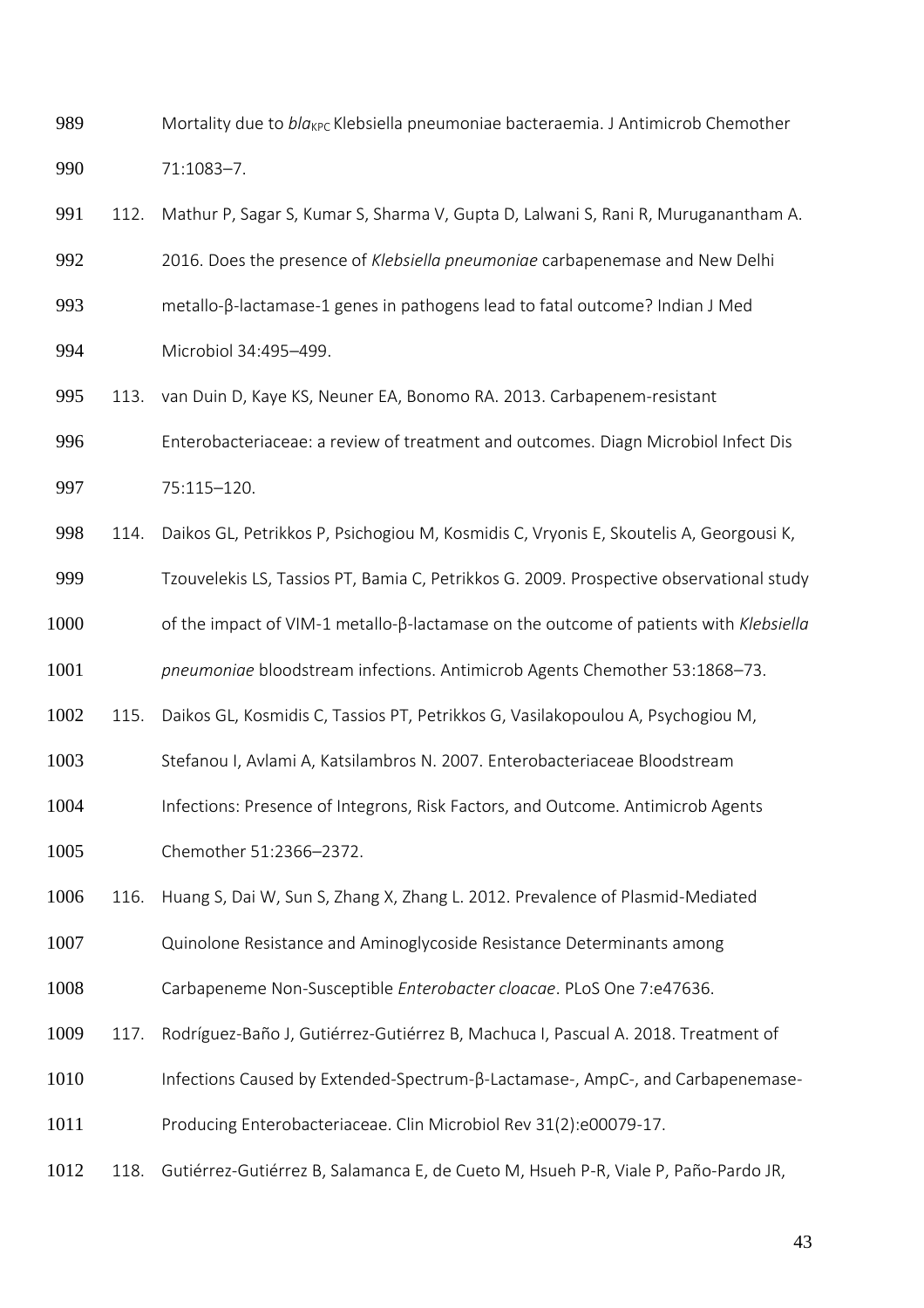| 1013 |      | Venditti M, Tumbarello M, Daikos G, Cantón R, Doi Y, Tuon FF, Karaiskos I, Pérez-          |
|------|------|--------------------------------------------------------------------------------------------|
| 1014 |      | Nadales E, Schwaber MJ, Azap ÖK, Souli M, Roilides E, Pournaras S, Akova M, Pérez F,       |
| 1015 |      | Bermejo J, Oliver A, Almela M, Lowman W, Almirante B, Bonomo RA, Carmeli Y,                |
| 1016 |      | Paterson DL, Pascual A, Rodríguez-Baño J, del Toro MD, Gálvez J, Falcone M, Russo A,       |
| 1017 |      | Giamarellou H, Trecarichi EM, Losito AR, García-Vázquez E, Hernández A, Gómez J, Bou       |
| 1018 |      | G, Iosifidis E, Prim N, Navarro F, Mirelis B, Skiada A, Origüen J, Juan RS, Fernández-Ruiz |
| 1019 |      | M, Larrosa N, Puig-Asensio M, Cisneros JM, Molina J, González V, Rucci V, de Gopegui       |
| 1020 |      | ER, Marinescu CI, Martínez-Martínez L, Fariñas MC, Cano ME, Gozalo M, Mora-Rillo M,        |
| 1021 |      | Francisco CN-S, Peña C, Gómez-Zorrilla S, Tubau F, Tsakris A, Zarkotou O, Antoniadou       |
| 1022 |      | A, Poulakou G, Pitout J, Virmani D, Torre-Cisneros J, Guzmán-Puche J, Helvaci Ö, Sahin     |
| 1023 |      | AO, Pintado V, Ruiz P, Bartoletti M, Giannella M, Tacconelli E, Riemenschneider F,         |
| 1024 |      | Calbo E, Badia C, Xercavins M, Gasch O, Fontanals D, Jové E. 2017. Effect of               |
| 1025 |      | appropriate combination therapy on mortality of patients with bloodstream infections       |
| 1026 |      | due to carbapenemase-producing Enterobacteriaceae (INCREMENT): a retrospective             |
| 1027 |      | cohort study. Lancet Infect Dis.                                                           |
| 1028 |      | 119. Daikos GL, Tsaousi S, Tzouvelekis LS, Anyfantis I, Psichogiou M, Argyropoulou A,      |
| 1029 |      | Stefanou I, Sypsa V, Miriagou V, Nepka M, Georgiadou S, Markogiannakis A, Goukos D,        |
| 1030 |      | Skoutelis A. 2014. Carbapenemase-producing Klebsiella pneumoniae bloodstream               |
| 1031 |      | infections: lowering mortality by antibiotic combination schemes and the role of           |
| 1032 |      | carbapenems. Antimicrob Agents Chemother 58:2322-8.                                        |
| 1033 | 120. | van Duin D, Lok JJ, Earley M, Cober E, Richter SS, Perez F, Salata RA, Kalayjian RC,       |
| 1034 |      | Watkins RR, Doi Y, Kaye KS, Fowler VG, Paterson DL, Bonomo RA, Evans S, Antibacterial      |
| 1035 |      | Resistance Leadership Group. 2018. Colistin Versus Ceftazidime-Avibactam in the            |
| 1036 |      | Treatment of Infections Due to Carbapenem-Resistant Enterobacteriaceae. Clin Infect        |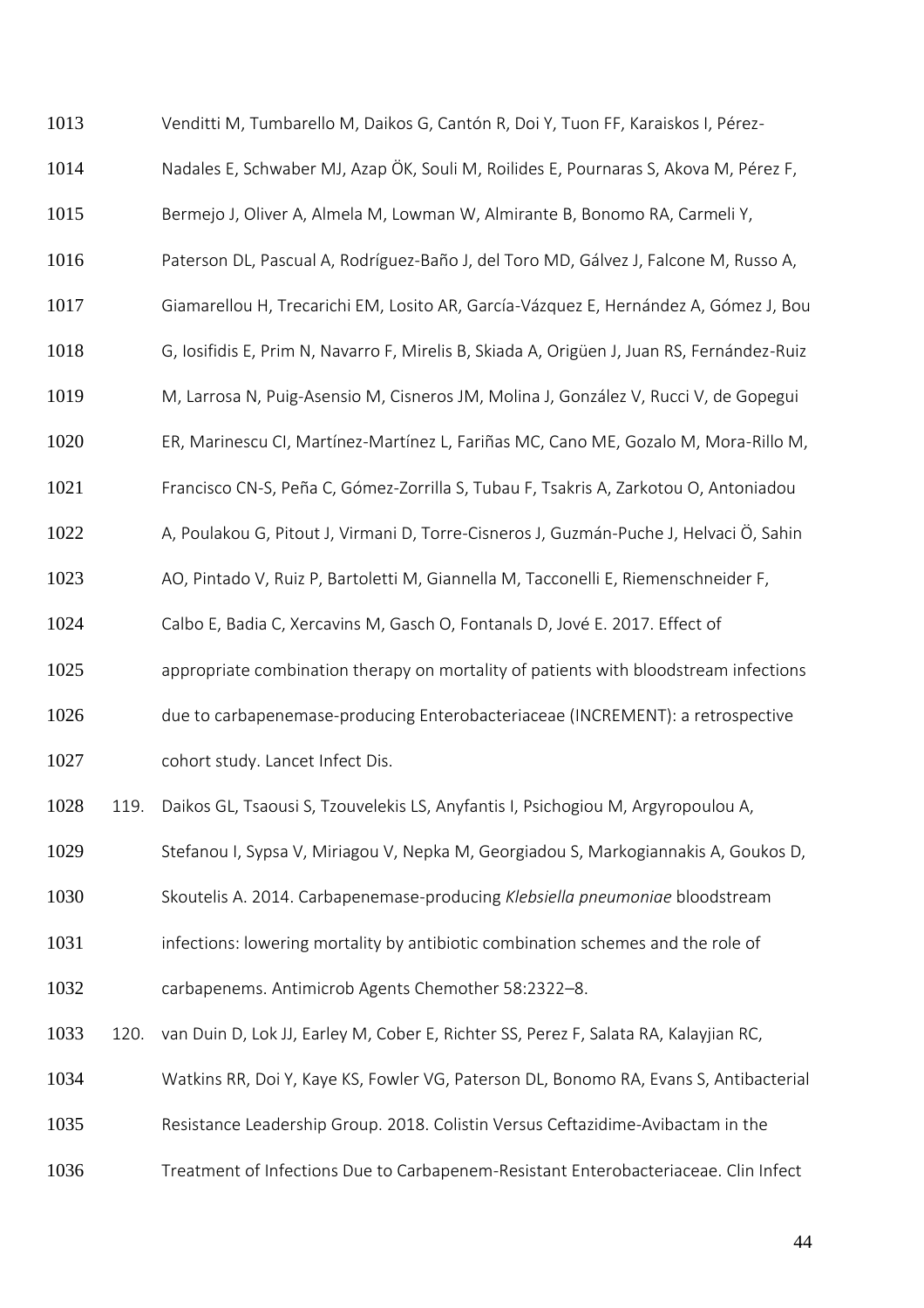Dis 66:163–171.

- 121. Otter JA, Doumith M, Davies F, Mookerjee S, Dyakova E, Gilchrist M, Brannigan ET,
- Bamford K, Galletly T, Donaldson H, Aanensen DM, Ellington MJ, Hill R, Turton JF,
- Hopkins KL, Woodford N, Holmes A. 2017. Emergence and clonal spread of colistin
- resistance due to multiple mutational mechanisms in carbapenemase-producing
- *Klebsiella pneumoniae* in London. Sci Rep 7:12711.
- 122. Kanwar A, Marshall SH, Perez F, Tomas M, Jacobs MR, Hujer AM, Domitrovic TN, Rudin
- SD, Rojas LJ, Kreiswirth BN, Chen L, Quinones-Mateu M, van Duin D, Bonomo RA. 2018.
- Emergence of Resistance to Colistin During the Treatment of Bloodstream Infection
- Caused by *Klebsiella pneumoniae* Carbapenemase–Producing *Klebsiella pneumoniae*.
- Open Forum Infect Dis 5(4):ofy054.
- 123. Lutgring JD, Balbuena R, Reese N, Gilbert SE, Ansari U, Bhatnagar A, Boyd S, Campbell
- D, Cochran J, Haynie J, Ilutsik J, Longo C, Swint S, Rasheed JK, Brown AC, Karlsson M.
- 2020. Antibiotic Susceptibility of NDM-Producing Enterobacterales Collected in the
- United States, 2017–2018. Antimicrob Agents Chemother Jun 15.
- 124. Livermore DM, Mushtaq S, Warner M, Woodford N. 2016. In Vitro Activity of
- Eravacycline against Carbapenem-Resistant Enterobacteriaceae and Acinetobacter
- baumannii. Antimicrob Agents Chemother 60:3840–4.
- 125. Gallagher JC. 2019. Omadacycline: A Modernized Tetracycline. Clin Infect Dis 69:S1–S5.
- 126. US Food and Drug Administration (FDA). 2010. FDA Drug Safety Communication:
- Increased risk of death with Tygacil (tigecycline) compared to other antibiotics used to
- treat similar infections. [https://www.fda.gov/drugs/drug-safety-and-availability/fda-](https://www.fda.gov/drugs/drug-safety-and-availability/fda-drug-safety-communication-increased-risk-death-tygacil-tigecycline-compared-other-antibiotics)
- [drug-safety-communication-increased-risk-death-tygacil-tigecycline-compared-other-](https://www.fda.gov/drugs/drug-safety-and-availability/fda-drug-safety-communication-increased-risk-death-tygacil-tigecycline-compared-other-antibiotics)
- [antibiotics](https://www.fda.gov/drugs/drug-safety-and-availability/fda-drug-safety-communication-increased-risk-death-tygacil-tigecycline-compared-other-antibiotics) (accessed 17th February 2020).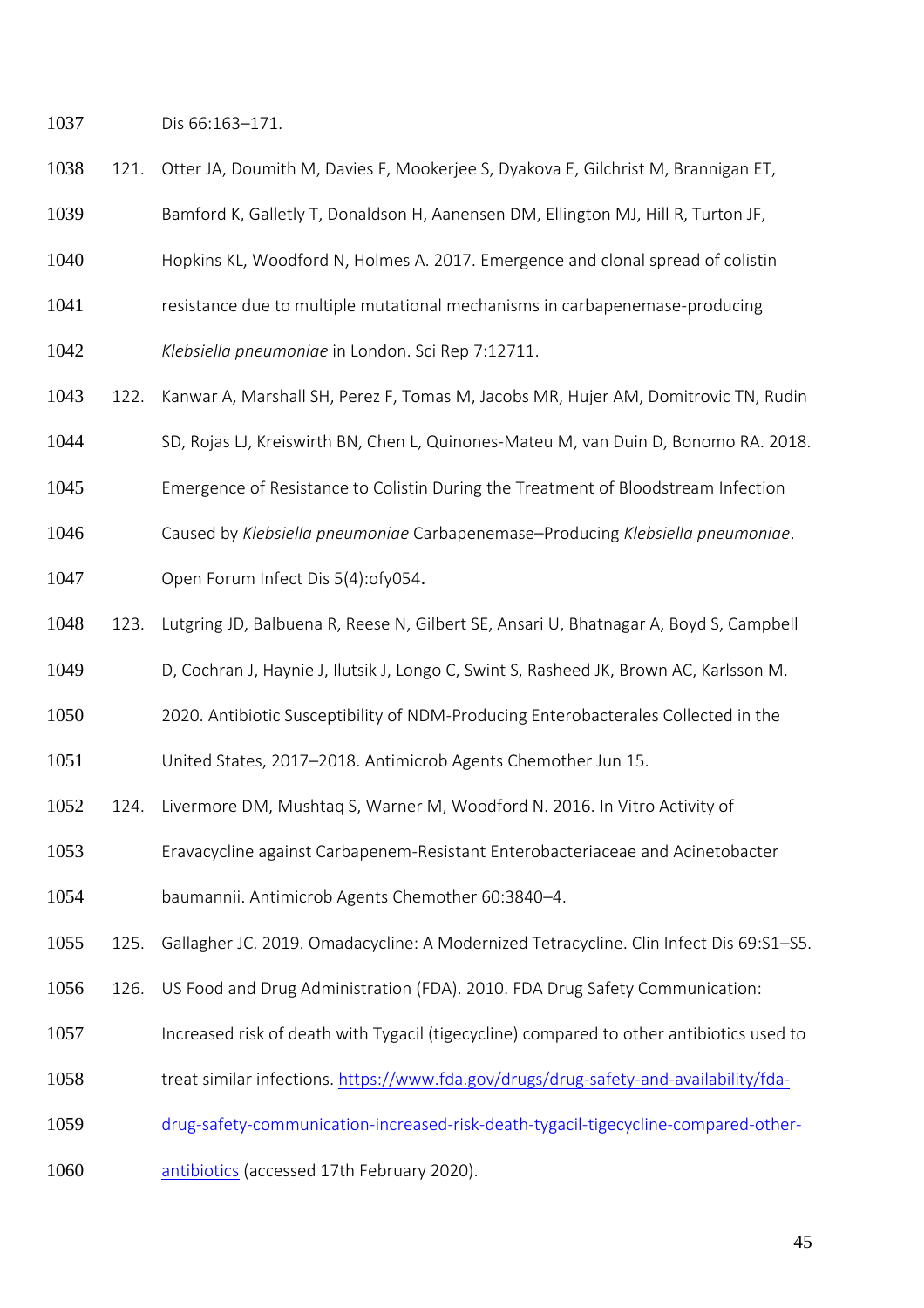127. Marquez-Ortiz RA, Haggerty L, Olarte N, Duarte C, Garza-Ramos U, Silva-Sanchez J,

- Castro BE, Sim EM, Beltran M, Moncada M V., Valderrama A, Castellanos JE, Charles IG,
- Vanegas N, Escobar-Perez J, Petty NK. 2017. Genomic Epidemiology of NDM-1-
- Encoding Plasmids in Latin American Clinical Isolates Reveals Insights into the Evolution
- of Multidrug Resistance. Genome Biol Evol 9:1725–1741.
- 128. Crandon JL, Nicolau DP. 2013. Human simulated studies of aztreonam and aztreonam-
- avibactam to evaluate activity against challenging gram-negative organisms, including metallo-β-lactamase producers. Antimicrob Agents Chemother 57:3299–306.
- 129. Shaw E, Rombauts A, Tubau F, Padullés A, Càmara J, Lozano T, Cobo-Sacristán S, Sabe
- N, Grau I, Rigo-Bonnin R, Dominguez MA, Carratalà J. 2018. Clinical outcomes after
- combination treatment with ceftazidime/avibactam and aztreonam for NDM-1/OXA-
- 48/CTX-M-15-producing *Klebsiella pneumoniae* infection. J Antimicrob Chemother
- 73:1104–1106.

130. Davido B, Fellous L, Lawrence C, Maxime V, Rottman M, Dinh A. 2017. Ceftazidime-

Avibactam and Aztreonam, an Interesting Strategy To Overcome β-Lactam Resistance

Conferred by Metallo-β-Lactamases in Enterobacteriaceae and *Pseudomonas* 

*aeruginosa*. Antimicrob Agents Chemother 61.

131. Kaye KS, Rice LB, Dane AL, Stus V, Sagan O, Fedosiuk E, Das AF, Skarinsky D, Eckburg

PB, Ellis-Grosse EJ. 2019. Fosfomycin for Injection (ZTI-01) Versus Piperacillin-

- tazobactam for the Treatment of Complicated Urinary Tract Infection Including Acute
- Pyelonephritis: ZEUS, A Phase 2/3 Randomized Trial. Clin Infect Dis 69:2045–2056.
- 132. Demir T, Buyukguclu T. 2017. Fosfomycin: *In vitro* efficacy against multidrug-resistant 1083 isolates beyond urinary isolates. J Glob Antimicrob Resist 8:164-168.
- 133. Albiero J, Mazucheli J, Barros JP dos R, Szczerepa MM dos A, Nishiyama SAB, Carrara-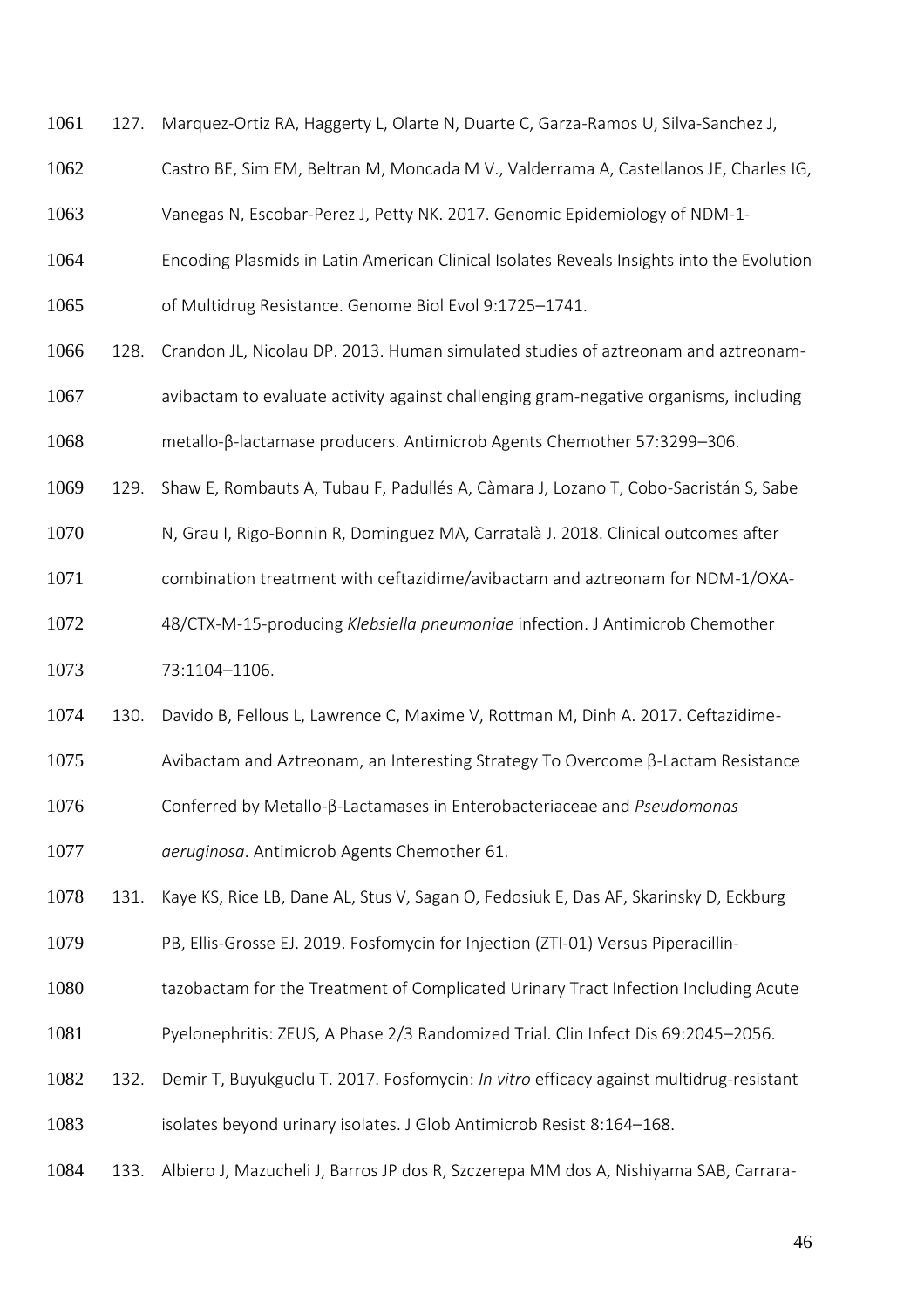| 1085 |      | Marroni FE, Sy S, Fidler M, Sy SKB, Tognim MCB. 2019. Pharmacodynamic Attainment    |
|------|------|-------------------------------------------------------------------------------------|
| 1086 |      | of the Synergism of Meropenem and Fosfomycin Combination against <i>Pseudomonas</i> |
| 1087 |      | <i>aeruginosa</i> Producing Metallo-β-Lactamase. Antimicrob Agents Chemother        |
| 1088 |      | 63(6):e00126-19.                                                                    |
| 1089 | 134. | Pharmaceutical Technology. 2016. Allergan and AstraZeneca to develop ATM-AVI for    |
| 1090 |      | antibiotic-resistant gram-negative infections. https://www.pharmaceutical-          |
| 1091 |      | technology.com/news/newsallergan-astrazeneca-develop-atm-avi-antibiotic-resistant-  |

- [gram-negative-infections-4797880/](https://www.pharmaceutical-technology.com/news/newsallergan-astrazeneca-develop-atm-avi-antibiotic-resistant-gram-negative-infections-4797880/) (accessed 20<sup>th</sup> February 2020)
- 135. U.S. National Library of Medicine. Efficacy, Safety, and Tolerability of ATM-AVI in the
- Treatment of Serious Infection Due to MBL-producing Gram-negative Bacteria
- NCT03580044.<https://clinicaltrials.gov/ct2/show/NCT03580044> (accessed 20th June 2020)
- 136. Ehmann DE, Jahić H, Ross PL, Gu R-F, Hu J, Kern G, Walkup GK, Fisher SL. 2012.
- Avibactam is a covalent, reversible, non-β-lactam β-lactamase inhibitor. Proc Natl Acad
- Sci U S A 109:11663–8.
- 137. Livermore DM, Warner M, Mushtaq S. 2013. Activity of MK-7655 combined with
- imipenem against Enterobacteriaceae and *Pseudomonas aeruginosa*. J Antimicrob
- Chemother 55:390–4.
- 138. Sader HS, Mendes RE, Pfaller MA, Shortridge D, Flamm RK, Castanheira M. 2017.
- Antimicrobial Activities of Aztreonam-Avibactam and Comparator Agents against
- Contemporary (2016) Clinical Enterobacteriaceae Isolates. Antimicrob Agents
- Chemother 62(1):e01856-17.
- 139. Gregory S, Paul N, Leanne G, Helen B, Angela W, Katrina Y, Chen Z, Jie S, Chow J. 2018.
- Clinical Activity of Ceftazidime/Avibactam Against MDR Enterobacteriaceae and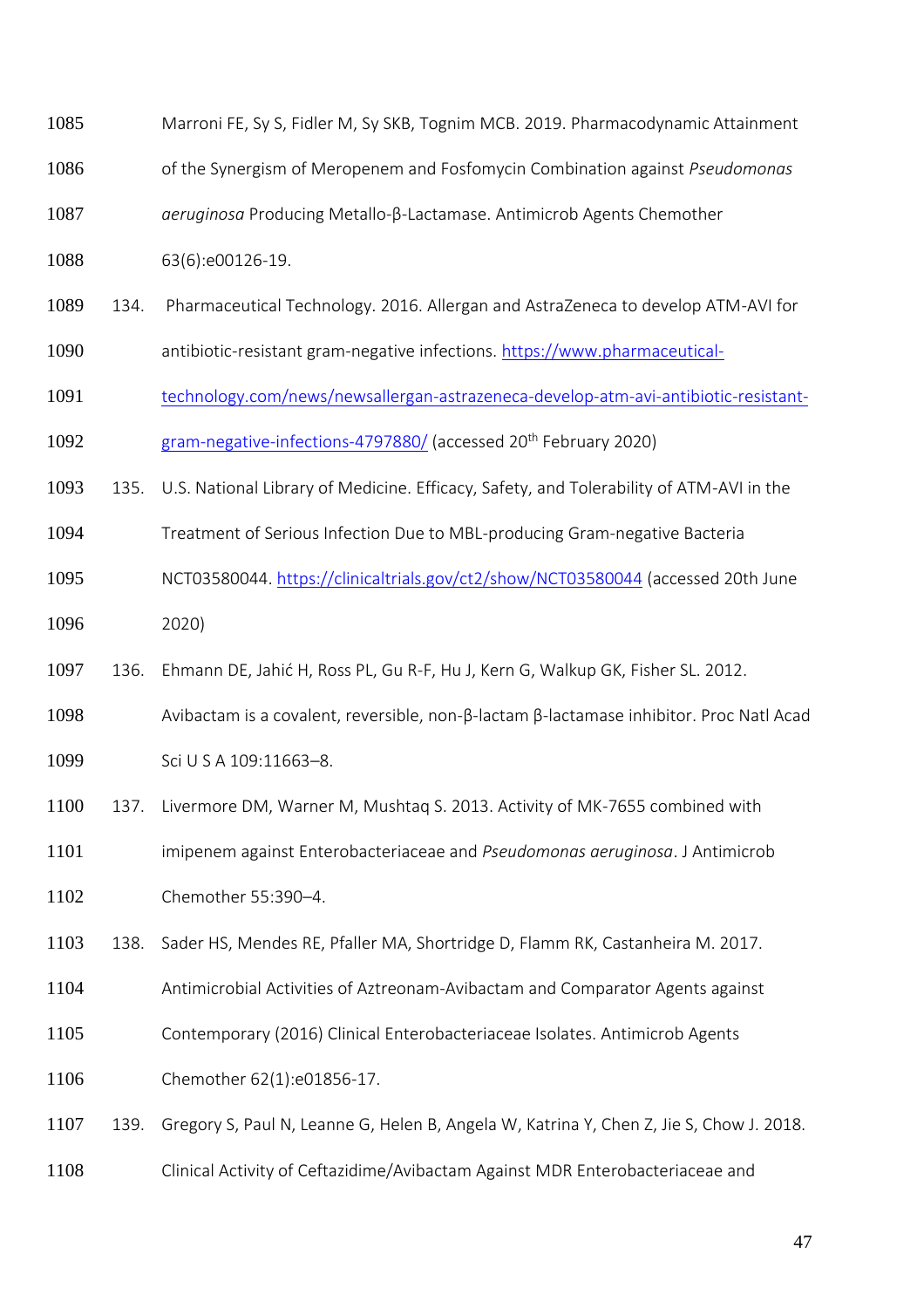- *Pseudomonas Aeruginosa*: Pooled Data From the Ceftazidime/Avibactam Phase III
- Clinical Trial Programme. J Antimicrob Chemother 73(9):2519-2523.
- 140. Wenzler E, Deraedt MF, Harrington AT, Danizger LH. 2017. Synergistic activity of
- ceftazidime-avibactam and aztreonam against serine and metallo-β-lactamase-
- producing gram-negative pathogens. Diagn Microbiol Infect Dis 88:352–354.
- 1114 141. NHS Specialist Pharmacy Service. The first stop for professional medicines advice.
- Cefiderocol.<https://www.sps.nhs.uk/medicines/cefiderocol/>
- (accessed 20<sup>th</sup> June 2020)
- 142. Avery LM, Nicolau DP. 2018. Investigational drugs for the treatment of infections
- caused by multidrug-resistant Gram-negative bacteria. Expert Opin Investig Drugs
- 27:325–338.
- 143. Portsmouth S, van Veenhuyzen D, Echols R, Machida M, Ferreira JCA, Ariyasu M, Tenke
- 1121 P, Nagata T Den. 2018. Cefiderocol versus imipenem-cilastatin for the treatment of
- complicated urinary tract infections caused by Gram-negative uropathogens: a phase
- 2, randomised, double-blind, non-inferiority trial. Lancet Infect Dis 18:1319–1328.
- 144. Kohira N, West J, Ito A, Ito-Horiyama T, Nakamura R, Sato T, Rittenhouse S, Tsuji M,
- Yamano Y. 2016. In Vitro Antimicrobial Activity of a Siderophore Cephalosporin, S-
- 649266, against Enterobacteriaceae Clinical Isolates, Including Carbapenem-Resistant
- Strains. Antimicrob Agents Chemother 60:729–734.
- 145. Saisho Y, Katsube T, White S, Fukase H, Shimada J. 2018. Pharmacokinetics, Safety, and
- Tolerability of Cefiderocol, a Novel Siderophore Cephalosporin for Gram-Negative
- Bacteria, in Healthy Subjects. Antimicrob Agents Chemother 62:e02163-17.
- 146. Mushtaq S, Sadouki Z, Vickers A, Livermore D, Woodford N. 2020. In-vitro activity of
- cefiderocol against multidrug-resistant Enterobacterales, *Pseudomonas aeruginosa*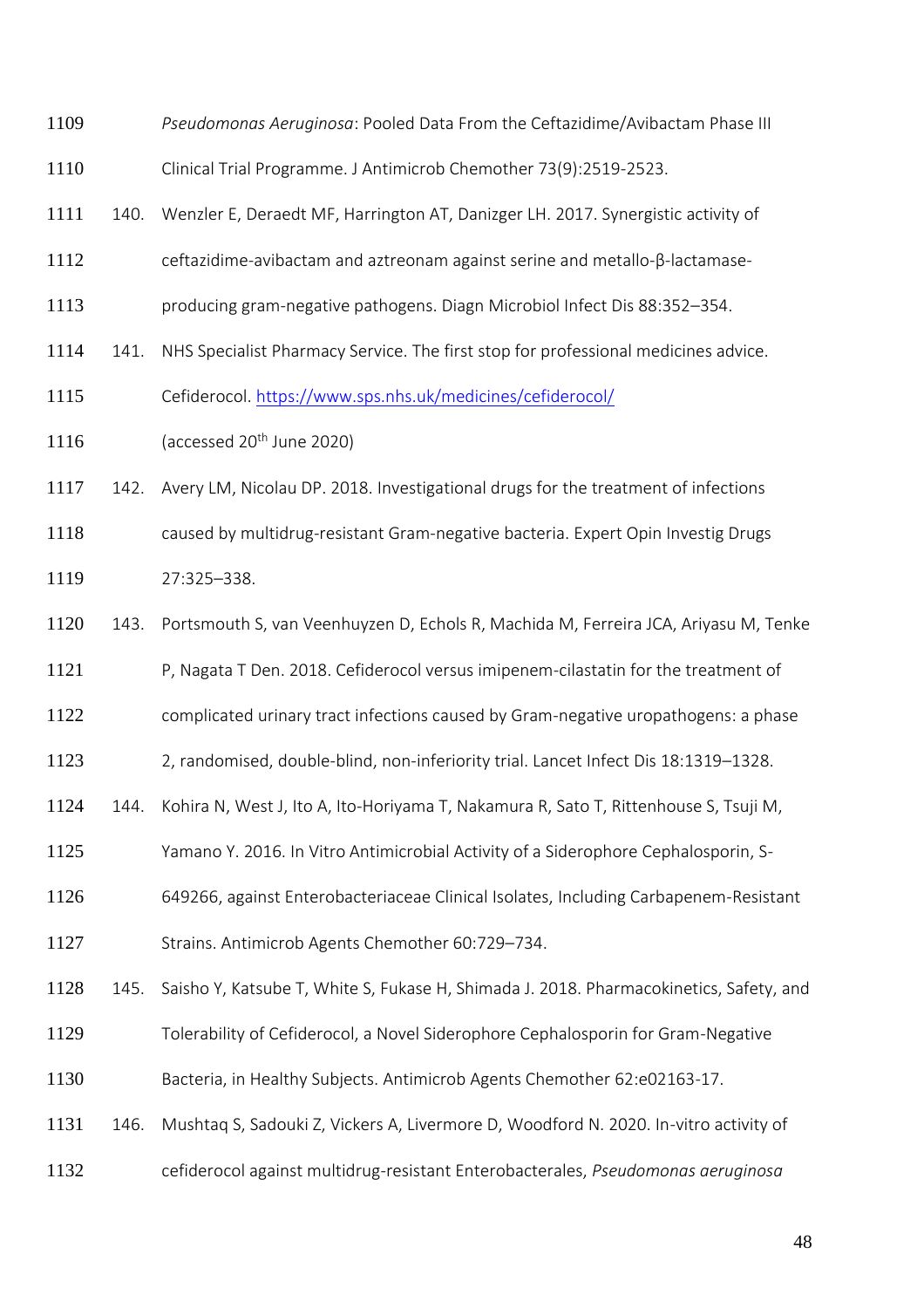- and *Acinetobacter baumannii* isolates from the UK. Access Microbiol 2:50.
- 147. Matsumoto S, Singley CM, Hoover J, Nakamura R, Echols R, Rittenhouse S, Tsuji M,
- Yamano Y. 2017. Efficacy of Cefiderocol against Carbapenem-Resistant Gram-Negative
- Bacilli in Immunocompetent-Rat Respiratory Tract Infection Models Recreating Human
- Plasma Pharmacokinetics. Antimicrob Agents Chemother 61:e00700-17.
- 148. Nakamura R, Ito-Horiyama T, Takemura M, Toba S, Matsumoto S, Ikehara T, Tsuji M,
- Sato T, Yamano Y. 2019. In Vivo Pharmacodynamic Study of Cefiderocol, a Novel
- Parenteral Siderophore Cephalosporin, in Murine Thigh and Lung Infection Models.
- Antimicrob Agents Chemother 63.
- 149. Katsube T, Wajima T, Ishibashi T, Arjona Ferreira JC, Echols R. 2017.
- Pharmacokinetic/Pharmacodynamic Modeling and Simulation of Cefiderocol, a
- Parenteral Siderophore Cephalosporin, for Dose Adjustment Based on Renal Function.
- Antimicrob Agents Chemother 61:e01381-16.
- 150. Clinical Study of S-649266 for the Treatment of Nosocomial Pneumonia Caused by
- Gram-negative Pathogens NCT03032380.
- <https://clinicaltrials.gov/ct2/show/NCT03032380> (accessed 13th February 2020)
- 151. Study of S-649266 or Best Available Therapy for the Treatment of Severe Infections
- Caused by Carbapenem-resistant Gram-negative Pathogens.
- <https://clinicaltrials.gov/ct2/show/NCT02714595>
- 152. FDA. 2019. FDA Briefing Document: Cefiderocol Injection. Shionogi, Inc.
- <https://www.fda.gov/media/131703/download> (accessed 13th February 2020)
- 153. Reck F, Bermingham A, Blais J, Capka V, Cariaga T, Casarez A, Colvin R, Dean CR, Fekete
- 1155 A, Gong W, Growcott E, Guo H, Jones AK, Li C, Li F, Lin X, Lindvall M, Lopez S,
- McKenney D, Metzger L, Moser HE, Prathapam R, Rasper D, Rudewicz P, Sethuraman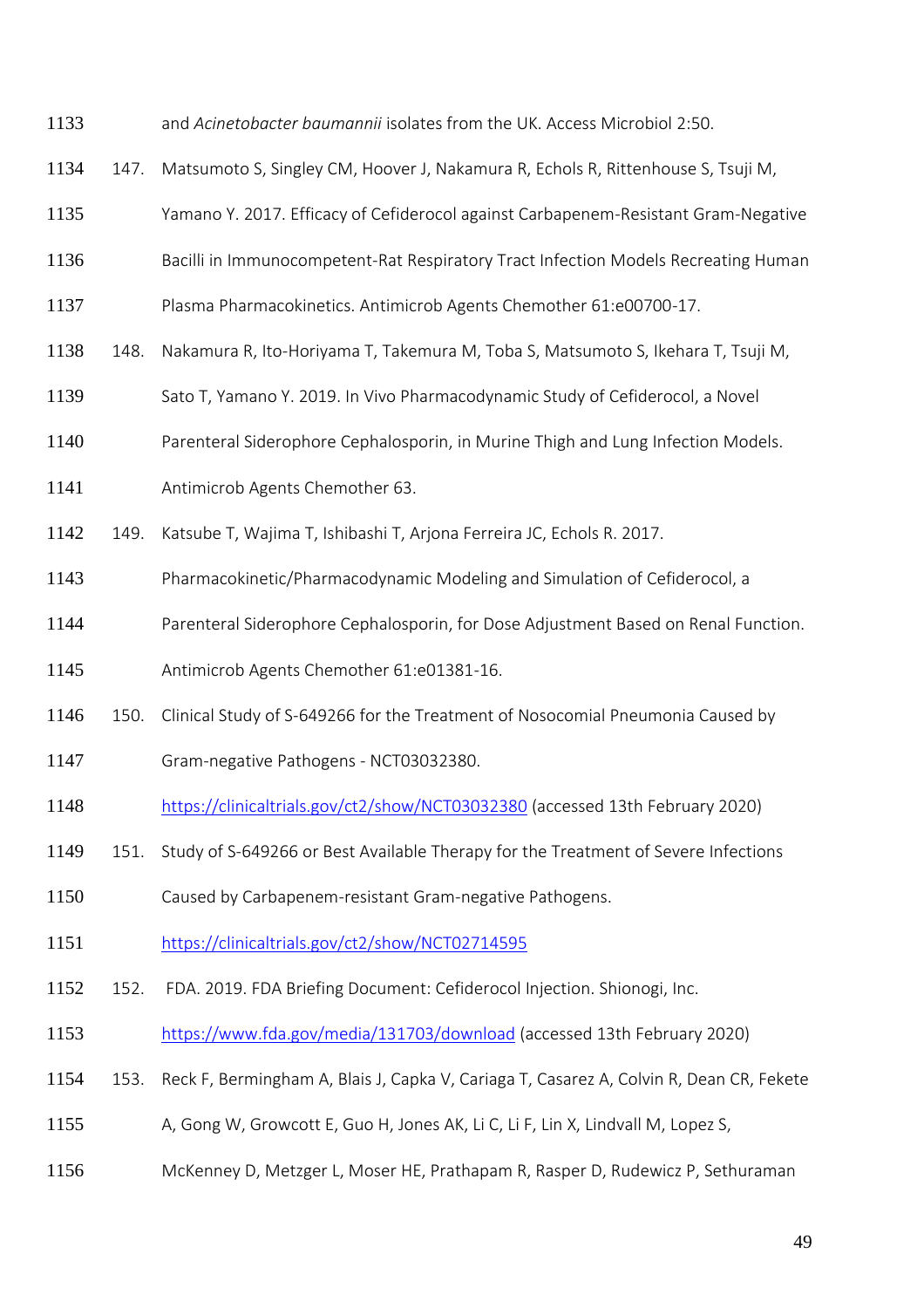- V, Shen X, Shaul J, Simmons RL, Tashiro K, Tang D, Tjandra M, Turner N, Uehara T, Vitt
- C, Whitebread S, Yifru A, Zang X, Zhu Q. 2018. Optimization of novel monobactams
- with activity against carbapenem-resistant Enterobacteriaceae Identification of
- LYS228. Bioorg Med Chem Lett 28:748–755.
- 154. Blais Johanne, Lopez Sara, Li Cindy, Ruzin Alexey, Ranjitkar Srijan, Dean Charles, Leeds
- Jennifer, Casarez Anthony, Simmons Robert RF. 2018. In Vitro Activity of LYS228, a
- Novel Monobactam Antibiotic, against Multidrug-resistant Enterobacteriaceae.
- Antmicrob Agents Chemother 62(10):e00552-18.
- 155. Dean CR, Barkan DT, Bermingham A, Blais J, Casey F, Casarez A, Colvin R, Fuller J, Jones
- AK, Li C, Lopez S, Metzger LE, Mostafavi M, Prathapam R, Rasper D, Reck F, Ruzin A,
- Shaul J, Shen X, Simmons RL, Skewes-Cox P, Takeoka KT, Tamrakar P, Uehara T, Wei J-
- R. 2018. Mode of Action of the Monobactam LYS228 and Mechanisms Decreasing In
- Vitro Susceptibility in *Escherichia coli* and *Klebsiella pneumoniae*. Antimicrob Agents
- Chemother 62:e01200-18.
- 156. Livermore DM, Mushtaq S, Warner M, Vickers A, Woodford N. 2017. In vitro activity of
- cefepime/zidebactam (WCK 5222) against Gram-negative bacteria. J Antimicrob
- Chemother 72:1373–1385.
- 157. Mushtaq S, Vickers A, Woodford N, Haldimann A, Livermore DM. 2019. Activity of
- nacubactam (RG6080/OP0595) combinations against MBL-producing
- Enterobacteriaceae. J Antimicrob Chemother 74:953–960.
- 158. Moya B, Barcelo IM, Bhagwat S, Patel M, Bou G, Papp-Wallace KM, Bonomo RA, Oliver
- A. 2017. WCK 5107 (Zidebactam) and WCK 5153 Are Novel Inhibitors of PBP2 Showing
- Potent "β-Lactam Enhancer" Activity against *Pseudomonas aeruginosa*, Including
- Multidrug-Resistant Metallo-β-Lactamase-Producing High-Risk Clones. Antimicrob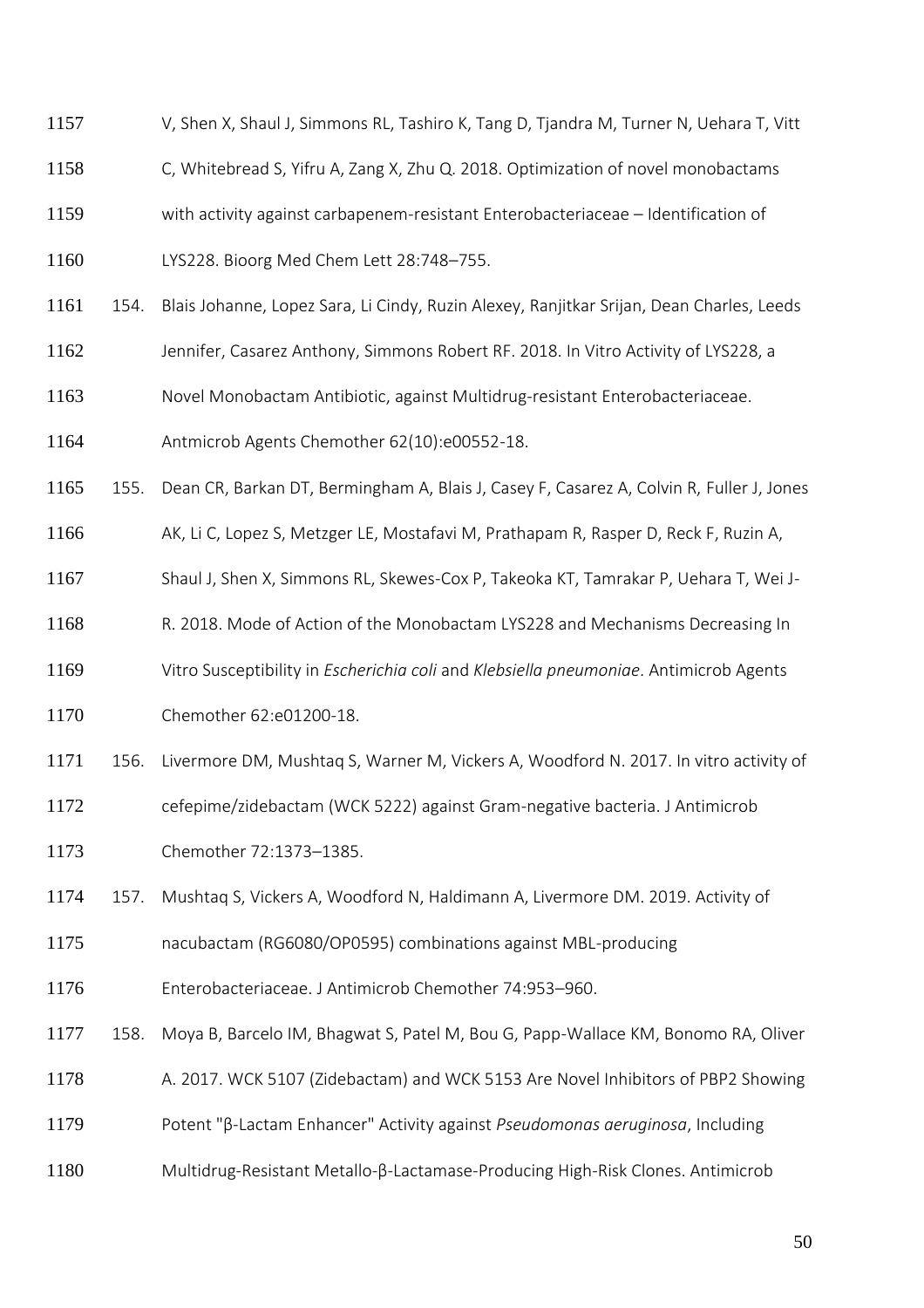Agents Chemother 61(6):e02529-16.

- 159. Doumith M, Mushtaq S, Livermore DM, Woodford N. 2016. New insights into the
- regulatory pathways associated with the activation of the stringent response in
- bacterial resistance to the PBP2-targeted antibiotics, mecillinam and OP0595/RG6080.
- J Antimicrob Chemother 71:2810–4.
- 160. Wockhardt. 2019. Wockhardt Annual Report 2018-2019. Mumbai.
- 161. Cahill ST, Cain R, Wang DY, Lohans CT, Wareham DW, Oswin HP, Mohammed J,
- 1188 Spencer J, Fishwick CWG, Mcdonough MA, Schofield CJ, Brem J. 2017. Cyclic Boronates
- Inhibit All Classes of β-Lactamases. Antimicrob Agents Chemother 61(4):e02260-16.
- 162. Brem J, Cain R, Cahill S, McDonough MA, Clifton IJ, Jiménez-Castellanos J-C, Avison MB,
- Spencer J, Fishwick CWG, Schofield CJ. 2016. Structural basis of metallo-β-lactamase,
- 1192 serine-β-lactamase and penicillin-binding protein inhibition by cyclic boronates. Nat
- Commun 7:12406.
- 163. Lomovskaya O, Dongxu S, Rubio-Aparicio D, Nelson K, Tsivkovski R, Griffith DC, Dudley
- MN. 2017. Vaborbactam: Spectrum of β-Lactamase Inhibition and Impact of
- Resistance Mechanisms on Activity in Enterobacteriaceae. Antimicrob Agents
- Chemother 61(11):e01443-17.
- 164. Geilbel B, Dowell J, Dickerson D, Henkel T. 2018. A Randomized, Double-blind, Placebo-
- controlled Study of the Safety and Pharmacokinetics of Single and Repeat Doses of
- VNRX-5133 in Healthy Subjects. Open Forum Infect Dis 5(Suppl 1): S431.
- 165. Daigle D, Hamrick J, Chatwin C, Kurepina N, Kreiswirth BN, Shields RK, Oliver A, Clancy
- CJ, Nguyen M-H, Pevear D, Xerri L. 2018. 1370. Cefepime/VNRX-5133 Broad-Spectrum
- 1203 Activity Is Maintained Against Emerging KPC- and PDC-Variants in Multidrug-Resistant
- *K. pneumoniae* and *P. aeruginosa*. Open Forum Infect Dis 5:S419–S420.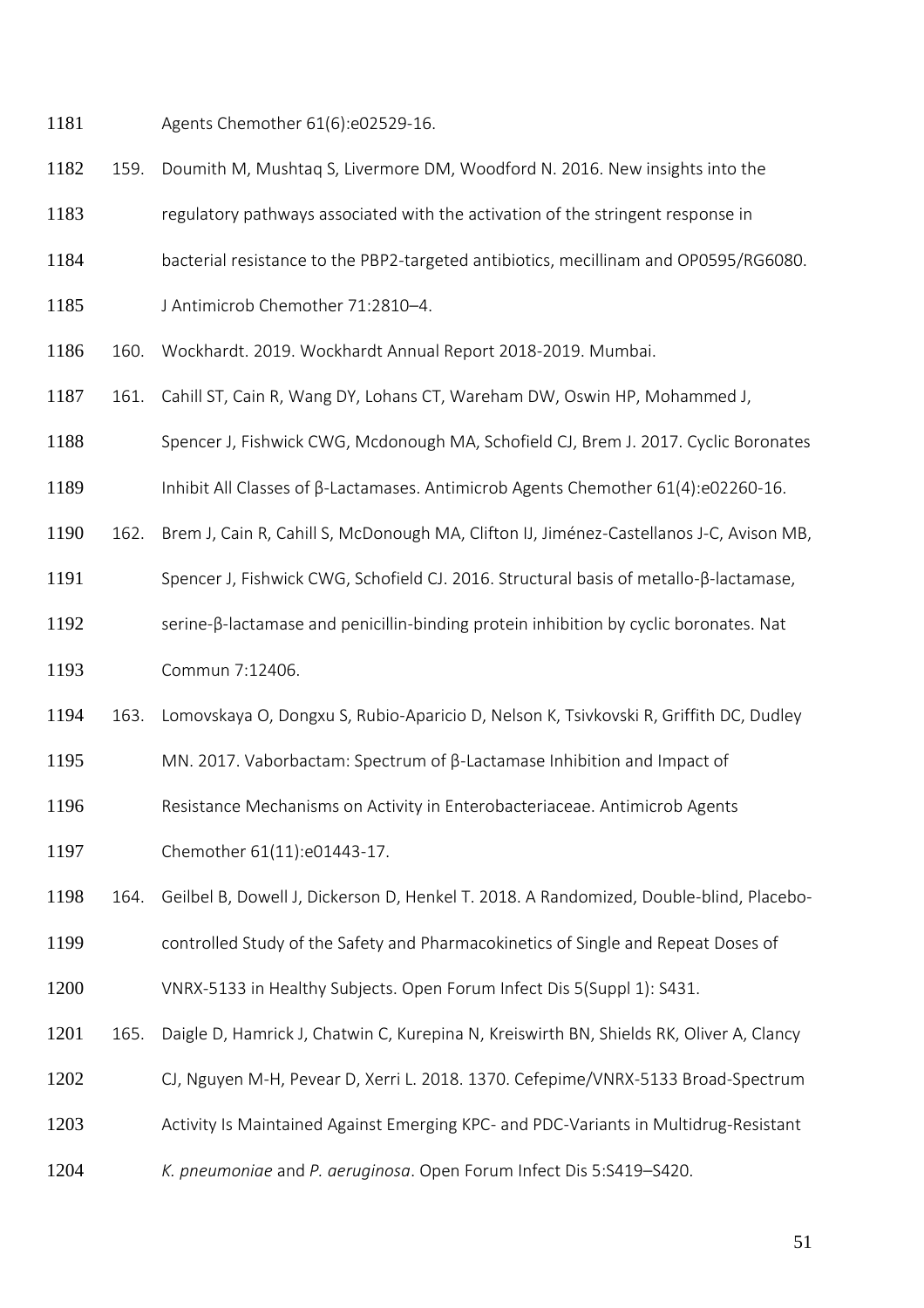- 166. Tsivkovski R, Totrov M, Lomovskaya O. 2020. Biochemical Characterization of
- QPX7728, a New Ultrabroad-Spectrum β-Lactamase Inhibitor of Serine and Metallo-β-
- Lactamases. Antimicrob Agents Chemother 64.
- 167. Lomovskaya O, Nelson K, Rubio-Aparicio D, Griffith D, Dudley MN. 2019. QPX7228 In
- Vitro Activity in Combination with Oral β-Lactam Antibiotics against
- Enterobacteriaceae (ENT) ASM Microbe.
- 168. Büttner D, Kramer JS, Klingler F-M, Wittmann SK, Hartmann MR, Kurz CG, Kohnhäuser
- D, Weizel L, Brüggerhoff A, Frank D, Steinhilber D, Wichelhaus TA, Pogoryelov D,
- Proschak E. 2018. Challenges in the Development of a Thiol-Based Broad-Spectrum
- Inhibitor for Metallo-β-Lactamases. ACS Infect Dis 4:360–372.
- 169. Hammond GG, Huber JL, Greenlee ML, Laub JB, Young K, Silver LL, Balkovec JM, Pryor
- KD, Wu JK, Leiting B, Pompliano DL, Toney JH. 1999. Inhibition of IMP-1 metallo-β-
- 1217 lactamases and sensitization of IMP-1-producing bacteria by thioester derivatives.
- FEMS Microbiol Lett 179:289–296.
- 170. Brem J, van Berkel SS, Zollman D, Lee SY, Gileadi O, McHugh PJ, Walsh TR, McDonough
- 1220 MA, Schofield CJ. 2016. Structural Basis of Metallo-β-Lactamase Inhibition by Captopril
- Stereoisomers. Antimicrob Agents Chemother 60:142–150.
- 171. Tehrani KHME, Martin NI. 2017. Thiol-Containing Metallo-β-Lactamase Inhibitors
- Resensitize Resistant Gram-Negative Bacteria to Meropenem. ACS Infect Dis 3:711–
- 717.
- 172. González MM, Kosmopoulou M, Mojica MF, Castillo V, Hinchliffe P, Pettinati I, Brem J,
- Schofield CJ, Mahler G, Bonomo RA, Llarrull LI, Spencer J, Vila AJ. 2015.
- Bisthiazolidines: A Substrate-Mimicking Scaffold as an Inhibitor of the NDM-1
- Carbapenemase. ACS Infect Dis 1:544–54.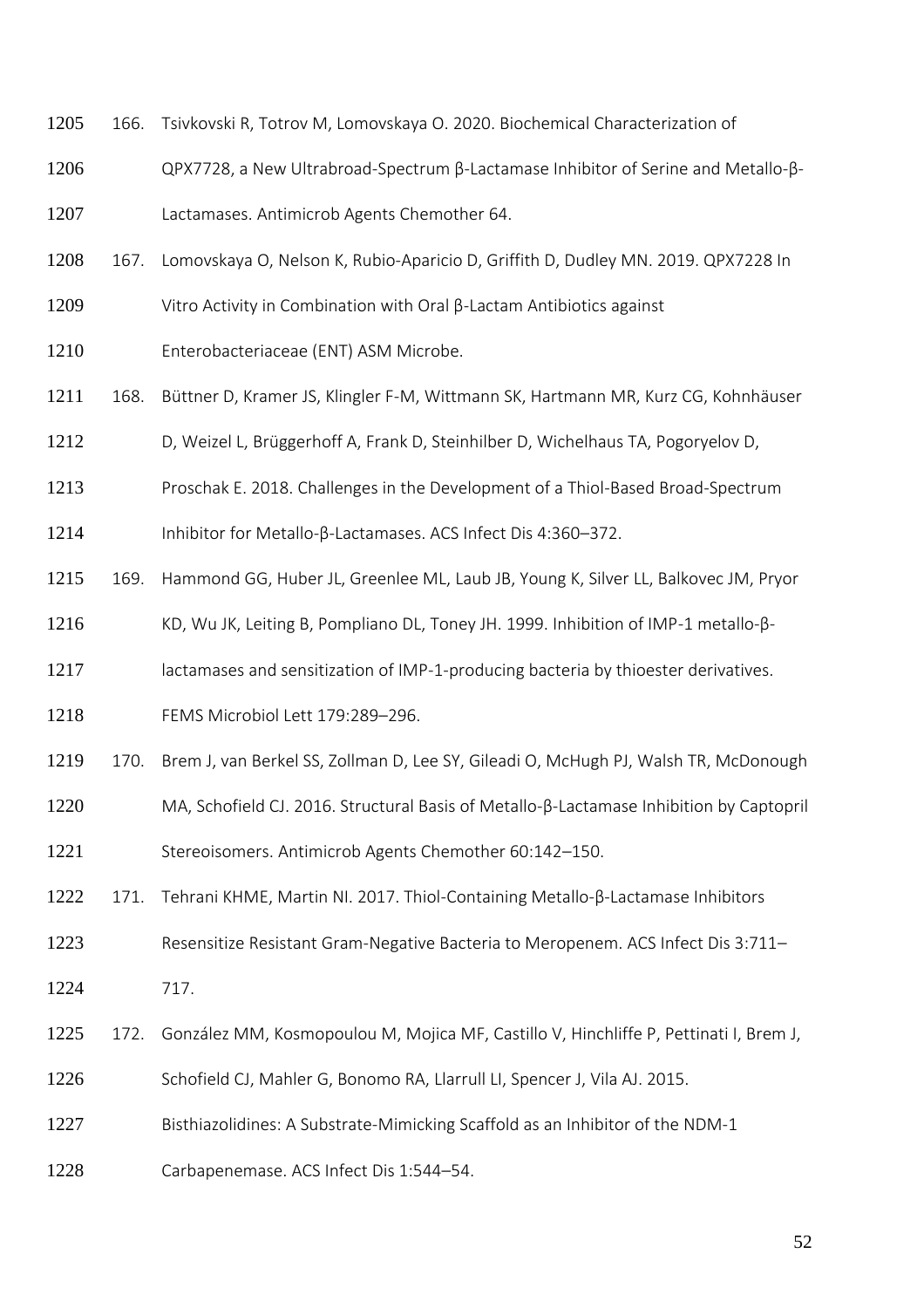| 1229 | 173. | Hinchliffe P, González MM, Mojica MF, González JM, Castillo V, Saiz C, Kosmopoulou        |
|------|------|-------------------------------------------------------------------------------------------|
| 1230 |      | M, Tooke CL, Llarrull LI, Mahler G, Bonomo RA, Vila AJ, Spencer J. 2016. Cross-class      |
| 1231 |      | metallo-ß-lactamase inhibition by bisthiazolidines reveals multiple binding modes. Proc   |
| 1232 |      | Natl Acad Sci 113:E3745-E3754.                                                            |
| 1233 | 174. | Lambert RJW, Hanlon GW, Denyer SP. 2004. The synergistic effect of                        |
| 1234 |      | EDTA/antimicrobial combinations on Pseudomonas aeruginosa. J Appl Microbiol               |
| 1235 |      | 96:244-53.                                                                                |
| 1236 | 175. | Vaara M. 1992. Agents that increase the permeability of the outer membrane.               |
| 1237 |      | Microbiol Rev 56:395-411.                                                                 |
| 1238 | 176. | Aoki N, Ishii Y, Tateda K, Saga T, Kimura S, Kikuchi Y, Kobayashi T, Tanabe Y, Tsukada H, |
| 1239 |      | Gejyo F, Yamaguchi K. 2010. Efficacy of calcium-EDTA as an inhibitor for metallo-ß-       |
| 1240 |      | lactamase in a mouse model of Pseudomonas aeruginosa pneumonia. Antimicrob                |
| 1241 |      | Agents Chemother 54:4582-8.                                                               |
| 1242 | 177. | Yoshizumi A, Ishii Y, Kimura S, Saga T, Harada S, Yamaguchi K, Tateda K, Livermore DM,    |
| 1243 |      | Woodford N, Livermore DM. 2013. Efficacies of calcium-EDTA in combination with            |
| 1244 |      | imipenem in a murine model of sepsis caused by Escherichia coli with NDM-1 ß-             |
| 1245 |      | lactamase. J Infect Chemother 19:992-995.                                                 |
| 1246 | 178. | Patil UN, Jambulingappa KL. 2015. A Combination Strategy of Ceftriaxone, Sulbactam        |
| 1247 |      | and Disodium Edetate for the Treatment of Multi-Drug Resistant (MDR) Septicaemia: A       |

Retrospective, Observational Study in Indian Tertiary Care Hospital. J Clin Diagn Res

9:FC29-32.

179. A Journal of Elores Publications.

http://pop.venuspharmagmbh.de/images/Elores\_Abstract\_Booklet.pdf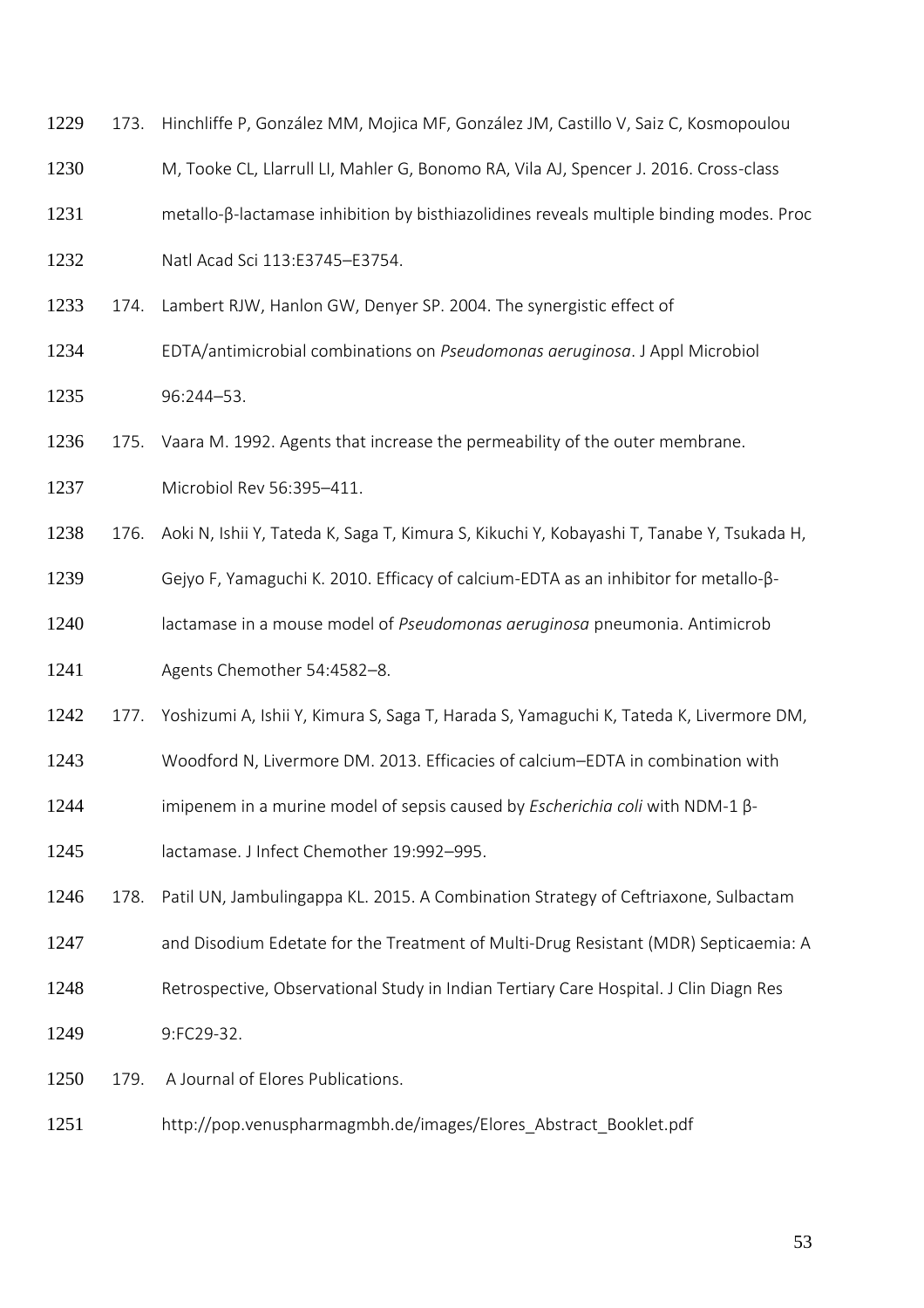- 180. U.S. Department of Health & Human Sciences. 2019. Code of Federal Regulations Food and Drugs. Title 21, Volume 1.
- <https://www.accessdata.fda.gov/scripts/cdrh/cfdocs/cfcfr/CFRSearch.cfm?fr=73.2120>
- (accessed 24<sup>th</sup> June 2020)
- 181. Graceway Pharmaceuticals. 2009. Calcium Disodium Versenate: NDA 8-922/S-016.
- https://www.accessdata.fda.gov/drugsatfda\_docs/label/2009/008922s016lbl.pdf (accessed 24th June 2020)
- 182. Haenni AL, Robert M, Vetter W, Roux L, Barbier M, Lederer E. 1965. Structure
- chimique des aspergillomarasmines A et B. Helv Chim Acta 48:729–750.
- 183. Bergstrom A, Katko A, Adkins Z, Hill J, Cheng Z, Burnett M, Yang H, Aitha M, Mehaffey
- MR, Brodbelt JS, Tehrani KHME, Martin NI, Bonomo RA, Page RC, Tierney DL, Fast W,
- Wright GD, Crowder MW. 2018. Probing the interaction of Aspergillomarasmine A
- (AMA) with metallo-β-lactamases NDM-1, VIM-2, and IMP-7. ACS Infect Dis 4:135.
- 184. King AM, Reid-Yu SA, Wang W, King DT, De Pascale G, Strynadka NC, Walsh TR,
- Coombes BK, Wright GD. 2014. Aspergillomarasmine A overcomes metallo-β-
- lactamase antibiotic resistance. Nature 510:503–6.
- 185. VenatoRx Pharmaceuticals Press Release. 2019. https://www.venatorx.com/press-
- releases/venatorx-pharmaceuticals-to-present-data-for-its-injectable-and-orally-
- 1270 bioavailable-beta-lactamase-inhibitor-drug-candidates-at-eccmid-2019/ (accessed 9<sup>th</sup>
- February 2020)
- 186. Ghazi IM, Crandon JL, Lesho EP, McGann P, Nicolau DP. 2015. Efficacy of Humanized
- High-Dose Meropenem, Cefepime, and Levofloxacin against Enterobacteriaceae
- 1274 Isolates Producing Verona Integron-Encoded Metallo-β-Lactamase (VIM) in a Murine
- Thigh Infection Model. Antimicrob Agents Chemother 59:7145.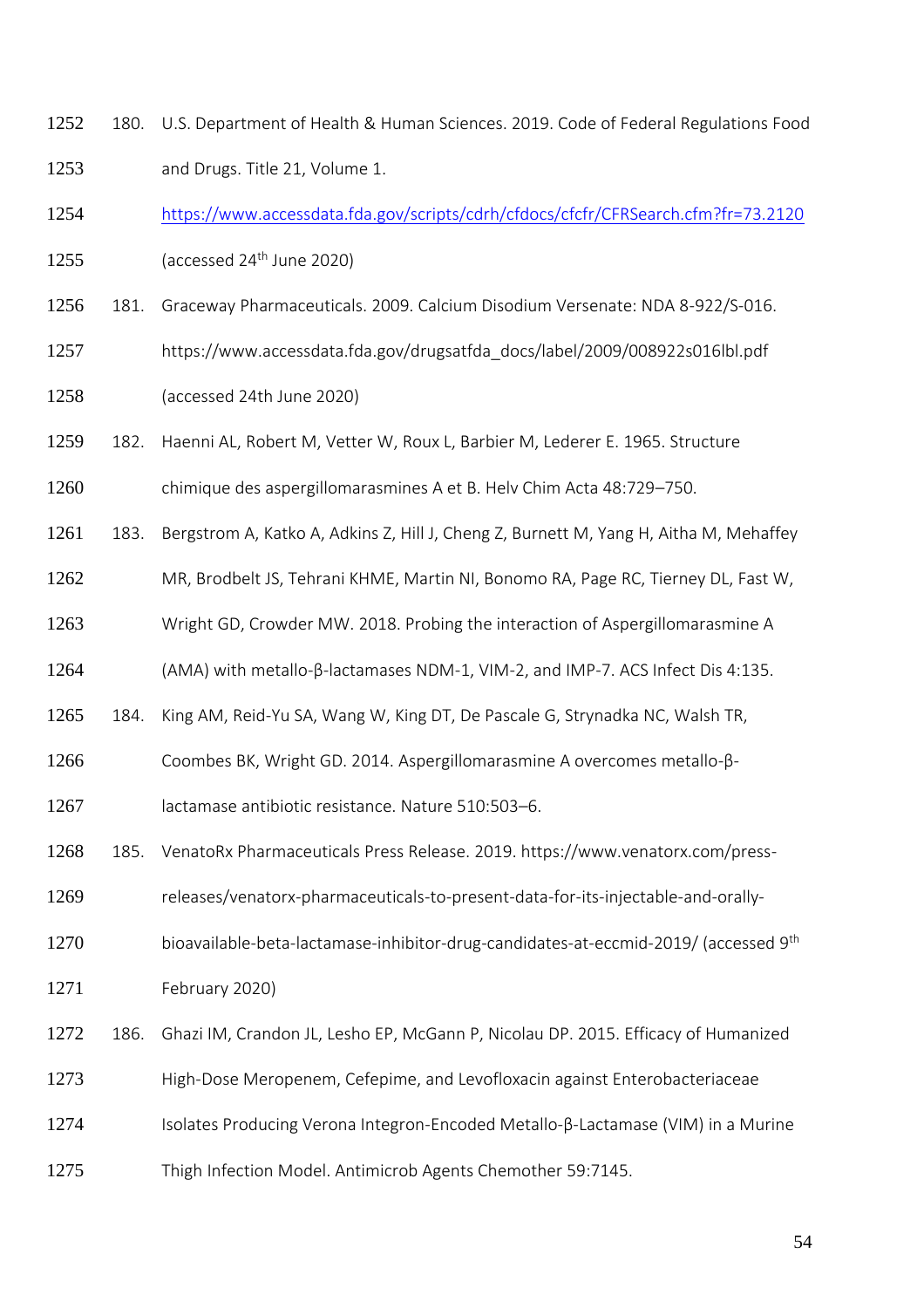- 187. Wiskirchen DE, Nordmann P, Crandon JL, Nicolau DP. 2014. In vivo efficacy of human
- 1277 simulated regimens of carbapenems and comparator agents against NDM-1-producing
- Enterobacteriaceae. Antimicrob Agents Chemother 58:1671–7.
- 188. MacVane SH, Crandon JL, Nichols WW, Nicolau DP. 2014. Unexpected in vivo activity
- of ceftazidime alone and in combination with avibactam against New Delhi metallo-β-
- 1281 lactamase-producing Enterobacteriaceae in a murine thigh infection model.
- Antimicrob Agents Chemother 58:7007–9.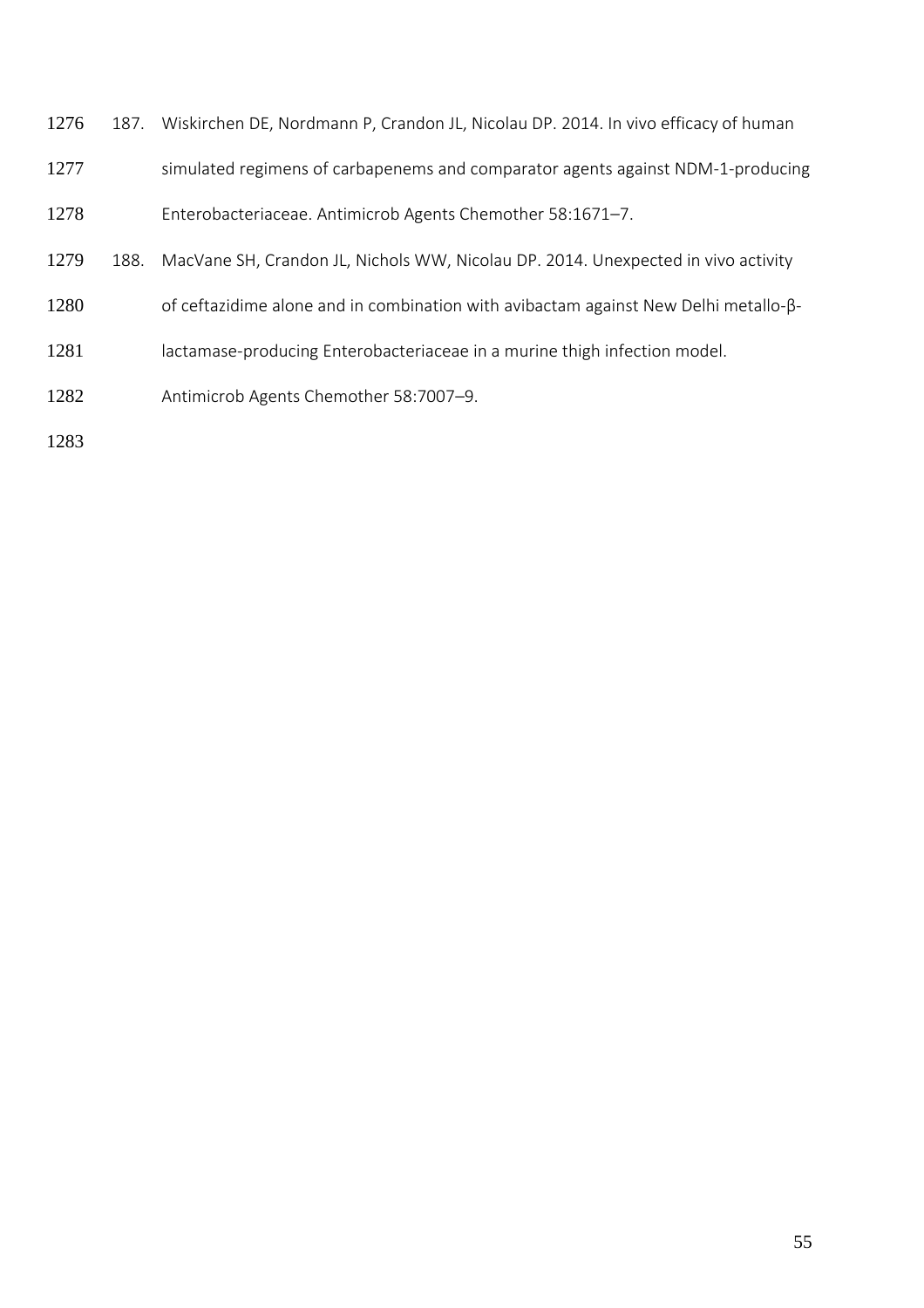# 1284 Table 1 Examples of chromosomal and plasmid-associated MBLs (11)

1285

| <b>Chromosomal MBLs</b> |             |                 | Plasmid-associated MBLs  |                 |
|-------------------------|-------------|-----------------|--------------------------|-----------------|
| <b>Species</b>          | Enzyme      | <b>Subclass</b> | Enzyme                   | <b>Subclass</b> |
| <b>Bacillus cereus</b>  | Bcll        | <b>B1</b>       | Verona integron-         | <b>B1</b>       |
|                         |             |                 | encoded (VIM)            |                 |
| Chryseobacterium        | <b>IND</b>  | <b>B1</b>       | New-Delhi metallo-       | <b>B1</b>       |
| indologenes             |             |                 | $\beta$ -lactamase (NDM) |                 |
| Elizabethkingia         | <b>BlaB</b> | <b>B1</b>       | Imipenemase (IMP)        | <b>B1</b>       |
| meningoseptica          |             |                 |                          |                 |
| <b>Myroides</b>         | MUS/        | <b>B1</b>       | Sao Paulo metallo-       | <b>B1</b>       |
| odoratimimus            | <b>MYO</b>  |                 | $\beta$ -lactamase (SPM) |                 |
| Bacteriodes fragilis*   | CfiA/       | <b>B1</b>       | German                   | <b>B1</b>       |
|                         | CcrA        |                 | imipenemase (GIM)        |                 |
| Aeromonas spp.          | CphA        | <b>B2</b>       | <b>KHM</b>               | <b>B1</b>       |
| Stenotrophomonas        | L1          | <b>B3</b>       | Dutch imipenemase        | <b>B1</b>       |
| maltophilia             |             |                 | (DIM)                    |                 |
| Elizabethkingia         | GOB         | <b>B3</b>       | Adelaide                 | <b>B1</b>       |
| meningoseptica          |             |                 | Imipenemase (AIM)        |                 |

1286

1287 \*Unlike most other chromosomal MBLs, the *Bacteroides fragilis* enzyme is rare in the species

1288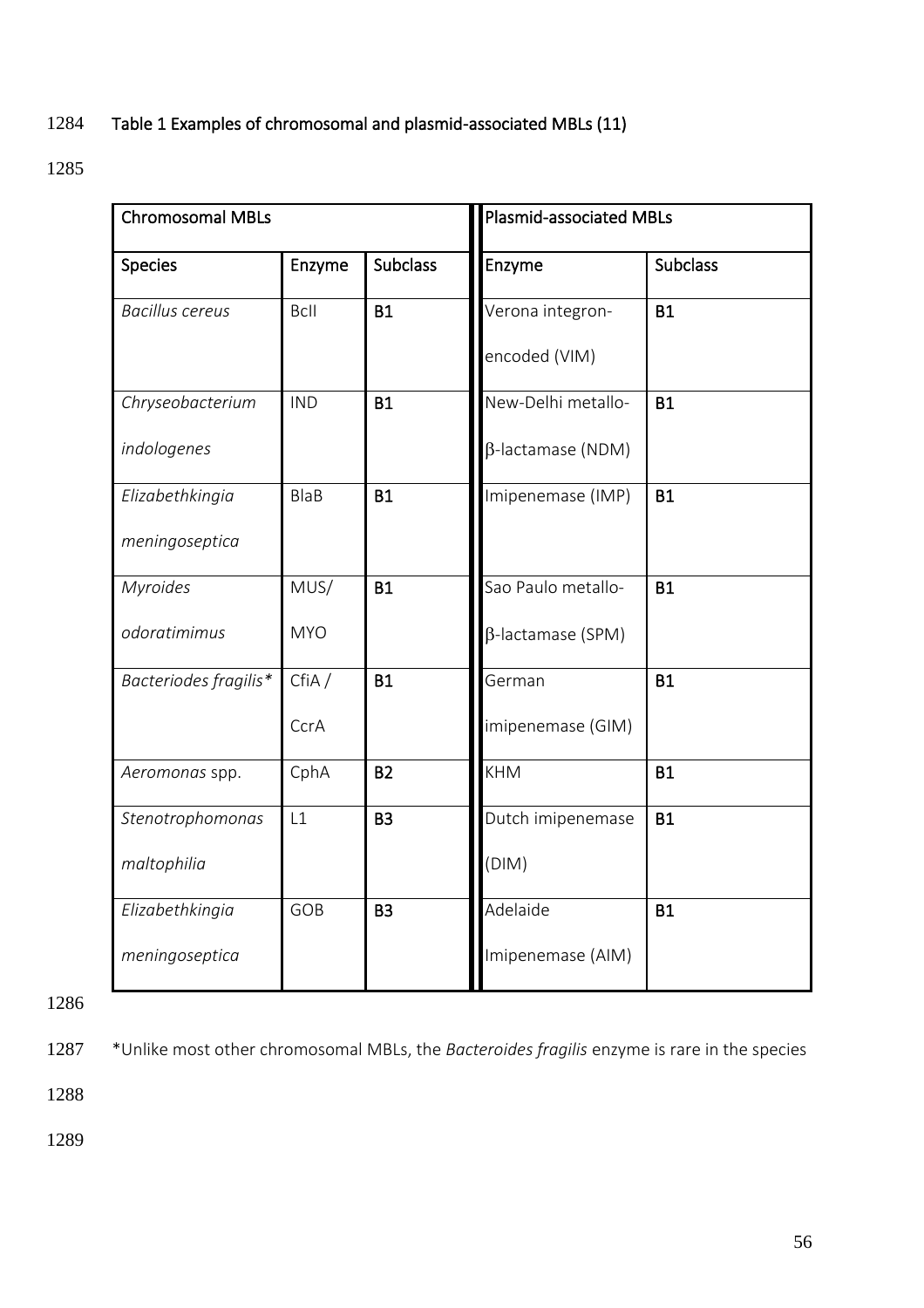## Figure 1. Structure of amino acid residues in metallo-β-lactamase enzyme subclasses (8)

- (Reproduced with permission from John Wiley and Sons Publishers, sourced from Palzkill T et
- al. 2013. Metallo-β-lactamase structure and function. Ann N Y Acad Sci 1277:91–104)



 Figure 1 illustrates the amino acid residues that bind zinc at the active sites of B1, B2, and B3 MBLs. Crystal structures of B1 enzymes, including IMP-, VIM-, NDM-, and *B. fragilis* CcrA, (panel A) reveal two zinc-binding sites (Zn1 and Zn2). The Zn1 site contains three histidine residues (His116, His118, and His196), whereas the ligands for the Zn2 site are aspartic acid (Asp120), cysteine (Cys221), and histidine (His263). There is only one zinc ion in the active site of the *A. hydrophila* enzyme (subclass B2, panel B), and two in the active site of the *S. maltophilia* enzyme (subclass B3, panel C).

- 
- 
- 
- 
- 
-